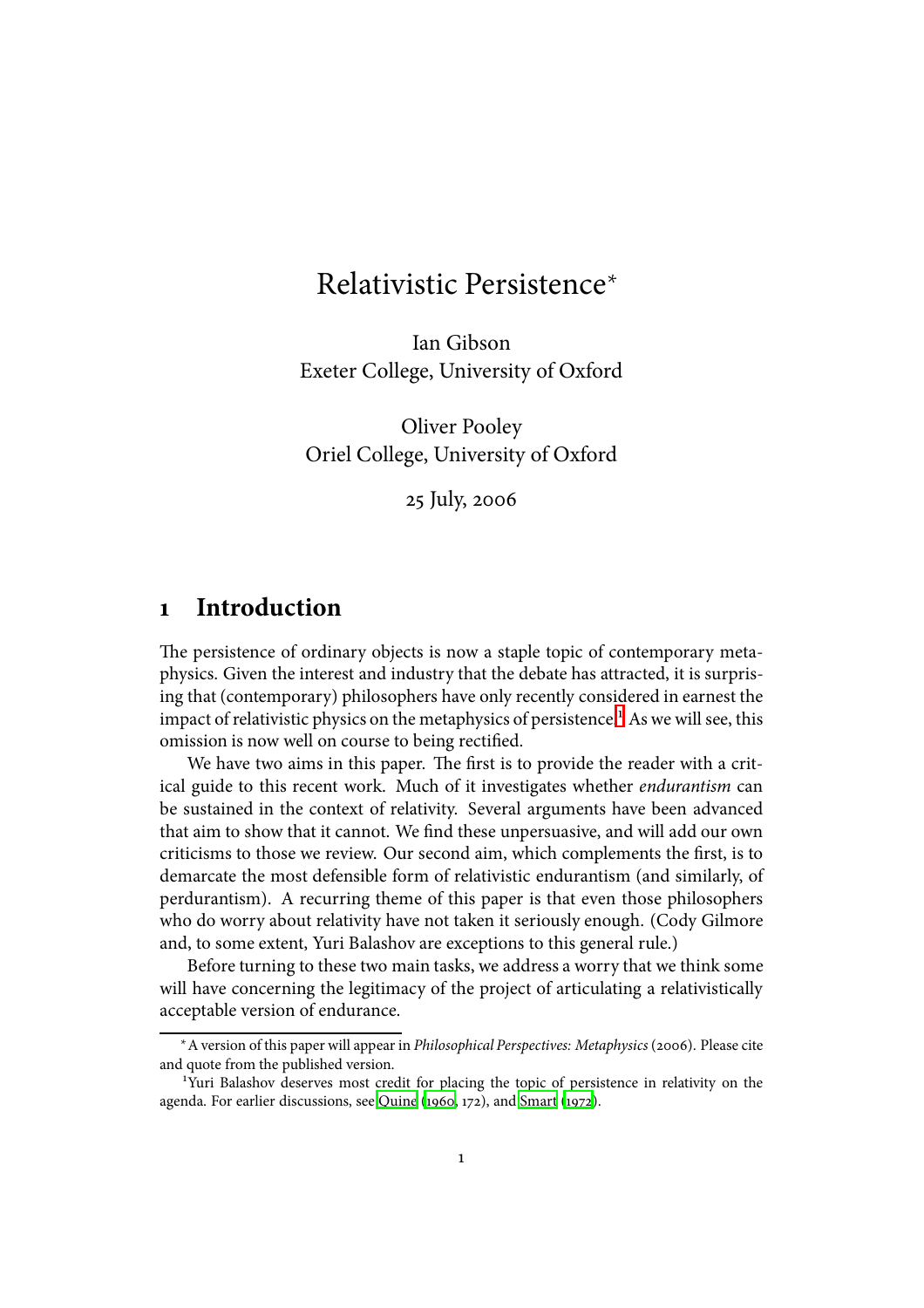In most contemporary discussions, the perdurance–endurance debate is firmly rooted in a classical (i.e. non-relativistic) world-view. Philosophers who are wary of metaphysical speculation that fails to take science seriously are likely to take a dim view of much of the contemporary debate. But equally they might judge the project of reconstructing relativistic versions of familiar non-relativistic doctrines to be horribly misguided. Should we not start with the relativistic world picture and ask, in that setting and without reference to non-relativistic notions, how things persist? We have a lot of sympathy for such views, but nonetheless think that it is worthwhile to engage with attempts to square the familiar doctrines with relativity. In the case of perdurantism the project is straightforward (although, as we shall see, the right things have not always been said). As for endurantism, consideration of a relativistic version is worthwhile for at least two reasons.

First, the published arguments recently offered against relativistic endurantism do not succeed and it is worth putting on record the true reasons why they fail.

Second, and more significantly, there is at least a *prima facie* tension between the perdurantist account of persisting objects and our experience of such objects. Our basic experiential grasp of the persistence of objects involves the direct perception of persistence in single, temporally extended experiences. It is a commonplace in philosophical discussions of perception that we directly perceive motion, e.g., the motion round the dial of the second hand of a watch. But such perceptions are also direct perceptions of persistence; i.e., of the self-same object (the second hand) existing at more than one time. The tension with perdurance consists in the fact that experience does not present this phenomenon as involving numerically dis-tinct temporal parts of the second hand located at different 'times'.<sup>[2](#page-1-0)</sup> This should be clear when one contrasts the phenomenology of the experience of persistence with the way in which experience presents a spatially extended object, even one that is perceptually homogeneous, as having numerically distinct spatial parts at different places. To be spatially extended just is to have numerically distinct parts at distinct locations; or, at least, that is what experience suggests. A further, perhaps more interesting, contrast is with our auditory perception of words. We hear spoken words as temporally extended, and do so in virtue of hearing their numerically distinct constitutive phonemes as located at different times. It follows that, despite relativity in some sense clearly favoring perdurance, it is worth asking whether there is not some alternative way of conceptualizing persistence that is compatible with relativity *and* does better justice to our experience.<sup>[3](#page-1-1)</sup>

<span id="page-1-0"></span><sup>&</sup>lt;sup>2</sup>Which is not to say that experience presents this phenomenon as not involving numerically distinct temporal parts. This may also be true, but we do not wish to commit ourselves to such a claim here. Thanks to John Hawthorne for pressing this point.

<span id="page-1-1"></span><sup>&</sup>lt;sup>3</sup>This need not be a version of endurantism, as that is understood in this paper. See [Simons](#page-43-2) [\(2000\)](#page-43-2) for a non-perdurantist account of the persistence of ordinary objects that might nonetheless be compatible with an ontology that is perdurantist at a more fundamental level.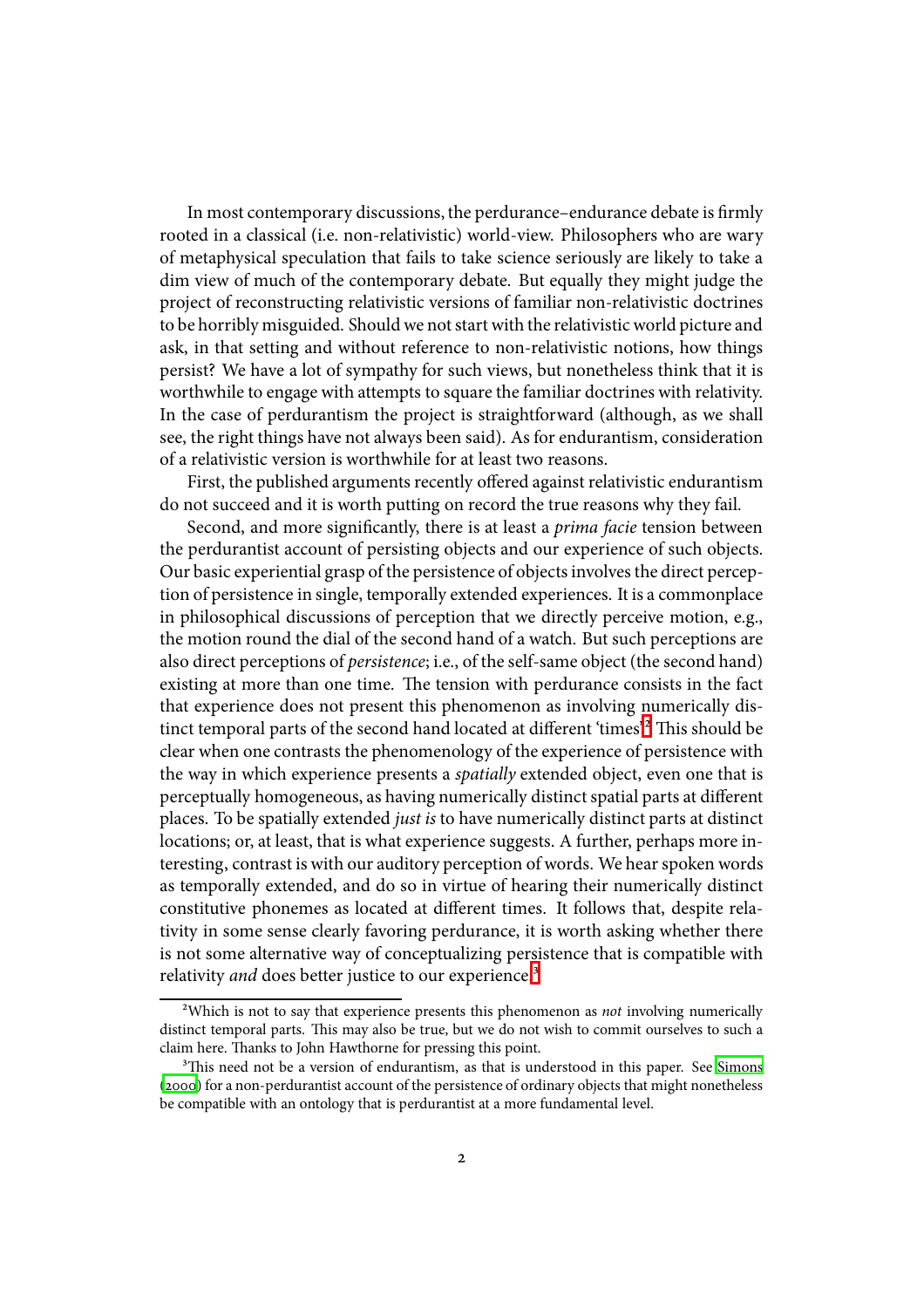In what follows we show how familiar notions of perdurance and endurance should be transformed in the light of relativity, and how relativistic endurantism withstands recent criticisms. Section [2](#page-2-0) reviews the standard non-relativistic doctrines and considers what revisions taking relativity seriously requires. The basic elements of relativistically-defensible endurantism and perdurantism are introduced. Section [2](#page-2-0) will also enable us to respond to two recent criticisms of relativistic endurantism, one by Yuri Balashov and the other by Steven Hales and Timothy Johnson. These we deal with in Sections [3](#page-13-0) and [4](#page-24-0) respectively.

Section [2](#page-2-0) characterizes endurance as involving the multi-location of objects in spacetime. The exact pattern of this multi-location remains to be explored. In Sec-tion [5,](#page-27-0) we consider Gilmore's discussion of this issue [\(Gilmore forthcoming\)](#page-42-0). The most natural of the options Gilmore considers can, we argue, be defended against his objections. Our discussion suggests, however, that an alternative point of view is preferable, one that questions the legitimacy of Gilmore's agenda-setting question. This alternative, moreover, provides a useful perspective from which to reject a final argument due to Yuri Balashov. We review this argument in Section [6.](#page-37-0)

## <span id="page-2-0"></span>**2 Taking relativity seriously**

The persistence debate is but one of three central debates in the philosophy of time. In addition to the opposition between endurantists and perdurantists there is also that between eternalists and non-eternalists and that between tensers and detensers. In contrast to the persistence debate, whether and how relativity impacts upon these other issues is well-trodden ground.

Eternalism is a doctrine concerning the ontological status of times other than the present. Just as we take distant places to be no less real than our immediate spatial locality, so the eternalist holds that all times are ontologically on a par. In contrast, presentists, for example, hold that only the present is real.

Tensers share the presentists' belief that the present is special, but they need not agree that it is ontologically favored. Non-present times might also exist, with the present somehow being metaphysically special, perhaps because there are tensed facts. Facts about which events are occurring (present tensed), for example, would pick out as privileged the time at which those events (tenselessly) occur. Tensers take (token) tensed utterances to be made true by such tensed facts. In contrast, the detenser rejects the idea that the present is metaphysically special. All times are on a par, period. And just as token utterances involving indexicals such as "here" and "I" are standardly held to be made true by non-indexical facts, so the detenser asserts that token utterances of tensed sentences are made true by tenseless facts.<sup>[4](#page-2-1)</sup>

<span id="page-2-1"></span><sup>&</sup>lt;sup>4</sup>For this reason, detenserism is also known as *indexicalism* (cf. [Merricks 1995](#page-42-1), 523).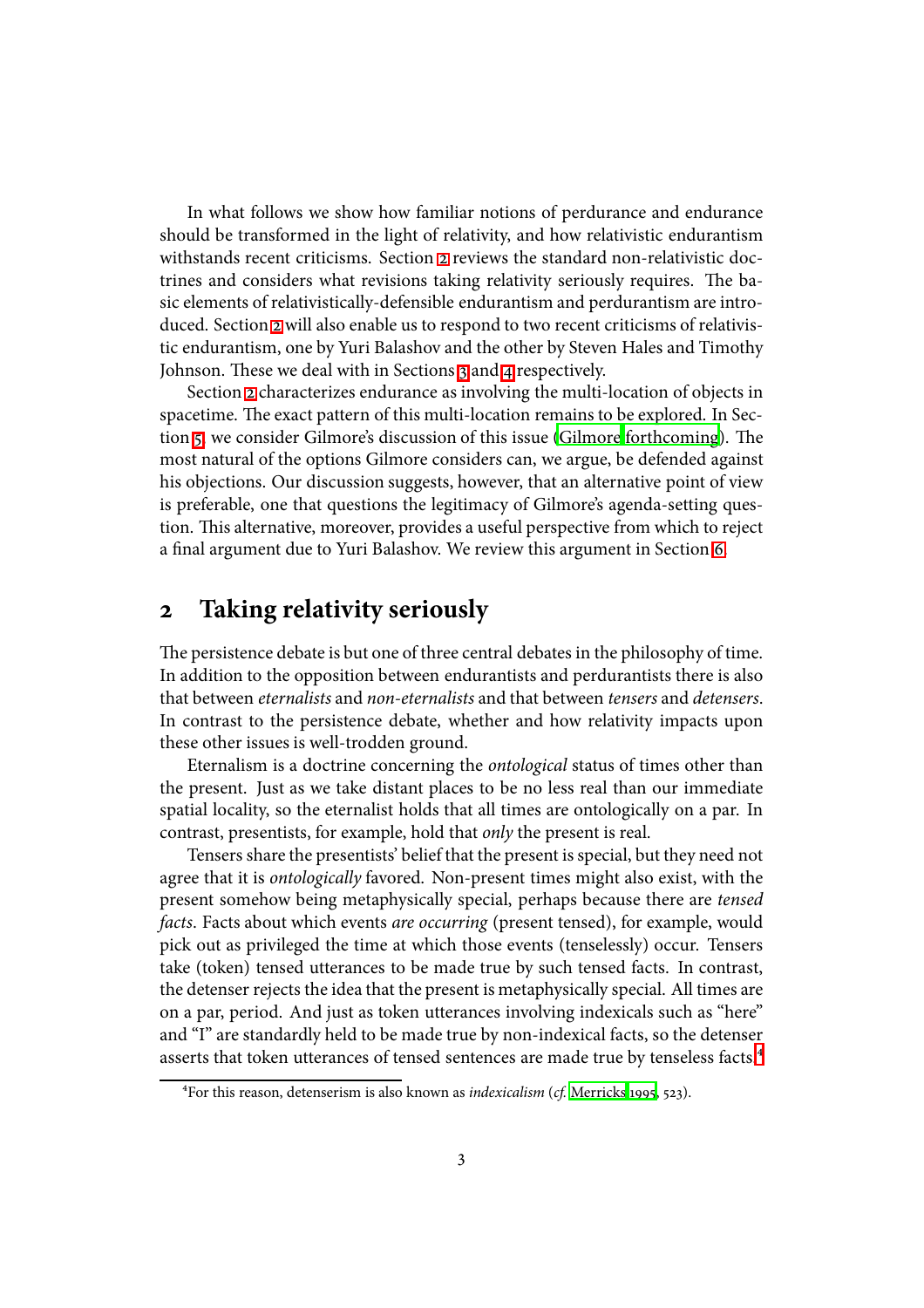For some detensers, an utterance at time t of "It is now raining", for example, is (tenselessly) true iff it is (tenselessly) raining at time  $t$ . For others, an utterance of "It is now raining" is (tenselessly) true iff it is (tenselessly) raining simultaneous with that utterance.

We take it that relativity rules decisively against both the non-eternalist and the tenser.[5](#page-3-0) To quote the title of [Savitt](#page-43-3) [\(2000\)](#page-43-3), "there's no time like the present (in Minkowski spacetime)." Both presentism and tensed theories of time need an objectively privileged set of subregions of spacetime, each of which can serve as the present as 'time passes' (however this is to be interpreted!). Relativistic physics simply does not provide such a set. Faced with this fact, the tenser can choose to regard the relativistic picture of the world as simply incomplete: there are, in addition to the spatiotemporal facts describable in properly relativistic language, facts about what is present.<sup>[6](#page-3-1)</sup> Such a view is clearly logically consistent, but it prompts an immediate question: are these facts observable? If they are, then relativistic physics is empirically inadequate. Some philosophers no doubt believe this. They are likely to see the experiential phenomena associated with the idea that time passes as lying outside the scope of relativity. But we believe that there is no good reason to think that these phenomena cannot be completely explained in (relativistic) tenseless terms. And we take an eternalist tenseless theory of time to be vindicated if the tenser's additional metaphysical facts are unobservable to the extent that even the nature of our temporal experience fails to constitute evidence for them.

What of endurance? The combination of eternalism and a tenseless theory of time falls short, by itself, of ruling this out. Endurance involves persisting objects being wholly present at different times. For tenseless eternalists, therefore, endurance involves persisting objects existing at multiple times by being tenselessly and wholly located at these times. But note that the kernel of tenseless eternalism is that all times are on a par. Since the endurantist is not committed to regarding any time—any particular temporal location of any particular enduring object—as special, endurantism and tenseless eternalism are entirely consistent. Of course anyone who embraces this position must respond to Lewis' [\(1986](#page-42-2), 202–5) problem of temporary intrinsics. The endurantist does so by relativizing property instantiation to times.[7](#page-3-2)

One moral of relativity is that there is no privileged present, but since the endurantist need not regard any time as privileged, why need more be said? The answer lies with the reason why a relativistic world does not admit a privileged

<span id="page-3-0"></span><sup>&</sup>lt;sup>5</sup>The issue is (surprisingly) controversial though. What follows is not intended to persuade committed non-eternalist tensers. We are merely clarifying our position, which we take to be that of [Saunders](#page-43-4) [\(2002](#page-43-4)).

<sup>6</sup>See e.g. [Prior](#page-43-5) [\(1970](#page-43-5), 247).

<span id="page-3-2"></span><span id="page-3-1"></span> $7$ We will not rehearse the various different ways to implement this relativization. An overview is found in [Haslanger](#page-42-3) [\(2003\)](#page-42-3).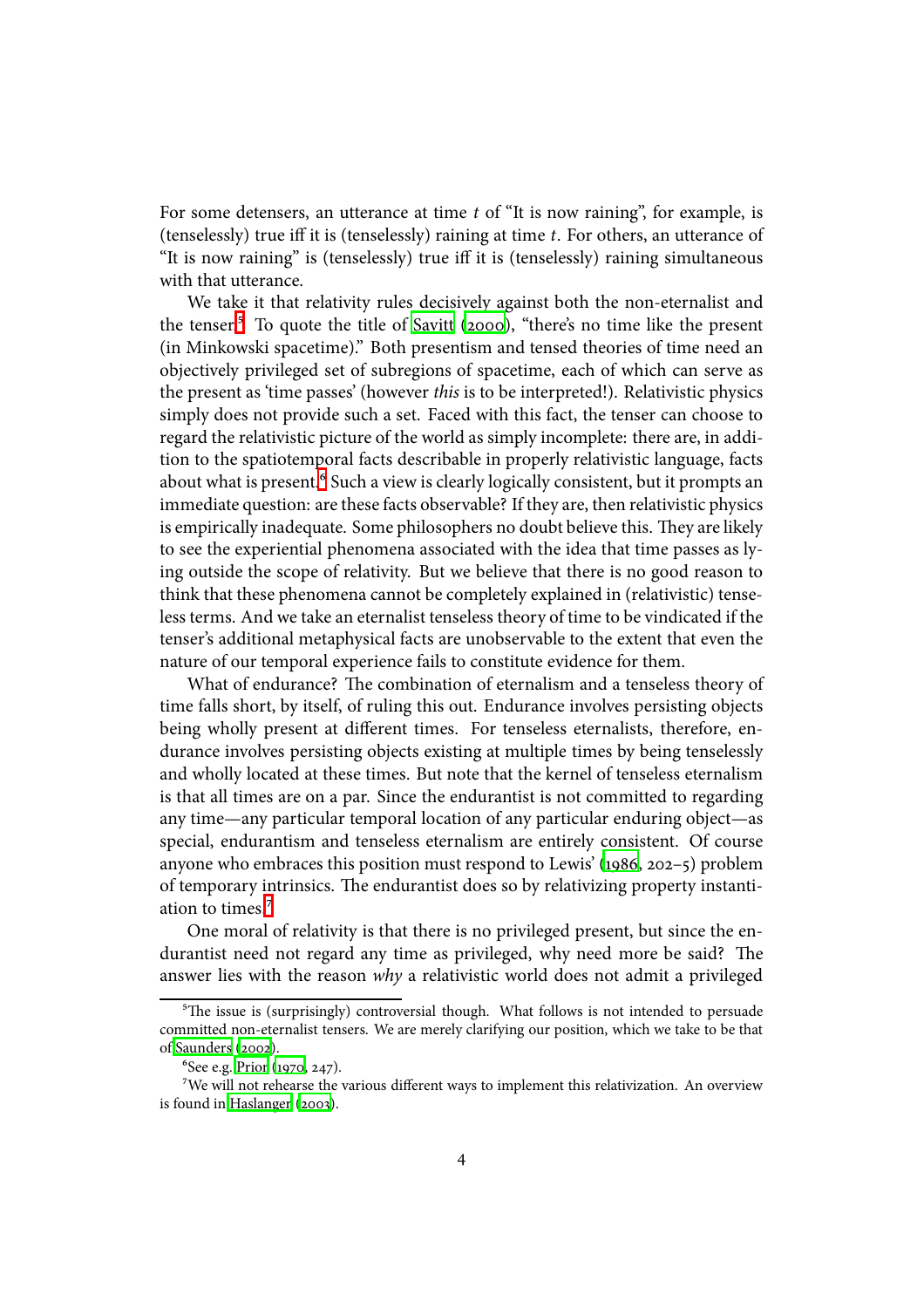present. After all, nothing in Newtonian physics singles out (now!) a particular time as 'the Now', but the tenser will not judge Newtonian physics to be inadequate for that reason. The reason why there is no time like the present in Minkowski spacetime is that, in Minkowski spacetime, there is no time. This, we think, is the lesson of relativity that many philosophers have yet to take fully on board. It means, clearly, that our characterization of endurance in terms of time-relativized property instantiation by objects multiply located at different times must be revised. But so must the characterizations of eternalism and the tenseless theory of time, for these too were stated in terms of times. Without modification, relativity is as inimical to these positions as it is to their rivals.

#### <span id="page-4-0"></span>**2.1 Formulating Relativistic Perdurance**

The required alteration to eternalism is obvious and trivial. Relativistic eternalism is simply the doctrine that all *regions of spacetime* are on a par, ontologically and metaphysically. It is with many philosophers' attempts to formulate relativistic versions of the other positions that we disagree. The most popular strategy, surely, has been to *frame-relativize*. This, we contend, is fundamentally wrong-headed. A few examples will illustrate our point.

Consider Ted Sider's definition of a temporal part, and his associated definition of four-dimensionalism (perdurantism):

x is an *instantaneous temporal part* of y at instant  $t =_{df} (1)$  x exists at, but only at, t; and (2) x is a part of y at t; and (3) x overlaps at t everything that is a part of  $y$  at  $t$ .

... Four-dimensionalism may then be formulated as the claim that, necessarily, each spatiotemporal object has a temporal part at every moment at which it exists.

This all could be made relativistically acceptable by relativizing the definition of a temporal part to a frame of reference, and then stating four-dimensionalism as the claim that for any chosen frame of reference, every spatiotemporal object has a temporal part at every moment of time at which it exists. [\(Sider 2001](#page-43-6), 59)

Note that there are two temporally relativized notions at play here: parthood-ata-time and existence-at-a-time. Sider himself prefers an atemporal notion of part-hood, and offers alternative definitions in terms of it [\(2001,](#page-43-6) 56-60). He chooses to offer definitions in terms of the temporally relativized notion purely because he thinks that this may be the only notion acceptable to his endurantist opponent; he is concerned to state four-dimensionalism in a manner that his opponent must admit is intelligible. Even if we avoid temporally relativized parthood, however,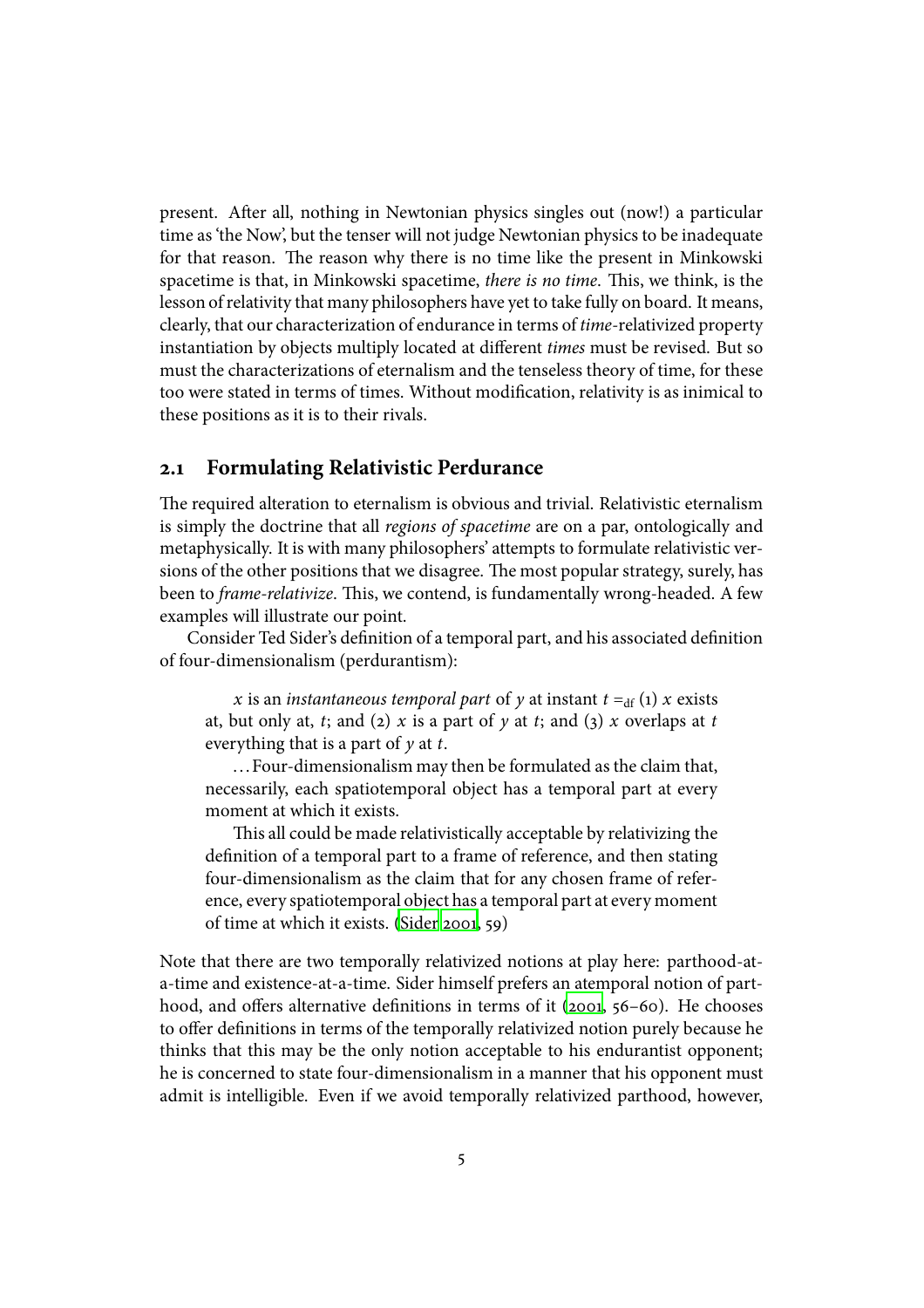temporally relativized existence remains, and is crucial to the definitions framed in terms of atemporal parthood.

The 'times' of the definitions simply do not exist in a relativistic world. But what is wrong with Sider's response: replace them with the times of inertial frames?<sup>[8](#page-5-0)</sup> A number of things.

First, an ambiguity in the frame-relativized definition needs to be clarified. Is it taken to be a frame-relative matter what temporal parts the object has? (Relative to frame F the object has one set of temporal parts each existing at, and only at, a time in  $F$ ; relative to frame  $F'$  it has another set, and so on.) Or is the idea that the object has all of these temporal parts quite independently of whether we consider things from the point of view of some particular frame of reference?<sup>[9](#page-5-1)</sup>

It is perhaps obvious that the second of these proposals was intended, but it is nonetheless worth stating explicitly what is wrong with the first. It seeks to attach a metaphysical weight to frames of reference that they simply do not carry. Inertial frames of reference (or, more accurately, spacetime coordinate systems adapted to them) are no more than the spatiotemporal analogues of Cartesian coordinate systems. The flatness of the spacetime of special relativity means that certain spacetime coordinate systems have a privileged status with respect to the spatiotemporal distance relations holding between spacetime points. The coordinate differences of such points with respect to these special coordinate systems encode, in a direct manner, the spatiotemporal distances, just as the coordinate differences in Carte-sian coordinates encode Euclidean distances.<sup>[10](#page-5-2)</sup> But just as no one would attach ontological weight to features of an object that are relative to a choice of Cartesian coordinates, so no one *should* attach significance to properties of objects that are essentially defined in terms of canonical frames of reference.

From the physicist's perspective, the content of spacetime is as it is. One can choose to describe this content from the perspective of a particular inertial frame of reference (i.e., to describe it relative to some standard of rest and some standard

<span id="page-5-0"></span><sup>&</sup>lt;sup>8</sup>Sider's treatment is arguably more sophisticated than our chosen quotation suggests. In Section [6,](#page-37-0) we will partly endorse his critique of an anti-endurantist argument by Yuri Balashov. Nonetheless, there remain vestiges of frame-relativization even in that critique.

<span id="page-5-1"></span><sup>&</sup>lt;sup>9</sup>Perhaps there is a third option: it is a frame-independent matter that the object has all such parts, but it is a frame-dependent matter which proper subset of these parts counts as the set of its temporal parts. We find it hard to see what work the honorific "temporal" does on such a view.

<span id="page-5-2"></span><sup>&</sup>lt;sup>10</sup>For two spacetime points with coordinates  $(x, y, z, t)$  and  $(x', y', z', t')$ , the distance between them is given by  $\sqrt{(x-x')^2 + (y-y')^2 + (z-z')^2 - (t-t')^2}$  just as, in Euclidean space, the distance between two points with coordinates  $(x, y, z)$  and  $(x', y', z')$  is given by  $\sqrt{(x-x')^2 + (y-y')^2 + (z-z')^2}$ . If  $(x-x')^2 + (y-y')^2 + (z-z')^2 - (t-t')^2 > 0$  the points are spacelike related (i.e., they are some spatial distance apart). If  $(x - x')^2 + (y - y')^2 + (z - y')^2$  $(z')^2 - (t - t')^2 < 0$  the points are *timelike related* (i.e., they are some temporal distance apart). If  $(x-x')^2 + (y-y')^2 + (z-z')^2 - (t-t')^2 = 0$  the points (assuming they are distinct) are *lightlike* related.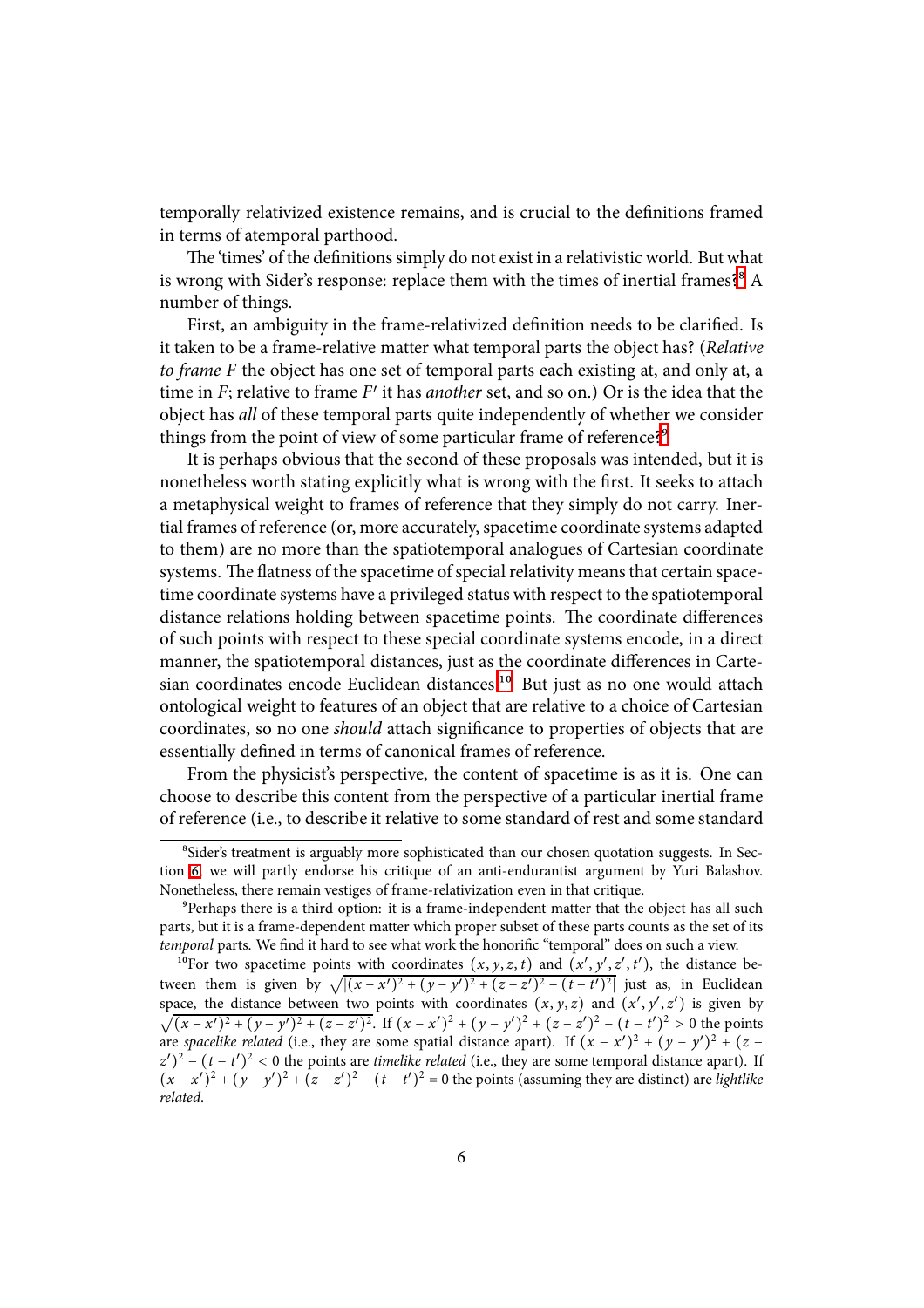of distant simultaneity that are optimally adapted to the geometry of spacetime but are otherwise arbitrary). But one can equally choose to describe the contents of spacetime with respect to some frame that is not so optimally adapted to the geometric structure of spacetime, or indeed, choose to describe it in some entirely frame-independent manner.

Second, Sider's frame-relativized definition tells us that the perduring object has 'temporal' parts located at certain regions of spacetime (subregions of the 'times' of inertial frames) within the object's worldtube. What of the other subregions of its worldtube? Does it have parts located at these? We do not doubt that Sider answers affirmatively. This may even follow from the principle of unrestricted mereological composition, to which Sider signs up. But this would be to miss the point that, from a relativistic point of view, the assumption that a perduring object has parts at every proper subregion of its worldtube is overwhelmingly natural. Call this the doctrine of arbitrary spatiotemporal parts.<sup>[11](#page-6-0)</sup> From a relativistic point of view, it should be a starting point, not something that falls out from a frame-relative generalization of the non-relativistic notion of a temporal part together with unrestricted composition. Indeed, from the relativistic perspective, the existence of specifically 'temporal' parts of an object does not even warrant comment.

This last claim might seem too strong, for, in the non-relativistic context, a perduring object's temporal parts perform a vital function. Consider the spatial analogy. It is not incidental to an object's spatial extension that it has parts located in subregions of the region it occupies. One wants to say that it is spatially extended in virtue of these parts. Likewise, one might say that an object's having some particular spatial shape simply consists in its having parts arranged in a particular spatial configuration. In a similar way, the non-relativistic perdurantist will say that an object persists (i.e., extends through time) in virtue of having distinct temporal parts located at each time. Do temporal parts play an analogous role in the context of relativity? Do they explain how persisting objects succeed in being extended in, say, timelike directions?

Before answering, we should clarify what might be meant by a relativistic (in-

<span id="page-6-0"></span><sup>&</sup>lt;sup>11</sup>Cf. [Sattig](#page-43-7) [\(2006](#page-43-7), 54). It faces the following problem. Objects can be 'gappy' if (e.g.) they are composed of nitely many pointlike parts standing in nite spatiotemporal distance relations. What should we take as the worldtube of such an object? If one took the view that the object's exact location in spacetime was simply the fusion of the exact, pointlike locations of each of its parts, then the doctrine of arbitrary spatiotemporal parts falls out, but threatens to become a triviality (we ignore for the time being the possibility of extended simples). But such a definition of a composite object's worldtube is, in certain respects, unnatural. Consider the purely spatial case, and an object composed of interacting pointlike parts whose short-range repulsive forces prevent other objects from entering a continuous spatial region that contains all the parts of the object. (For example: consider a table!) Don't we want to say that such an object occupies a continuous spatial region? If a more inclusive definition of an object's worldtube is adopted, then more work is required to articulate the relativistic intuition that lies behind the doctrine of arbitrary spatiotemporal parts.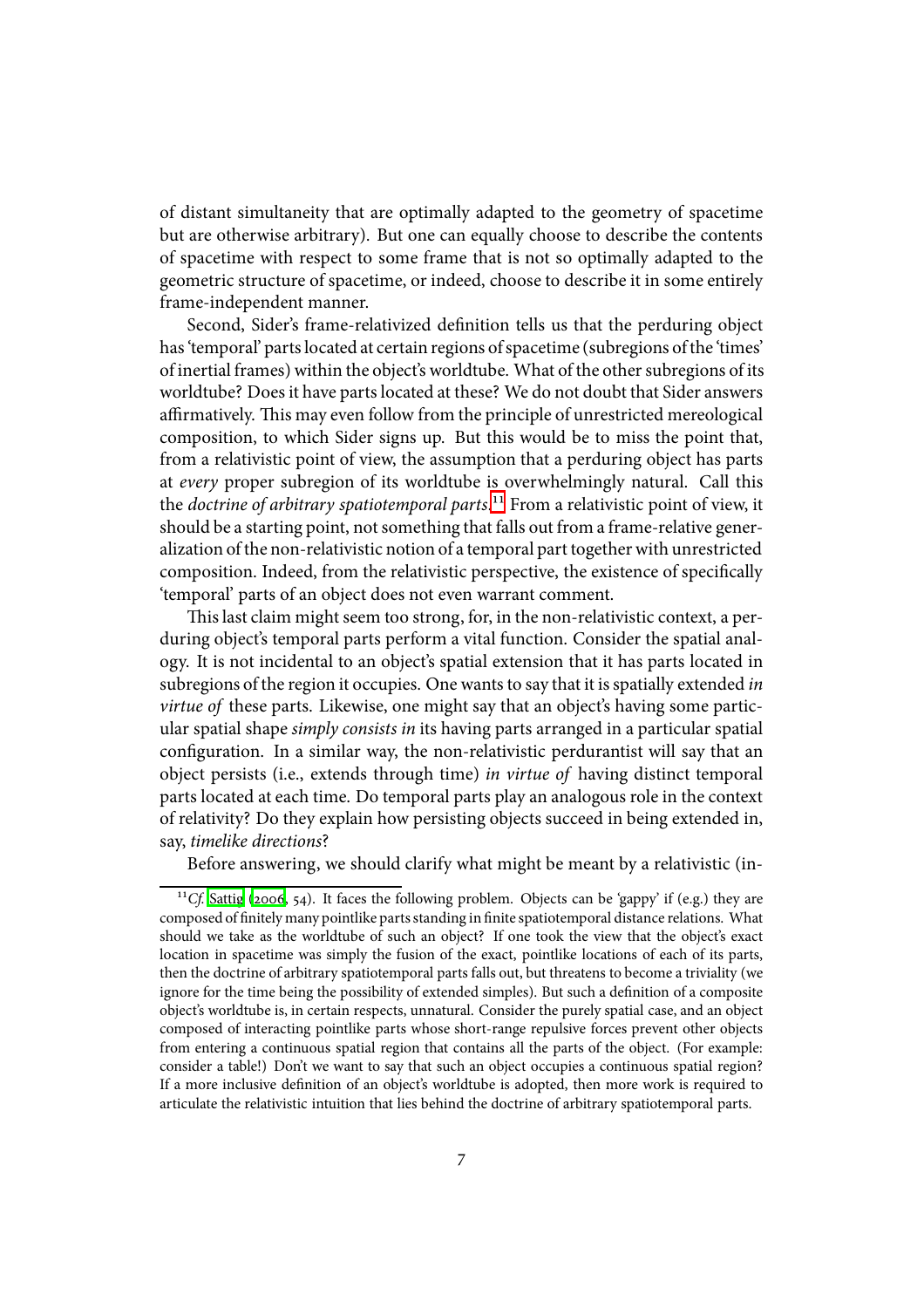stantaneous) 'temporal' part. We have already reviewed Sider's definition: a temporal part of an object exists at, and only at, a time in some inertial frame, and overlaps everything that is part of  $O$  that exists at that time. Thomas Sattig has recently offered a rather different definition that we nonetheless take to be equivalent:

- (TP: $R_{SR}$ ) A spacetime point or region R is a temporal part of a spacetime region R' relative to a frame of reference  $f =_{df} R$  is a maximal sum of parts of  $R'$  that are simultaneous relative to  $f$ .
- (TP: $O_{SR}$ ) An object x is a temporal part of an object y relative to a frame of reference  $f =_{df} (i) x$  is part of y, (ii) y [exactly] occupies a spacetime region  $R$ , (iii)  $x$  occupies a point or region that is a temporal part of R relative to f, and (iv)  $x$  does not occupy any other region. [\(Sattig 2006](#page-43-7), 179)

Here is how the basic entities that these definitions pick out can be characterized in a more relativistically acceptable manner. First, let us say that a perduring object's *path* is the spacetime region that it exactly occupies.<sup>[12](#page-7-0)</sup> The characterization is then that:

**TP** P is a instantaneous temporal part of O just if (i) P is a part of O, (ii) P exactly occupies a region  $R_p$  that is *spacelike*,<sup>[13](#page-7-1)</sup> (iii)  $R_p$  is a *maximal* spacelike subregion of the path  $R_{\Omega}$  of O and (iv)  $R_{p}$  is flat.

The vital question is now whether the perdurantist should adopt TP. Clause (i) needs no justification. (ii) captures the idea that the part is 'instantaneous'; i.e., that it has no temporal extent. (iii) corresponds to Sider's requirement that a temporal part of O at t overlap every part of O that exists at t. We are happy to be stipulative here. (iv), on the other hand, is quite without motivation. It is a relic of the frame-relative perspective. While flat regions of spacetime are in some sense geometrically privileged, there is no reason to suppose that this gives them any special metaphysical status, in the context of questions about persistence or otherwise. More significantly, one surely wants a definition applicable in the context of our best theory of space and time, general relativity. While this theory allows spacetimes containing flat spacelike regions, generic matter-filled worldtubes will have no flat maximal spacelike subregions. The obvious emendation, therefore, is simply to drop clause (iv). This gives our preferred definition of an instantaneous temporal part.

<span id="page-7-0"></span><sup>&</sup>lt;sup>12</sup>We will soon replace this definition with Gilmore's more general, and hence more useful, notion [\(Gilmore forthcoming,](#page-42-0)  $\S$ 2). The general style of definition that we see as suitable for the relativistic context is very similar to the style adopted by Gilmore. As we said above (p. [1\)](#page-0-1), our general criticism that philosophers do not take relativity seriously enough should not be taken to apply to Gilmore.

<span id="page-7-1"></span> $13A$  region R is *spacelike* just if every pair of distinct points in R are spacelike separated. This is just Gilmore's notion of *achronal* [\(Gilmore forthcoming](#page-42-0), §2).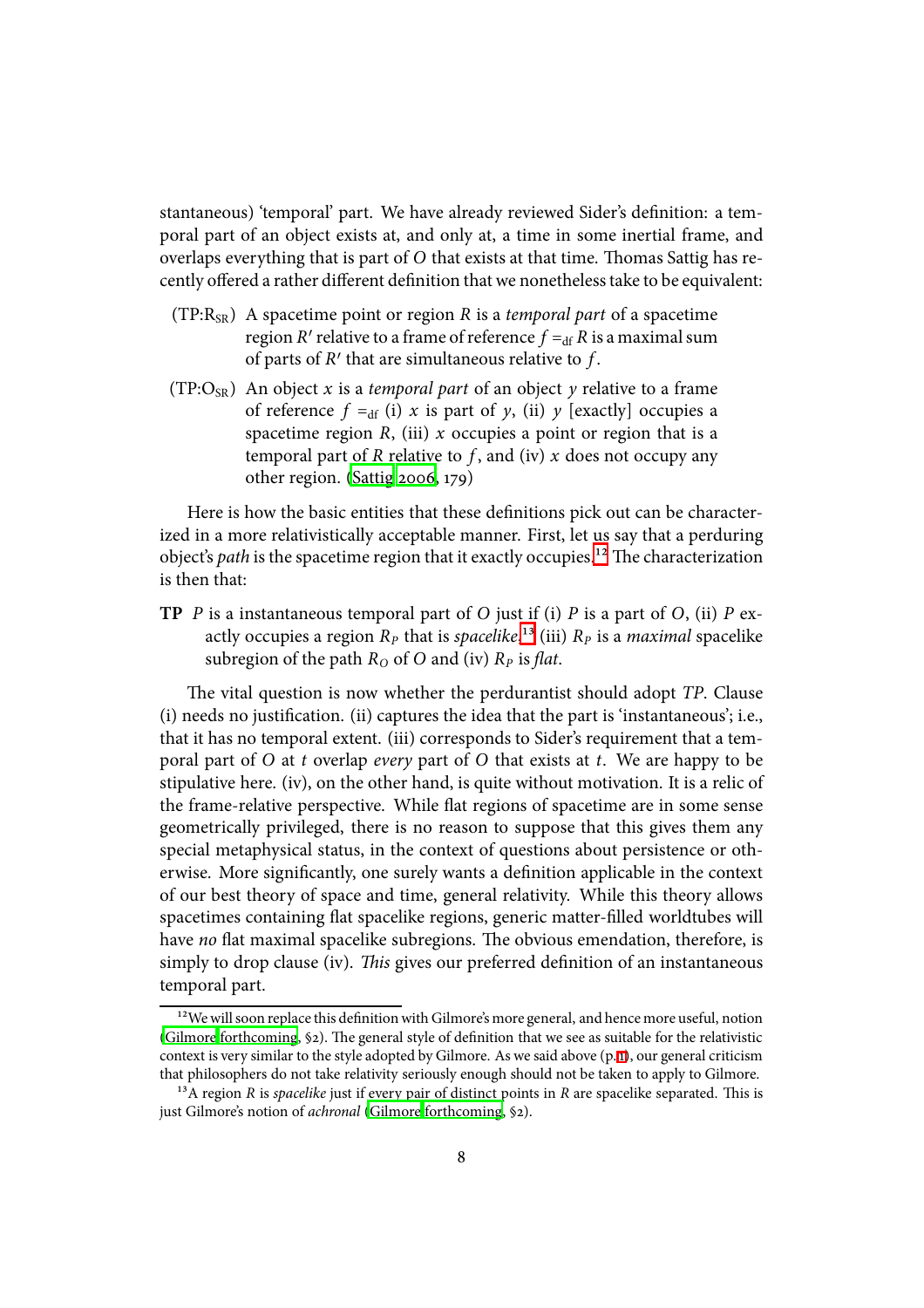Now it is certainly true that temporally extended objects are temporally extended in virtue of being composed of temporal parts. But our earlier claim still stands: from the relativistic point of view, temporal parts are hardly worth defining. Consider a spatial analogy. I position my desk so that one edge runs exactly North–South. Is it true that my desk extends in the North–South direction in virtue of being composed of a set of two-dimensional parts running East–West? Yes. But it is equally true that it extends in the North–South direction in virtue of being composed of a set of two-dimensional parts running North–South. Its being composed of the set of *pointlike* parts standing in the configuration they in fact stand in explains its being extended in a North–South direction just as well too. It should be clear that relativity's unification of space and time leaves no distinctive work for the notion of a temporal part to do in explaining persistence.

#### <span id="page-8-2"></span>**2.2 Formulating Relativistic Endurance**

Much of our discussion of relativistic perdurance is applicable to the analogous topic of relativistic endurance. To this topic we now turn.

In the non-relativistic context, enduring objects are meant to be entities that are (1) only spatially extended (if extended at all) and (2) wholly present at each moment at which they exist. Since we are supposing that they are, tenselessly, at each of these times, they are (3) multiply located. Since enduring objects change, they cannot in general possess properties simpliciter but rather (4) instantiate a property only relative to a time.

It should be clear from our discussion of perdurance that the wrong way to relativistically re-construe all this is to replace reference to moments and times with reference to the times of inertial frames. One should not say, for example, that relative to each inertial frame, an enduring object is wholly present at multiple times in that inertial frame.<sup>[14](#page-8-0)</sup>

We recommend that the would-be endurantist adopt the following position in the context of relativity.<sup>[15](#page-8-1)</sup> Corresponding to the non-relativistic properties  $(z)$  and (3), the endurantist should say that persisting objects are multiply located in space-

<span id="page-8-0"></span><sup>&</sup>lt;sup>14</sup>We have already mentioned that Sider's discussion of relativistic endurance places undue emphasis on times-in-frames (see fn [8\)](#page-5-0). Rea proposes that the endurantist restrict composition to "times in frames of reference" [\(Rea 1998](#page-43-8), 234). Sattig proposes that relativistic endurantism be formulated as the claim that: "(i) an ordinary object occupies multiple spacetime regions, and (ii) these regions are temporally unextended, or instantaneous, relative to some inertial frame of reference, and lie on different frame-relative hyperplanes" [\(Sattig 2006,](#page-43-7) 179). It should be clear why we object to at least the formulation of all these proposals.

<span id="page-8-1"></span><sup>&</sup>lt;sup>15</sup>Despite the reservations expressed in the last footnote, Sattig's view is close to the one we recommend in that it involves entities that are not temporally extended exactly occupying multiple regions of spacetime. It is again Gilmore who has articulated the most satisfactory relativistic version of endurance (cf. [Gilmore forthcoming,](#page-42-0) §2).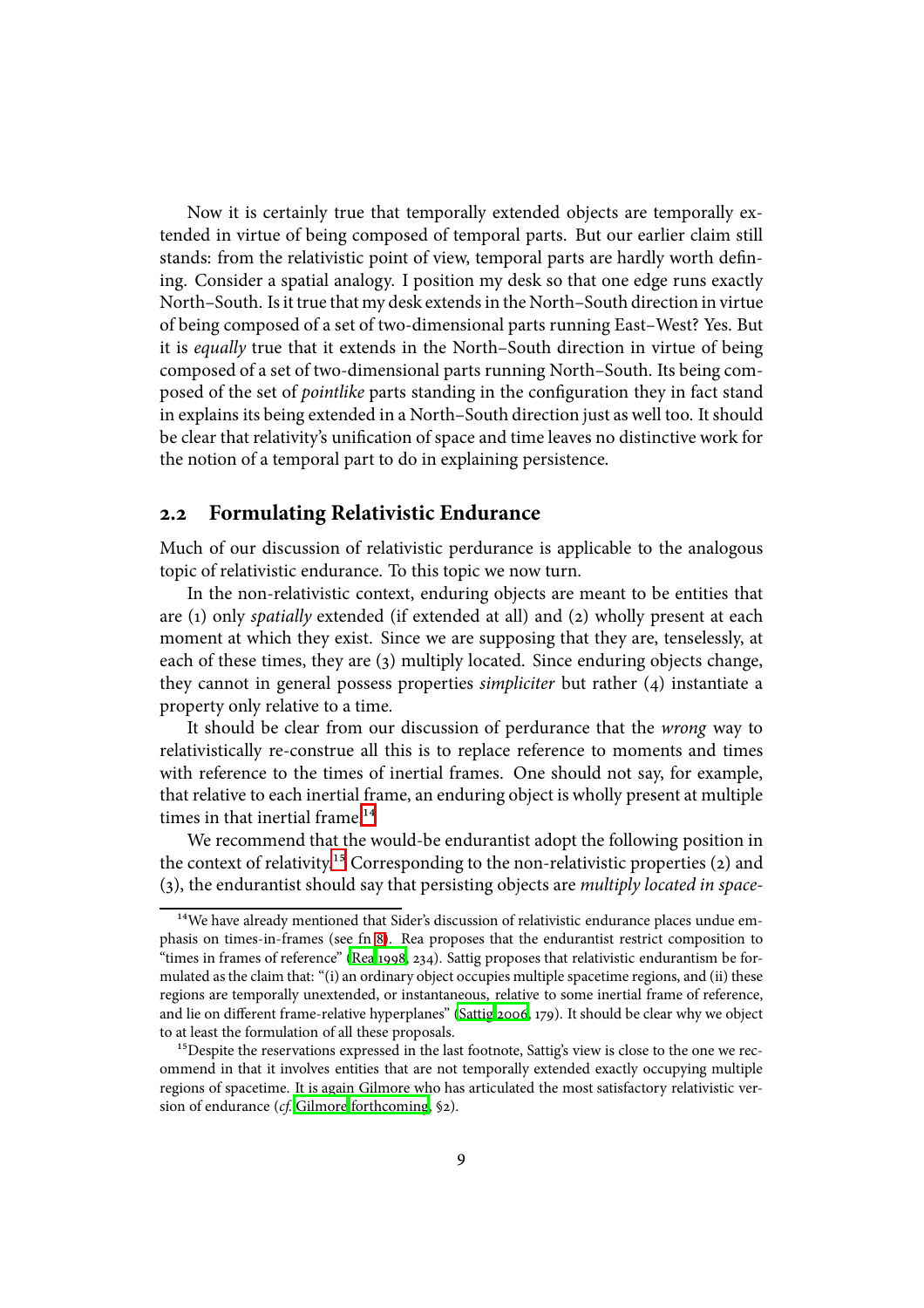time: they are (tenselessly) wholly present in multiple regions of spacetime.<sup>[16](#page-9-0)</sup> Corresponding to property (1), the endurantist should hold that these regions are not temporally extended, i.e., they are spacelike: any two distinct points in such a region should be spacelike related. Corresponding to property (4), the endurantist should hold that persisting objects do not (in general) instantiate properties simpliciter, but rather only relative to particular spacetime regions, viz. their locations (or suitable regions that contain their locations). All of this leaves open the question of which spacelike regions an enduring object occupies. We postpone proper discussion of this question until Section [5.](#page-27-0)

A few comments on the idea that objects can be *multiply* located are in order. Some find the very idea paradoxical.<sup>[17](#page-9-1)</sup> We will not try to convince everyone that the notion makes sense, but we are concerned to carry with us those who have no problem with the idea of endurance in a (tenseless eternalist) non-relativistic context. To this end it is useful to distinguish two conceptions of the spacetime of Newtonian physics. According to one way of thinking Newtonian spacetime is at some level of abstraction no different from relativistic spacetime. One has a four-dimensional manifold of spacetime points that stand in the very same kind of spatial and temporal distance relations. The only difference concerns the patterns in which these various relations are instantiated. In the Newtonian case, every pair of spacetime points stand in some temporal distance relation, and all and only those between which there is zero temporal separation stand, additionally, in some spatial distance relation. In the relativistic case, spatial (i.e. spacelike), temporal (i.e. timelike) and null distances are mutually exclusive. Every pair of points stand in one of these relations, but if they stand in one of them, they do not stand in either of the others. Anyone who assimilates the spacetimes of Newtonian physics and relativity to this extent surely will not have trouble with the notion of multi-location in the latter but not the former.

We suspect, therefore, that those who think they can make sense of endurance in a Newtonian context, but think they cannot do so in a relativistic context, conceive of Newtonian spacetime in a very different way. When it comes to Newtonian spacetime they believe (ex hypothesi) in the equal reality of all parts of the fourdimensional manifold of possible event locations, but they do not see this manifold as a fundamentally unitary entity, the partitioning of which into times (surfaces of simultaneity) is merely a function of the temporal distance relations between its

<span id="page-9-0"></span><sup>&</sup>lt;sup>16</sup>There is more to be said about this notion of being (exactly) located at a particular region of spacetime or, correlatively, of exactly occupying such a region. Although we will touch on some of the issues, we refer the reader to Sattig's discussion [\(2006](#page-43-7), 48) and, especially, to Gilmore's in this volume [\(forthcoming](#page-42-0), §2).

<span id="page-9-1"></span> $17B$ arker and Dowe [\(2003,](#page-42-4) [2005](#page-42-5)) provide an interesting argument to this effect. Our preferred response is that of [Gilmore](#page-42-0) [\(forthcoming](#page-42-0), §2): an object can exactly occupy a set of regions without exactly occupying the fusion of those regions.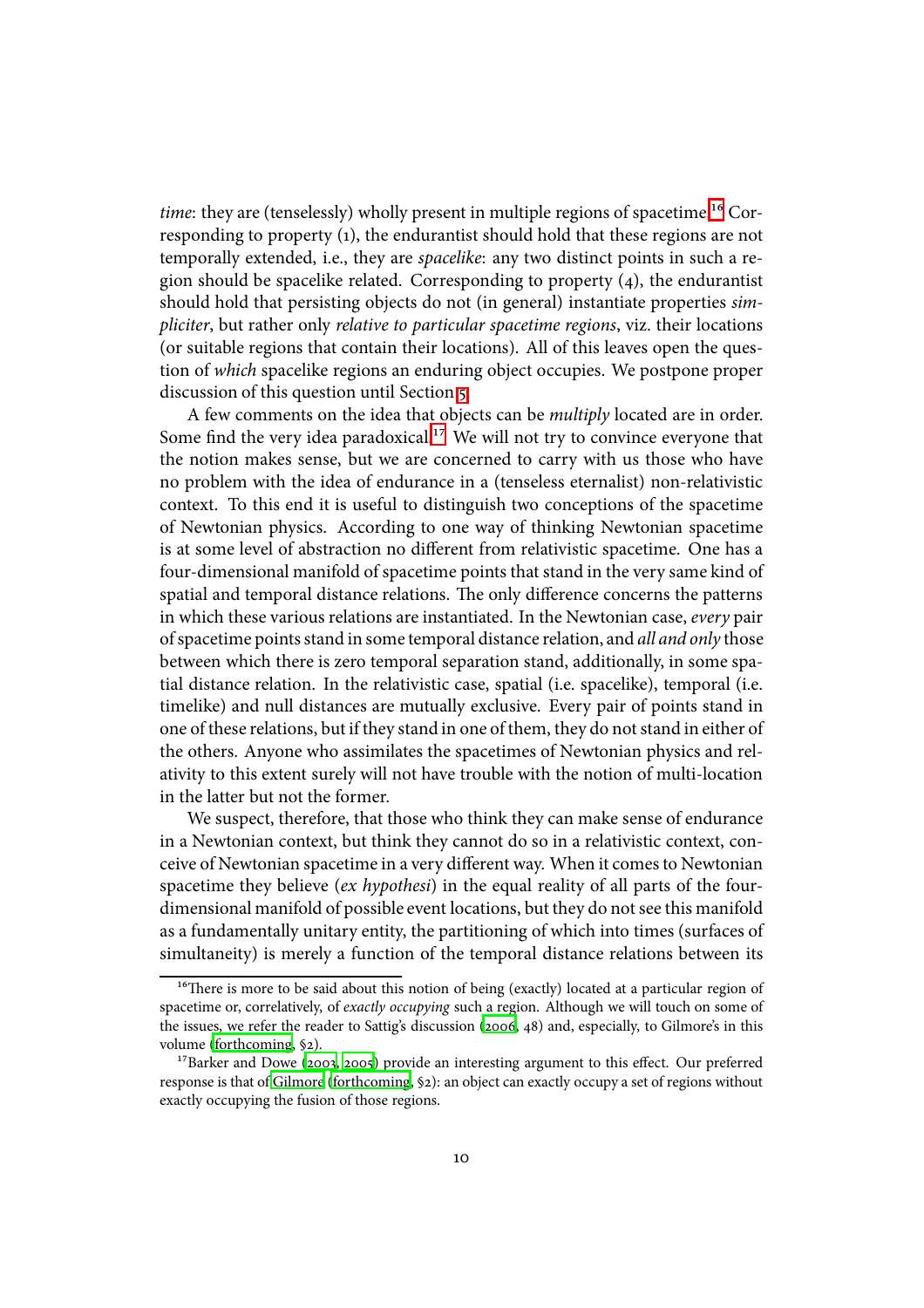parts. Rather, they will take times as fundamental and see the four-dimensional manifold one obtains from their union as the thing that has a secondary status. For such an endurantist, existing at more than one time might seem importantly different from being located in more than one place in a single space. And exemplifying a property in a time-relative manner may not simply be a matter of exemplifying a property relative to the (temporal) location one is at.

Our challenge to such endurantists is to articulate what goes on when an enduring object time-travels so as to coexist with its younger self. It would be a problem for the endurantist if he could not accommodate the conceptual possibility of time travel (cf. [Sider 2001,](#page-43-6) 101–9). The most natural, and we think correct, endurantist description of the envisaged scenario is that the enduring object not only exists at many different times but also exists at (is located at) more than one place at the same time. It is no more problematic to think of property instantiation as relativized to spatial locations as to temporal locations: in one place, the time traveler is standing (and dark haired); in another he is sitting (and grey haired).<sup>[18](#page-10-0)</sup> But this type of spatial multi-location, and location-relative property instantiation is all the endurantist needs in order to understand multi-location in relativistic spacetime.

#### <span id="page-10-1"></span>**2.3 Formulating Relativistic Truth Conditions**

So far we have sought to articulate the versions of various views familiar from nonrelativistic debates (eternalism, endurantism and perdurantism) that are natural from the relativistic point of view. Our task is almost done, but there is one position that we have not yet examined, namely the tenseless theory of time and its indexical treatment of tensed utterances. Recall that, according to this view, tensed utterances (located as they are at certain times) are held to be true just if the appropriate things are going on at those times (or, for utterances in tenses other than the present, at times bearing the right temporal relations to the time of utterance). Since there are no times in relativity, some revision is in order here too.

In spite of our earlier complaints, with regard to tensed utterances frame-relativization might seem legitimate. Familiarity with relativity should not prevent us from acknowledging a natural propensity to believe in (absolute) simultaneity. The detenser sees our present tense utterances as an attempt to talk of those events we believe to be occurring at that time. Given relativity, such a belief is arguably just false. But a more charitable interpretation regards it as merely incomplete, this being remedied by supplying a frame to accompany our talk of that which is 'simultaneous'. The most obvious way to do this is to idealize and use the frame in

<span id="page-10-0"></span><sup>&</sup>lt;sup>18</sup>Here we disagree with Sider [\(2001,](#page-43-6) 104–5). Our time traveler is located at P and is standing there at t, and also located at P' and is sitting there at t. At t he is both sitting and standing. There is no contradiction, for he does these things in different places. But he is *not* (then) both sitting and standing at P'; at this location, he is only sitting.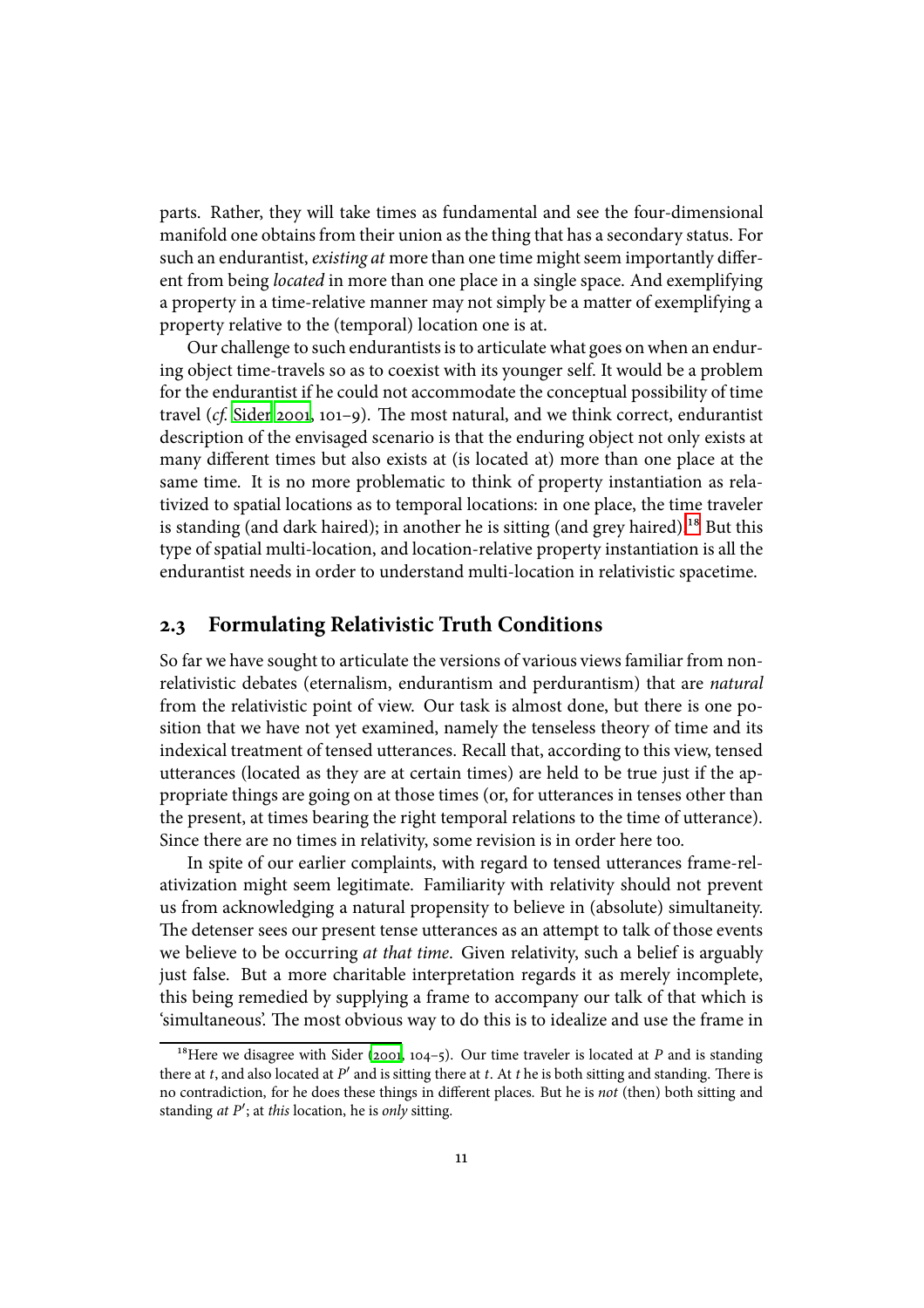which the speaker is (instantaneously) at rest at the spacetime 'point' at which the utterance is made. One then applies the standard non-relativistic account of the tenseless truth conditions of tensed utterances to this utterance with respect to this frame.

This way of interpreting tensed utterances will have some counterintuitive consequences. Suppose (improbably) that two people are discussing the goings on in some far distant solar system in their mutual topological present.<sup>[19](#page-11-0)</sup> Given the distances involved, these two speakers need only be moving with respect to each other with a small relative velocity for one and same event to count as having occurred many years ago for one speaker but to be an event that will occur many years in the future for the other. But given the speed of light (and given the time it takes to have a thought or make an utterance), such anomalies only show up when astronomical distances are involved. For all practical purposes, when our talk is confined to discussing processes and events that occur over even the smallest timescales that we can perceptually discriminate, at locations no more spatially distant from us than, say, the diameter of the Earth, with respect to any shared region of spacetime all speakers will agree concerning which tensed sentences are true, no matter what (within practical limits) their relative velocities.

While the frame-relativized proposal for interpreting tensed utterances will get the truth values of realistic tensed utterances right, we wish to suggest an alternative, which we think has some rather attractive consequences.

Tensed utterances describe the world from a particular spatiotemporal view. Our spatiotemporal view of the world privileges a spatially extended present. Why?<sup>[20](#page-11-1)</sup> We think a plausible answer starts with the suggestion that we take the present to be the location of the objects with which we can *interact*. The past can only causally affect us; we cannot, as of the here and now, affect it. The future can only be affected by us; it cannot affect us in the here and now. But objects and events in the present both act on us and can be acted on by us (and by acting on us through our senses, they do so in a much more immediate and vivid manner than objects in the past).

Setting things up in this way leads to an obvious question: in the context of relativity, what is the extent of the domain of those objects which, at some moment in our lives, both can act upon us and be acted upon by us? Here by 'moment'

<span id="page-11-0"></span><sup>&</sup>lt;sup>19</sup>The topological present, or absolute elsewhere of a spacetime point  $p$  is the set of points that are spacelike related to it. From the perspective of any point, relativistic spacetime can be considered to be divided into three exclusive regions: the absolute future of that point (the set of all points that can be connected to p by a future-directed timelike or lightlike curve starting at  $p$ ), its absolute past (the set of all points that can be connected to  $p$  by a past-directed timelike or lightlike curve starting at  $p$ ), and its absolute elsewhere.

<span id="page-11-1"></span><sup>&</sup>lt;sup>20</sup>The following takes its inspiration from Butterfield [\(1984](#page-42-6)) and [Stein](#page-43-9) [\(1991](#page-43-9), 158–62) though it hardly does justice to these subtle papers. We strongly recommend the latter to any philosopher tempted to engage in frame-relativization of their favorite concepts in the face of relativity.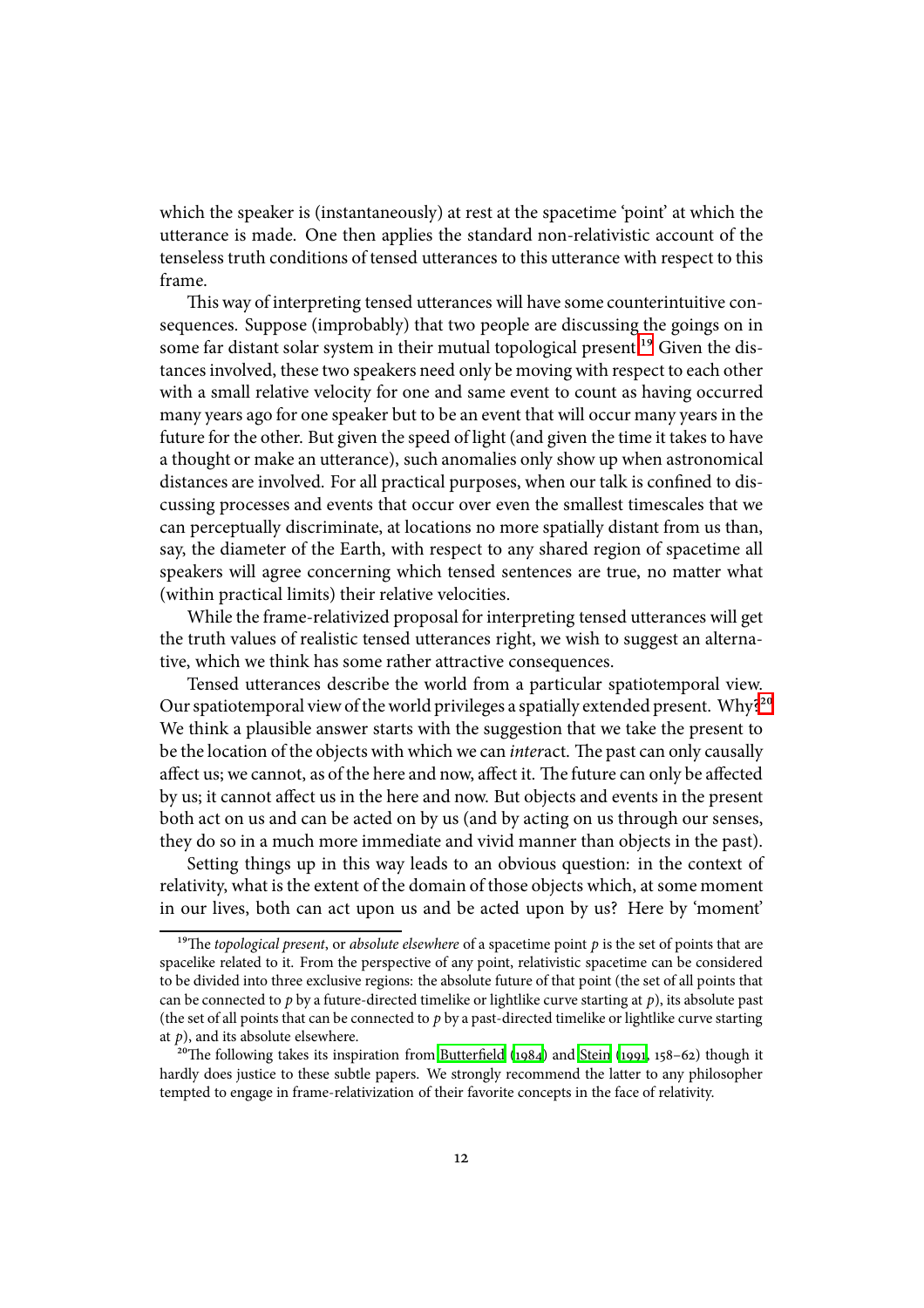we mean a temporally extended but short-lived (i.e. momentary) interval, and the answer will depend on its temporal extent. Let us first take it to be the duration of the specious present, the time it takes to have a single thought or enjoy a single experience. This, let us say, is about 0.2 of a second. Call the temporally extended spacetime region you occupy (partially or multiply) during this 'moment' NOW. To be something that can affect you in the NOW, an object must be located within the backward lightcone of the future boundary of NOW. To be something that can be affected by you, as located in the NOW, the object must fall within the future light cone of the past boundary of NOW. Call the region bounded by these two lightcones the Stein Present of the NOW.<sup>[21](#page-12-0)</sup> The NOW's Stein Present is a four-dimensional discus-shaped region centered on the NOW. The immediate thing to note about it is that it is, spatially speaking, very wide (of the order of 60,000 kilometers), even though it is, temporally speaking, very thin (no wider that 0.2 seconds, where it overlaps the NOW).

The source of the presentist's (false) intuition might then be as follows. They are inclined to accord a kind of ontological privilege to that with which they can (then) interact. What they can interact with, at a particular near-momentary subregion R of their worldtube, is the contents of that region's Stein Present. But we noted above that such a Stein Present has very little temporal thickness and is very large in spatial extent. Such a region is easily mistaken for an instantaneous, global present.

We propose to link tensed talk to Stein Presents as follows. Our tensed talk, which reports our spatiotemporal perspective on the world as at  $R$ , should be partially analyzed in term of  $R$ 's Stein Present. The present tense is correctly used at  $R$ to talk about objects and events as they are in the Stein Present of  $R$ , the past tense is correctly used to talk about objects and events as they are in the absolute past of R, and the future tense is correctly used to talk about objects and events as they are in the absolute future of R.

These categories are not exhaustive. There are regions of the absolute elsewhere of R that fall outside its Stein Present. But this is just as it should be. It is intuitively right that, if the temporal extent of the now is of the order of a specious present, then one cannot correctly use the present tense to talk about some event in one's absolute elsewhere that is, say, four light years away. It also means that, during the eleventh Apollo mission, no one in mission control in Houston could sensibly ask "What is Armstrong doing now?" while he was on the Moon. But rather than being a problem for the proposal, this just highlights that the duration of 'now' is (nor-mally) longer than the specious present and is, quite generally, context sensitive.<sup>[22](#page-12-1)</sup>

<sup>&</sup>lt;sup>21</sup> After [Stein](#page-43-9) [\(1991,](#page-43-9) 159–60), who singles out the same region for somewhat different reasons.

<span id="page-12-1"></span><span id="page-12-0"></span> $22$ Consider how extended the 'now' must be for the following exchange to be appropriate. Longtime family friend: "What are Alice and Bob up to now?" Alice's mother: "They're trying for a baby."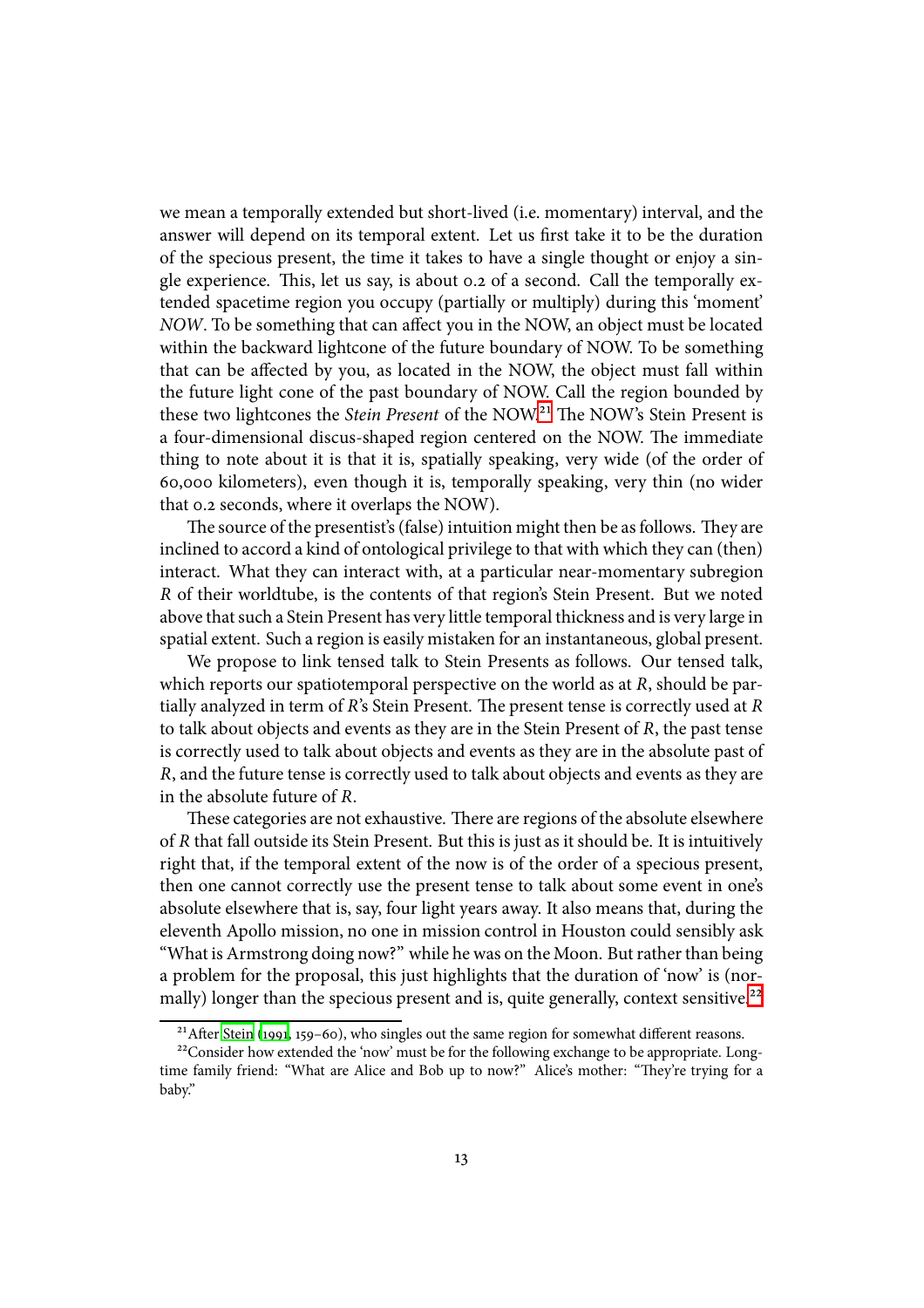# <span id="page-13-0"></span>**3 Coexistence, relativity and endurance**

We have already provided inter alia an initial sketch of our preferred version of relativistic endurance (see Section [2.2\)](#page-8-2). It is now time to consider the recent spate of anti-endurantist arguments that appeal to relativity. Our primary purpose is to demonstrate that they all fail, but discussion of the arguments will also provide us with an opportunity to articulate further what relativistic endurance must involve.

We start with an argument, due to Yuri Balashov, that appeals to a notion of non-trivial [c](#page-42-8)oexistence (Balashov  $2000a,c$ ). Our discussion is indebted to [Gilmore](#page-42-9) [\(2002](#page-42-9)), who we think has already given the decisive rebuttal. Balashov has since replied to Gilmore [\(Balashov 2005\)](#page-42-10), marshalling against endurantism further arguments based on coexistence and relativity that he first employed against stage theory [\(Balashov 2002\)](#page-42-11). We will see that these arguments are no more effective.

Balashov assumes eternalism, but suggests that both endurantists and perdurantists should acknowledge a non-trivial sense of 'coexist' such that the set of things with which an object coexists (as located at some spacetime region  $R$ )<sup>[23](#page-13-1)</sup> is neither empty (except for the object itself) nor simply the set of things located somewhere in spacetime [\(2000](#page-42-7)a, 139; [2002](#page-42-11), 230–1). The following claims, which we take to be true when appropriately understood, illustrate the idea. We both (now) coexist with Yuri Balashov, and have done since birth. We both used to coexist with Quine, but do so no longer. At no point in our lives has either of us coexisted with Napoleon.

Balashov's original argument, as Gilmore nicely sets out, involves three principal claims [\(Gilmore 2002](#page-42-9), 243–4). (1) In the relativistic context, the non-trivial coexistence of two objects should be taken (by both perdurantists and endurantists) to be grounded in the (at least partially) spacelike separation of the two spacetime regions that the objects occupy. (Gilmore calls this CASS: Coexistence As Spacelike Separation.) (2) The endurantist, but not the perdurantist, must understand non-trivial coexistence in a 'tensed' or 'temporally loaded' manner. (Gilmore calls this the Asymmetry Thesis.) (3) A temporally loaded notion of coexistence (but only a temporally loaded notion) based on spacelike separation leads to absurdity.

<span id="page-13-1"></span><sup>&</sup>lt;sup>23</sup>Where possible we will speak of objects' locations intending to cover both the (exact but nonunique) locations of enduring objects and the (partial) locations of perduring objects. Note that the qualifying relativization of coexistence to a spacetime region is as appropriate for (the temporal parts of) perduring objects as for enduring objects. Often property instantiation by temporal parts of perduring objects is property instantiation simpliciter whereas, for enduring objects, it must (almost) always be relativized to a spacetime region (a possible exception being any constant properties such as the charge of elementary particles). But which objects a temporal part of a perduring object coexists with in a non-trivial sense is just as much a function of its spacetime location as it is for enduring objects. Since the temporal part of the perduring object has but one location, the location relativization can be dropped without ambiguity; the same is obviously not true in the case of enduring objects.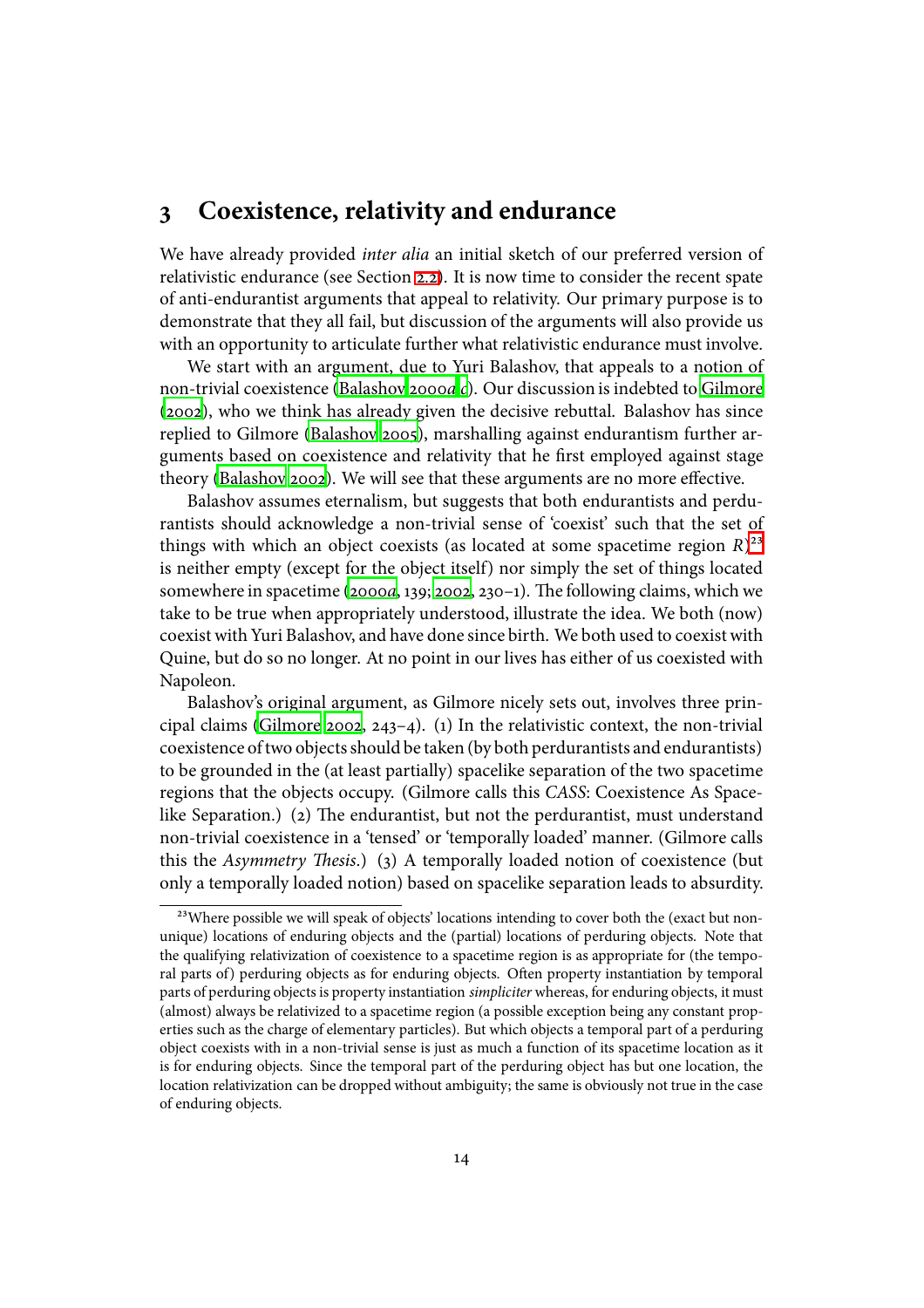(Gilmore calls this the *Absurdity Thesis.*) We will consider these claims in order, agreeing with Gilmore that (1) and (3) are false. As regards (2), we will concede some ground, but not enough to make Balashov's argument go through.

#### **3.1** The Coexistence Relation

Balashov settles on spacelike separation as the appropriate relativistic relation to ground non-trivial coexistence because he sees it as the best candidate that is (i) objective, (ii) symmetric and (iii) relevant.<sup>[24](#page-14-0)</sup> We shall see in a moment that Gilmore rejects (i), favoring instead of CASS a frame-relative coexistence relation. We noted in Section [2.3](#page-10-1) that giving frame-relativized truth conditions for tensed utterances is not obviously misguided. This fact can be used to motivate Gilmore's proposal, for surely the obvious non-trivial notion of coexistence is just the (present) tensed notion, and is thus intimately related to our earlier discussion of tense. We explore this connection below. In fact, the frame-relativized truth conditions proposal can also be used to motivate an alternative candidate coexistence relation that meets the objectivity requirement. Unfortunately, as we shall see, this second proposal has other unwelcome features. Our proposal to interpret tensed utterances in terms of Stein Presents suggests a third option. We review its strengths before contrasting the proposal with Balashov's CASS. Our problem with CASS is that it does not, after all, meet the relevance requirement.

We do not question the last two of Balashov's three putative desiderata. We take it as analytic that coexistence is symmetric. (Our preferred parsing of the relation is: x coexists with  $y$  iff  $x$  exists for  $y$  and  $y$  exists for  $x$ . So conceived, it is clearly symmetric, although exists for may not be.) The criterion of relevance is also not disputable. If the coexistence of  $x$  and  $y$  is to be understood as grounded in some further relation holding between them (or their locations), it had better be clear why this relation's holding means that  $x$  and  $y$  coexist. But what of objectivity?

Gilmore's preferred alternative to CASS is a frame-relativized notion of coexistence: x (as at p) and y (as at q) coexist relative to frame F iff their locations (p and q) are simultaneous-in-F [\(Gilmore 2002,](#page-42-9) 254). There is an obvious connection between Gilmore's suggestion and the frame-relativized truth conditions proposal of Section [2.3.](#page-10-1) Suppose one adopts our proposal that x coexists with  $y$  iff x exists for y and y exists for x. Then any speaker S, as located at r, can truly say that x and  $y$  coexist (present tense) just if, for S as at  $r$ ,  $x$  exists (present tense) for  $y$  and *vice versa*. In other words, any speaker S can truly say at r that x and y coexist (present tense) just if there are locations  $p$  and  $q$  of  $x$  and  $y$  that are simultaneous with  $r$  in the instantaneous rest frame of  $S$  at  $r$ . But that is just to say that  $x$  and  $y$ ,

<span id="page-14-0"></span><sup>24</sup>See Balashov [\(2000](#page-42-7)a, 139–49; [2000](#page-42-8)c, S555) for a discussion of the merits of CASS. See Balashov [\(2000](#page-42-7)a, 133) for the three desiderata.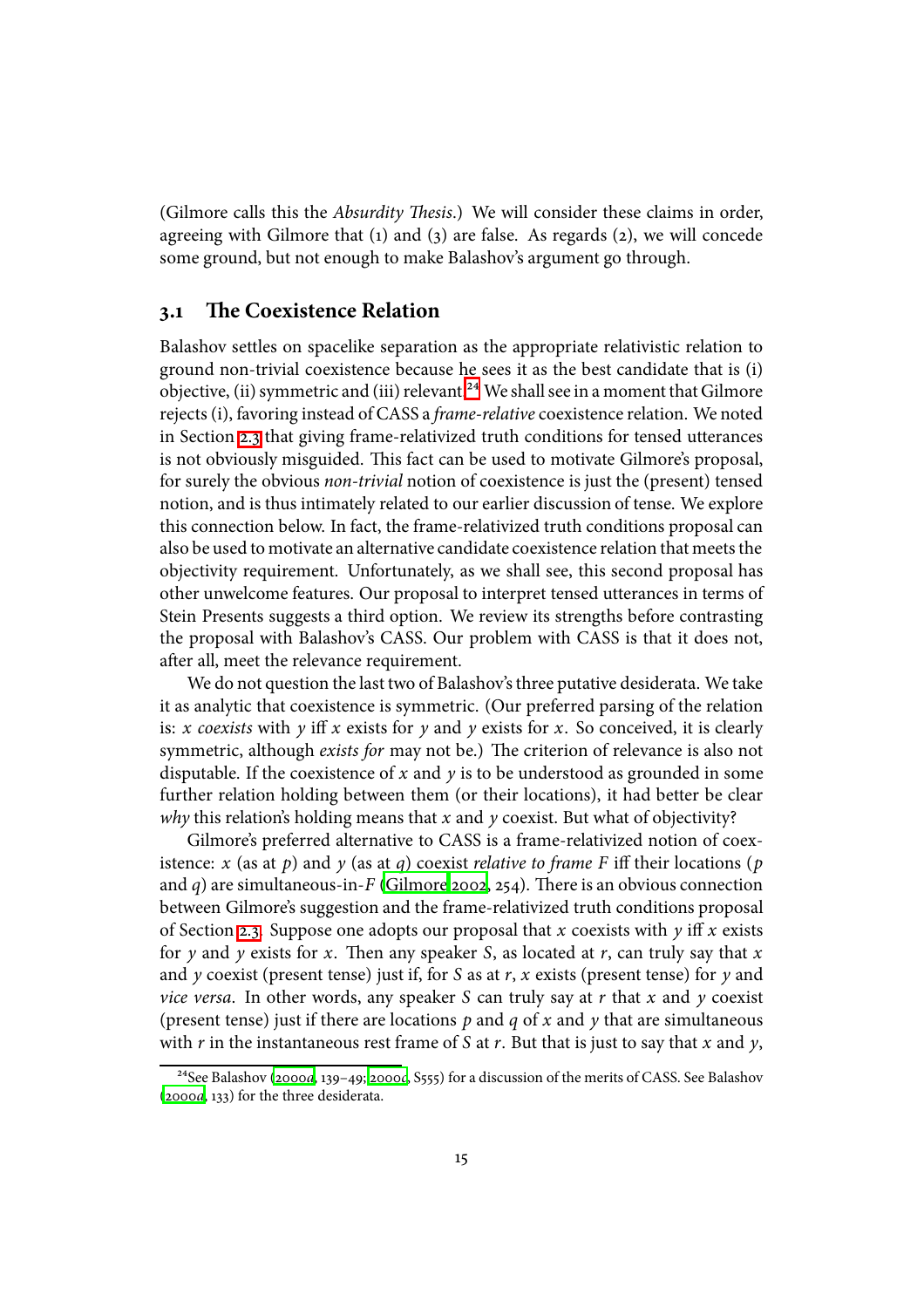as at these locations, coexist relative to S's rest frame in Gilmore's sense. (Similarly, S can truly say at  $r$  that the two objects coexisted if they have locations that are simultaneous with respect to S's instantaneous rest frame at r but which lie on a plane of simultaneity to the past of  $r$ , relative to this frame.)

As Gilmore concedes, the proposal violates (i), where this is understood as requiring that there be an absolute fact of the matter (and not merely a variety of frame-relative facts) about whether two objects coexist [\(Balashov 2000](#page-42-8)c, S553). However, the machinery of frame-relative truth conditions can be used to construct a coexistence relation that satisfies (i) after all. In the analysis of the preceding paragraph what counted was whether  $x$  exists for  $y$  and  $y$  exists for  $x$  from some third-person perspective. Different perspectives, and thus different frames, yield different answers to the question of whether  $x$  and  $y$  coexist. But perhaps we can satisfy (i) by finding an objectively preferred frame (or even pair of frames) to give an objectively preferred answer. One obvious suggestion is to ask whether  $x$ exists for y from y's (tensed) perspective and whether y exists for x from x's (tensed) perspective.

Combining this idea with the frame-relative truth conditions for tensed utterances, however, yields a notion that Balashov considers and rightly rejects [\(Balashov](#page-42-7) [2000](#page-42-7)a, 136–7). Here is the problem with it. x, as at p, coexists with y, as at q, iff x exists for y at q and y exists for x at p. But to exist for x as at p (in the present-tensed, frame-relativized sense),  $y$  need only be located at some point that is simultaneous with  $p$  in x's rest frame (as at  $p$ ). This need not be  $q$ , which in general will not be simultaneous with  $p$  (in x's instantaneous rest frame at  $p$ ). Similarly, for x to be real for y as at q, x need only be located at *some* point that is simultaneous with q in y's rest-frame (as at q). Again, this need not be  $p$ . But surely the coexistence of x as at p with y as at q, if this is to be a matter of the spatiotemporal relations holding between their locations, should just be a matter of the spatiotemporal relation between  $p$  and  $q$ , not a matter of how *four* of their locations are interrelated.<sup>[25](#page-15-0)</sup>

That frame-relativized truth conditions yield such an unsatisfactory notion of non-trivial coexistence could actually be taken as a reason to reject the framerelativized truth conditions proposal. How do our alternative truth conditions in term of Stein Presents fair? We think that Stein Presents may be rather well suited to grounding the kind of non-trivial coexistence relation required.

The idea that there is a link between non-trivial coexistence and tensed attributions of existence suggests the following. Consider two persisting objects  $x$  and y located at p and q respectively. We are supposing that p and q are pointlike (or, if the idealization that x and y have no spatial extent is dropped, that  $p$  and  $q$  have

<span id="page-15-0"></span> $25$ Balashov thinks that coexistence so construed would involve "representation in absentia" [\(Balashov 2000](#page-42-7)a, 137), but since each of the four locations involved has the relevant enduring object tenselessly located at it, we have trouble understanding what Balashov means by 'in absentia' here.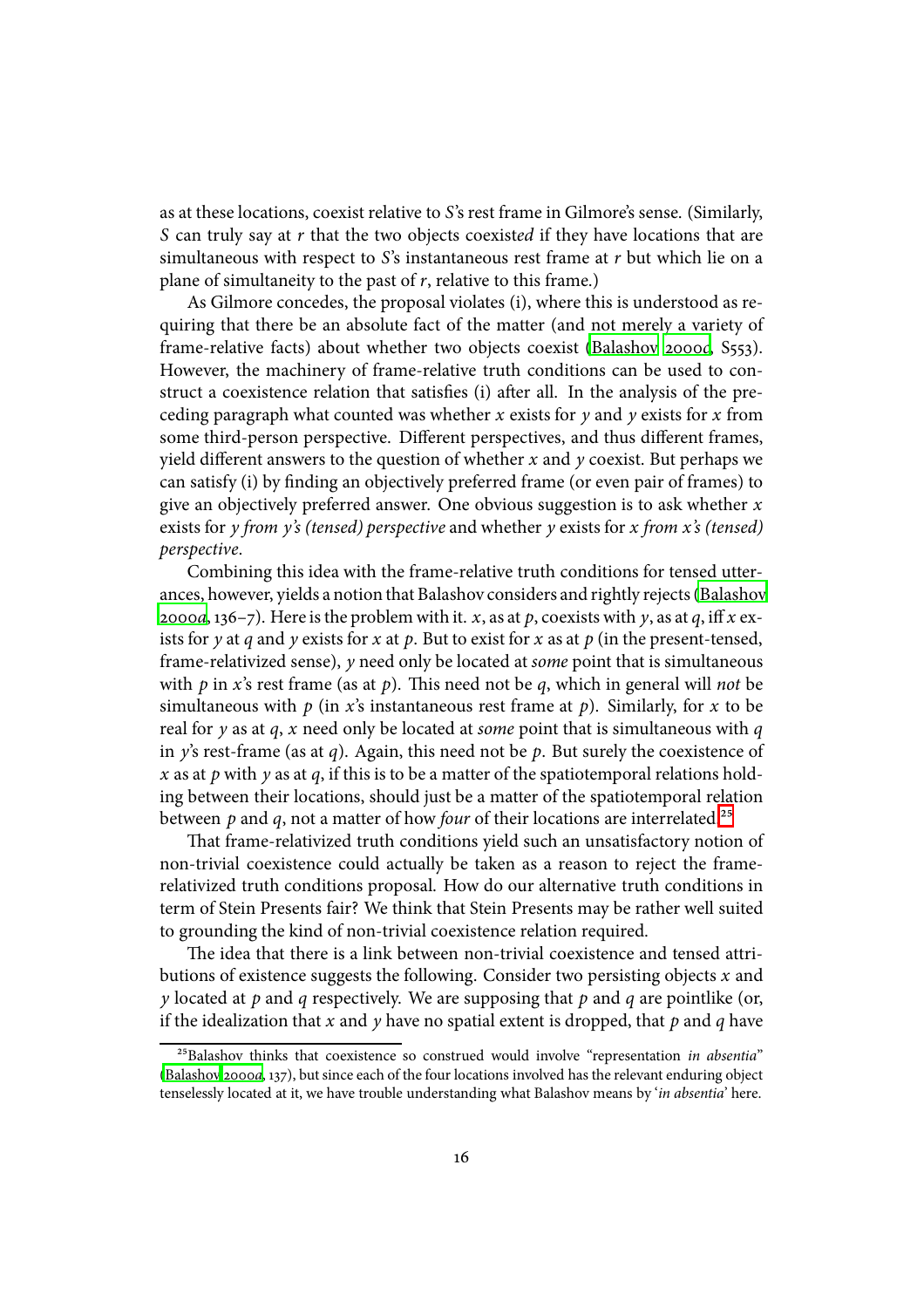no temporal thickness). Even so, there may be associated with x, as at p, a contextually determined, temporally extended now (NOW<sub>p</sub>), centered on  $p$ . Where  $x$  is something that has experiences, the extent of such a NOW will never be less than x's specious present. If x is capable of relatively sophisticated reflection on its spatiotemporal environment, then, as seen above (p. [13\)](#page-10-1), context may determine that the NOWs associated with some points of its worldline have a temporal extent greater than this. A non-sentient persister has no specious present; does this mean that for each point p of its worldline the only relevant Stein Present is simply p itself? At one level this seems correct: there is no non-trivial notion of coexistence applicable to such objects because, having no perspective at all, they have no spatiotemporal perspective on the world. There can be no question of which objects exist for them as at  $p$ . On the other hand, it seems that someone *might* legitimately talk of the (non-trivial) coexistence of non-sentient objects, in which case, we suggest, the contextually determined duration of the speaker's NOW, at the time of any such attribution, is used to determine extended NOWs for the objects under consideration.

With temporally extended NOWs for x and y (associated with points p and q) in hand, we can make the following proposal:  $x$  and  $y$  coexist just if  $p$  falls within the Stein Present of NOW<sub>q</sub> and q falls within the Stein Present of NOW<sub>p</sub>. The proposal gives our illustrative coexistence claims the right truth values. But more than this, coexistence turns out to be very close to what one might, pre-theoretically, have taken it to be. If x and y coexist (as at p and q respectively), then x is in the present of y and vice versa. Their presents (at p and q) substantially overlap and so, as at these regions, there is a reasonable sense in which they share a common present. And, reassuringly, since communication is a specific form of interaction, we will always coexist in the non-trivial sense with those with whom we are (then) communicating.

As defined, coexistence is symmetric. But the more basic notion in terms of which it is defined—x exists for y at q iff x is located somewhere within y's Stein Present at  $q$ —is not. In most cases the relation will hold in both directions (as one would hope), but it need not do so. And this, we think, is as it should be. Elephants, and indeed humans, have a much slower metabolism than gnats. This means that a gnat's Stein Presents (assuming these are taken to be determined by the duration of the gnat's specious present) are much less spatially extended than ours. But this seems intuitively right. The spatial horizons of the world of the gnat are more limited than ours. Now consider two inhabitants of spacetime with wildly different metabolic rates (an extreme case of the elephant and gnat). They could be located in regions R and R' respectively such that the inhabitant with the shorter specious present, located at  $R'$ , exists for the inhabitant with the more extended specious present, located at  $R$ , but not *vice versa*. This again seems to us to be the right result.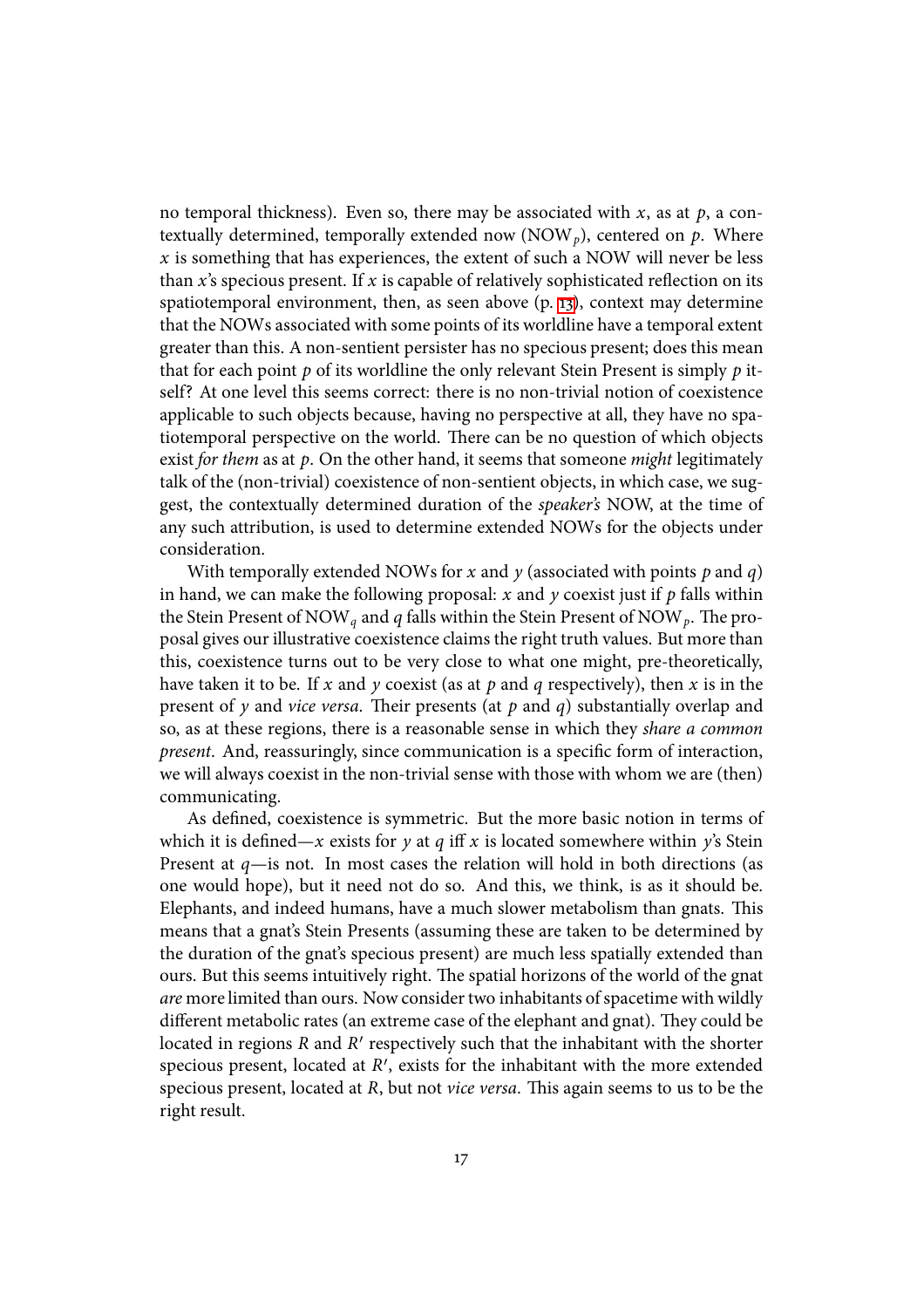Clearly work needs to be done to flesh out these tentative suggestions, but our conviction is that the machinery of Stein Presents promises to provide an intuitively satisfying notion of coexistence that obviously meets the relevance requirement. Contrast this with Balashov's CASS (or with his replacement CASH [\(Balashov 2005](#page-42-10), 20), according to which a collection of  $n$  objects coexist as at their  $n$  respective locations iff these locations all lie on a flat spacelike hypersurface). This allows that objects can coexist no matter how distant, and thus no matter how causally disconnected. As our earlier discussion of Stein Presents should suggest, we think this gets things exactly the wrong way round.<sup>[26](#page-17-0)</sup> Once one learns to take relativity seriously, it should be obvious that, to controvert Balashov's example, Gamow and the Andromeda Nebula do not coexist in anything but the eternalist's univer-salist sense.<sup>[27](#page-17-1)</sup>

#### **3.2** The Asymmetry Thesis

We now turn to the second of Balashov's three central claims. The Asymmetry Thesis is the assertion that only endurantists are committed to a 'temporally loaded' understanding of coexistence (Balashov [2000](#page-42-7)a, 150–3; [2000](#page-42-8)c, S552–3; [2005,](#page-42-10) 12–4). In seeking to understand this claim one needs to keep two things in mind. First, Balashov assumes that the relativistic endurantist will be an eternalist detenser, so, although Balashov's language in places suggests otherwise, 'temporally loaded' is not meant to indicate that the eternalist is committed to, e.g., a tensed view of time. Second, both the perdurantist and endurantist should admit the propriety of tensed talk, where this is understood as (no more than) a way of describing the world in a perspective-dependent way from a particular spatiotemporal point of view.<sup>[28](#page-17-2)</sup>

So what does Balashov mean by 'temporally loaded'? Balashov is explicit that the difference between enduring and perduring objects that grounds the legitimacy of applying 'temporally loaded' determinations to the former but not the latter, is

<sup>&</sup>lt;sup>26</sup>In terms of the desiderata of this section, we therefore think that CASS in fact violates (iii).

<span id="page-17-1"></span><span id="page-17-0"></span><sup>&</sup>lt;sup>27</sup>Balashov defends this aspect of his proposal by suggesting that even in the non-relativistic case, where existing at the same time is (allegedly) uncontroversially the relation that grounds nontrivial coexistence, causally unconnected items coexist [\(Balashov 2005,](#page-42-10) 6). It should be clear from our previous discussion of Stein Presents why we are as suspicious of this idea in the non-relativistic context as we are in the relativistic one.

<span id="page-17-2"></span><sup>&</sup>lt;sup>28</sup>Again, Balashov's language at times suggests that the perdurantist cannot admit the legitimacy of tensed talk. In fact, Balashov is only keen to stress that perduring objects are singly located in spacetime and, as such, can only have *one* spatiotemporal perspective on the world. He should not deny that various tensed claims are true or false with respect to such a perspective. The temporal parts of a perduring object have their own unique spatiotemporal perspectives with respect to which different tensed claims will be true and false. Balashov admits that there is therefore a sense in which perduring objects have many different spatiotemporal perspectives on reality, but he downplays it as a merely vicarious sense [\(Balashov 2005,](#page-42-10) 14–6).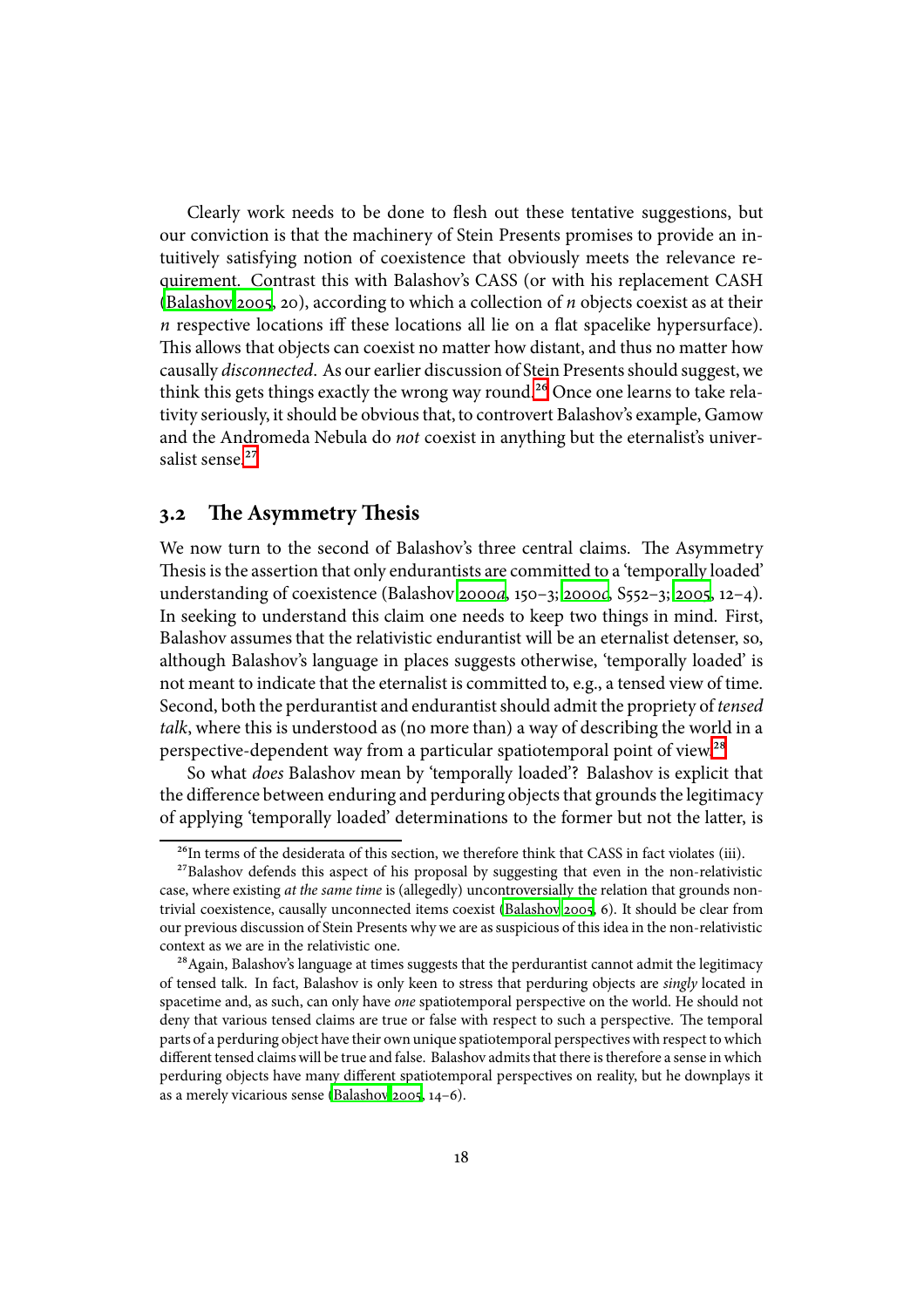that enduring objects are *multiply* located in spacetime whereas perduring objects are singly located. This, in turn, is held to mean that enduring objects (and only enduring objects) "change their position in spacetime" [\(2000](#page-42-7) $a$ , 162). Thus, it is claimed, for an enduring object as located at any one of its many locations, the world is divided, not just into those things with which it coexists (in the non-trivial sense) and those with which it does not, but also into those things with which it still exists, or with which it no longer exists, and so on [\(2000](#page-42-7)a, 149–50; [2000](#page-42-8)c, S557–8).

Occupying more than one location in spacetime is certainly a necessary condition of changing one's location in it. But it is not sufficient. We basically agree with Gilmore when he responds that change of position in a space  $M$  is change of position in M with respect to some temporal dimension T separate from M [\(2002](#page-42-9), 249; [forthcoming,](#page-42-0) §2). Balashov, however, is not suggesting, as Weyl apparently once did, that endurantists should think of persisting objects as "crawling upward along" their worldlines [\(Weyl 1949](#page-43-10), 116). All Balashov means is that enduring objects have many distinct spacetime locations with respect to the proper time along their trajectories [\(Balashov 2005,](#page-42-10) 14). For the eternalist detenser, this is a perfectly respectable tenseless fact. And since one should be happy to recognize, in general, that an enduring object's instantiating incompatible properties at different moments of proper time along its trajectory constitutes *change*, why can it not similarly be said that an enduring object changes its spacetime location with respect to its proper time?

Part of our problem with this idea is the uncritical employment of the notion of proper time as applied to a persisting object. Thus far we have tacitly accepted Balashov's idealization of persisting objects as spatially unextended. Balashov views this idealization as harmless [\(2005,](#page-42-10) 2; [2005,](#page-42-10) 8), at least as regards the current argument, but in this respect it is not. How might a notion of proper time for a spatially extended worldtube be defined? The obvious thought is that we should consider the worldline of the center of mass of the object, and regard proper time along this curve as giving the 'proper time of the object'. Unfortunately the center of mass of an object is not a relativistically well-defined notion.<sup>[29](#page-18-0)</sup> Perhaps, however, Balashov does not need the proper time of the object to be well defined. It might be enough to consider the proper time along any timelike worldline lying within the

<span id="page-18-0"></span><sup>&</sup>lt;sup>29</sup>Balashov equates an 'object's proper time' with "the age of the object in its rest frame" [\(Balashov](#page-42-10) [2005,](#page-42-10) 9). But the (instantaneous) rest frame of a spatially extended object is equally not well defined. The problem is very simply illustrated. Consider an object that has just two pointlike parts of equal mass. Suppose that, with respect to some frame of reference  $F$ , they 'oscillate', moving uniformly towards each other for a period of time before moving uniformly away from each other at the same speed for an equal period of time. The situation described involves the composite object's being at rest in F. But consider a frame comoving with one of the particles during its motion towards the other particle. The object will also be, periodically, at rest in this frame for periods that begin with the other particle's change of direction and end with the comoving particle's change of direction. So the object is at rest in both of two frames in relative motion.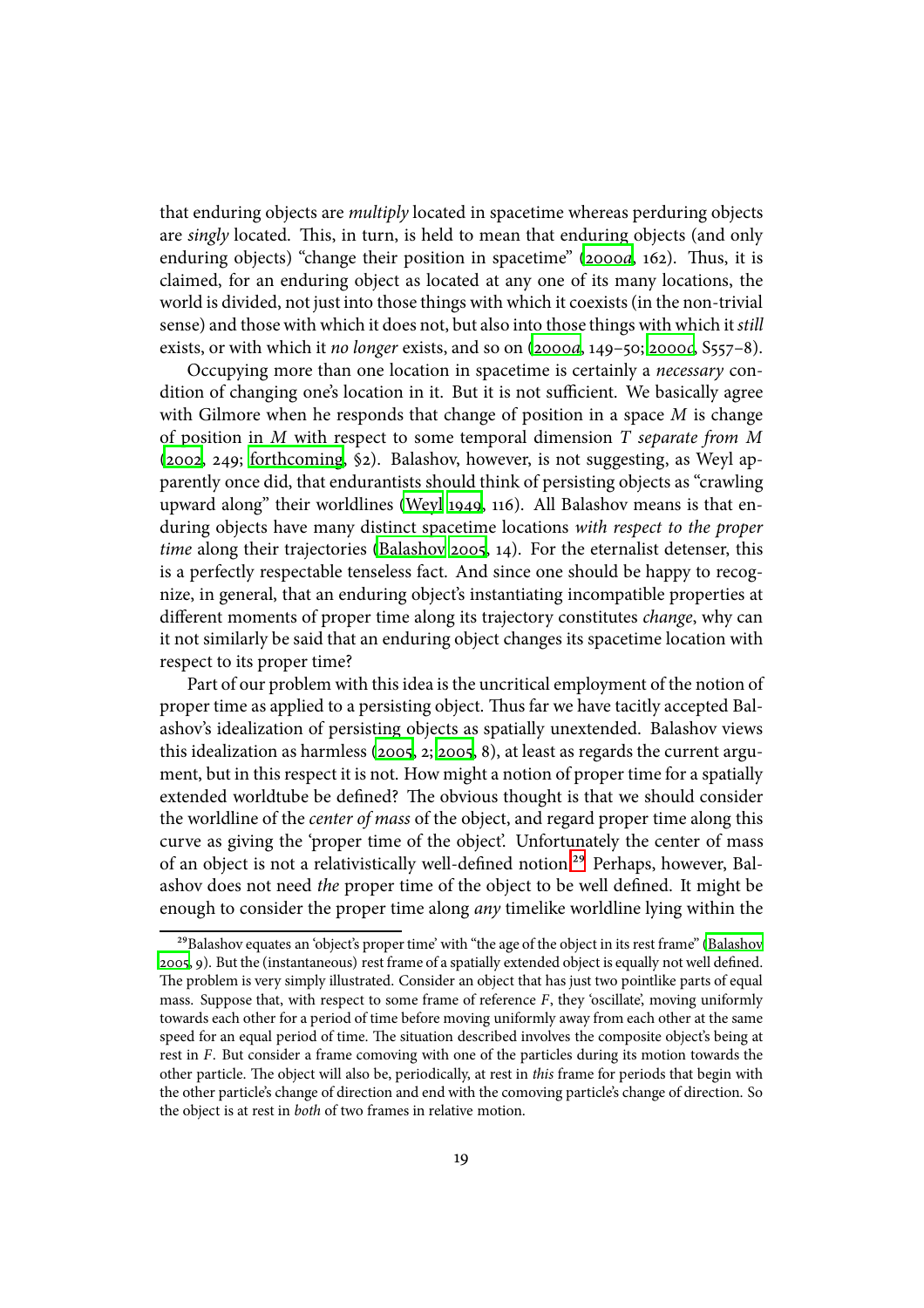worldtube of the object; one might then say that the enduring object changes its spacetime locations with respect to any such temporal parameter.

This suggestion founders on a more substantial problem. As we will see in Section [5,](#page-27-0) the relativistic endurantist should not suppose that the locations of a spatially extended persisting object foliate the object's worldtube (or are otherwise parameterizable by a *single* real number). The most plausible version of relativistic endurantism has persisting objects located at continuously many overlapping spacelike regions of spacetime. This means that, associated with each point along some timelike curve within an object's worldtube, there is an infinity of regions that the object occupies, not one. We conclude that, for realistic persisting objects, no sense can be made of such an object's 'proper time', and a fortiori no sense can be made of its changing its location with respect to proper time.

It is also important to recognize how insubstantial a notion of change of spacetime location Balashov's notion of an object's proper time would provide, even if it did make sense. Talk of the *object's* proper time, or of the object occupying a certain region when it is a certain age, might lead one think of these notions as involving something over and above the spatiotemporal distances between the object's locations, as if the object could occupy the very same set of spacetime locations, but at different moments of its proper time. This would, of course, be a mistake. To the extent that one can make sense of an enduring object's proper time, this can be nothing other than the timelike distance along the spacetime curve composed of its locations.

Let us recap. Balashov believes that the enduring object's multiple location means that there is a sense in which the object changes its spacetime location and thus that one can legitimately talk about other objects still or no longer coexisting with that object. We have seen that, to the extent that sense can be made of it, the idea that the enduring object changes its spacetime location comes to nothing over and above the object's being multiply located in timelike separated regions. But perhaps the distinction between being multiply and singly located by itself gives us that the 'temporally loaded' determinations still and no longer etc. are appropriate for enduring objects alone.

After all, these temporal modifiers suggest the contrast (or comparison) of one spatiotemporal perspective with a *previous* one.<sup>[30](#page-19-0)</sup> What does it mean to say that, for persisting object O, as located at p, some other object O' still exists? Surely this involves the combination of two ideas: (a) O′ exists (in a non-trivial sense) for O, as at p, and (b) O' also exists for O, as at some other location  $p'$ , where  $p'$  is in the absolute past of  $p$ . Similarly, it would not be correct to say that  $O'$  no longer exists for O as at p, if it were not the case that (c) O' does not exist for O, as at p, and (d) O' does exist for O, as located at some  $p'$  in the absolute past of  $p$ . It seems that

<span id="page-19-0"></span><sup>&</sup>lt;sup>30</sup>Just as "not yet", for example, involves a contrast between one perspective and a later one.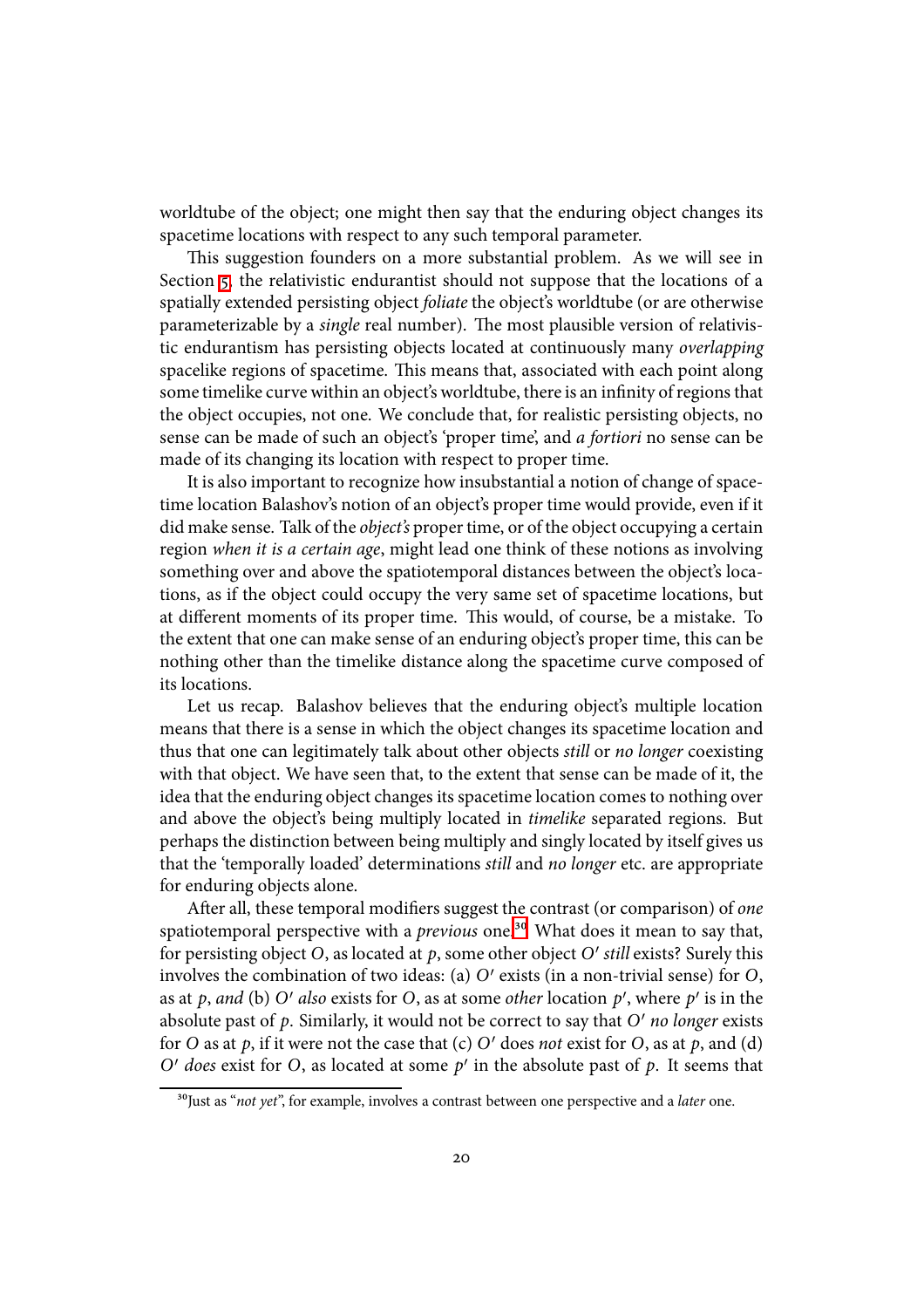Balashov is right to suggest that such locutions are intimately tied to the object's being multiply located.

It follows that, in this rather minimal way, there really is an asymmetry between perduring and enduring objects in this regard. Whilst it can be correct to say of some perduring object O, partially located at  $p$ , that some other object O' no longer exists, this is to be analyzed as: (e) O′ does not exist for the part of O located at  $p$  and (f) O' does exist for a part of O located in the absolute past of  $p$ . Such 'temporally loaded' locutions thus are applicable to perduring objects, but they do not mean exactly what they mean when applied to enduring objects. As Balashov stresses, whilst objects may literally still or no longer exist for enduring objects, for perduring objects they may do so only in a vicarious sense [\(Balashov 2005,](#page-42-10) 16).

#### **3.3** The Absurdity Thesis

We have therefore conceded to Balashov a slight asymmetry between enduring and perduring objects. But so understood it is not an asymmetry than can underwrite the Absurdity Thesis. To see why, we turn to the scenarios that Balashov believes to spell trouble for the endurantist.

Suppose that one followed Balashov and took non-trivial coexistence to be grounded in spacelike separation. In that case two objects  $O_1$  and  $O_2$  as at  $p_1$  and  $p_2$  could both coexist with O as at p (p and  $p_1$  are spacelike separated as are p and  $p_2$ ), even though  $O_1$  and  $O_2$  do not coexist with each other ( $p_1$  and  $p_2$  are not spacelike separated) (Balashov [2000](#page-42-8)a, 155; 2000c, S560). Spacelike separation is a non-transitive relation and so, if it is what grounds non-trivial coexistence, this will be non-transitive too. But why should this trouble the endurantist?

Balashov's answer is that this is because the endurantist requires a 'temporally loaded' sense of coexistence according to which objects are sorted into those no longer existent, those still or already existent, and those not yet existent [\(2000](#page-42-7)a, 149; [2005](#page-42-10), 12–3). She "must be committed to this distinction in virtue of the basic principle of her ontology" [\(2000](#page-42-7)a, 151). We simply deny this: while the endurantist is entitled to a certain literal understanding of such 'temporally loaded' claims, there is no reason why she must employ them. But in any case, adding to the description of the allegedly problematic scenario the relevant 'temporally loaded' determinations will not make it appear any more absurd. That is, nothing is added by noting that enduring object O, as at some spacetime location, can still exist with one object and already exist with another, when these latter two objects do not coexist with each other. This addition merely introduces a comparison of how things are at that particular location of O with how things are at past or future locations of O. But if the scenario as originally described is not obviously problematic, how could bringing in these comparisons make it so?

In fact, in his reply to Gilmore, Balashov concedes that, if the endurantist goes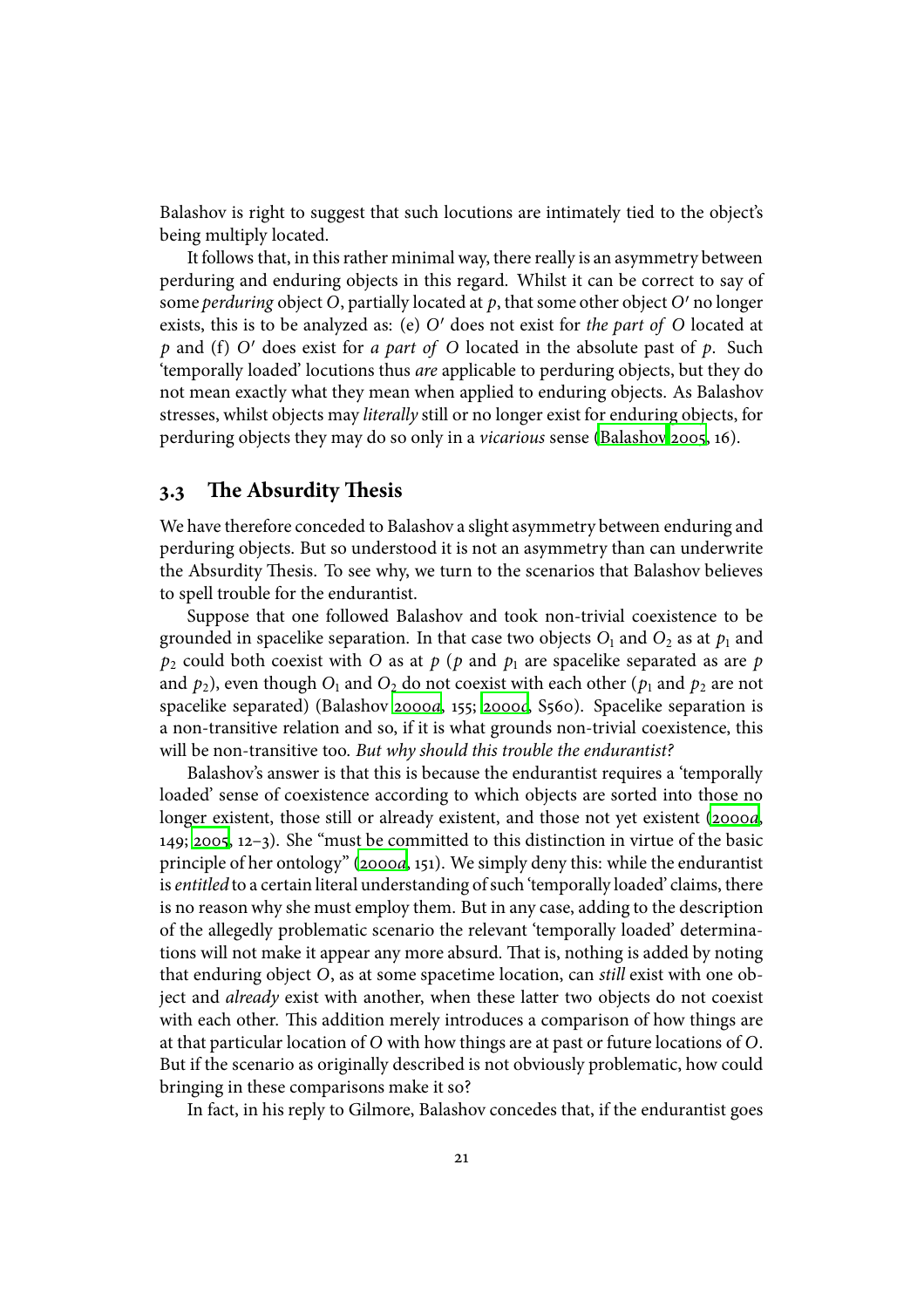so far as to accept CASS—that spacelike separation grounds non-trivial coexistence then he will *not* accept that the scenario just described involves an absurdity. The lack of transitivity involved is just what is to be expected [\(Balashov 2005](#page-42-10), 18).

Balashov thinks that the way the endurantist defender of CASS can avoid absurdity is by denying that O, as at p, coexists with both  $O_1$  (as at  $p_1$ ) and  $O_2$  (as at  $p_2$ ), for *ex hypothesi*  $p_1$  and  $p_2$  are not spacelike separated. For what it is worth, we see no reason why the CASS endurantist should not admit that O coexists in this way with both  $O_1$  and  $O_2$ , whilst simply denying that such coexistence is rendered absurd by  $O_1$  (as at  $p_1$ ) and  $O_2$  (as at  $p_2$ ) not coexisting with each other.<sup>[31](#page-21-0)</sup> Be that as it may, of more importance is Balashov's next move, for he thinks the endurantist will want to talk about the coexistence of more than two objects at once: CASS, he thinks, requires generalization.

#### **3.4 Objections from CASH**

The generalization that Balashov suggests is CASH (Coexistence As Sharing a Hyperplane of simultaneity): a collection of  $n$  objects coexist, as at their  $n$  respective locations, iff these locations all lie on a flat spacelike hypersurface [\(2005](#page-42-10), 20). Balashov thinks: (I) this notion is preferable to a more liberal alternative (coexistence as sharing of an arbitrary spacelike hypersurface), (II) that CASH involves a kind of 'contextuality' (the details of which we will not discuss) that is problematic for the endurantist (but not the perdurantist) and (III) that CASH involves a kind of 'chronological incoherence' (which is again problematic for the endurantist but not the perdurantist). We disagree with all three theses.

With regard to (I), first note that CASH, rather than the more liberal notion, is simply not available in the context of general relativity, or even in a generic curved spacetime (like our own!), where there are (typically) no flat spacelike hypersurfaces. Second, as will be discussed in Section [5,](#page-27-0) the endurantist should not restrict the locations of persisting objects to *flat* spacelike regions of spacetime even when these are available. It follows that even when there are flat spacelike hypersurfaces, most locations of enduring objects do not fall within them. What do we say about the coexistence of enduring objects as located at these non-flat spacelike regions? Third, Balashov's reasons for rejecting coexistence as the sharing of arbitrary spacelike hypersurfaces are misguided. He writes:

[S]uppose three objects coexisting in a certain spatially flat temporallike world form an Euclidean triangle there (i.e., a triangle whose angles sum up to two right angles). Adding other objects to the coexistence pool could make things go 'wild', even among the members of

<span id="page-21-0"></span><sup>&</sup>lt;sup>31</sup>Gilmore makes the same point [\(2002](#page-42-9), 246).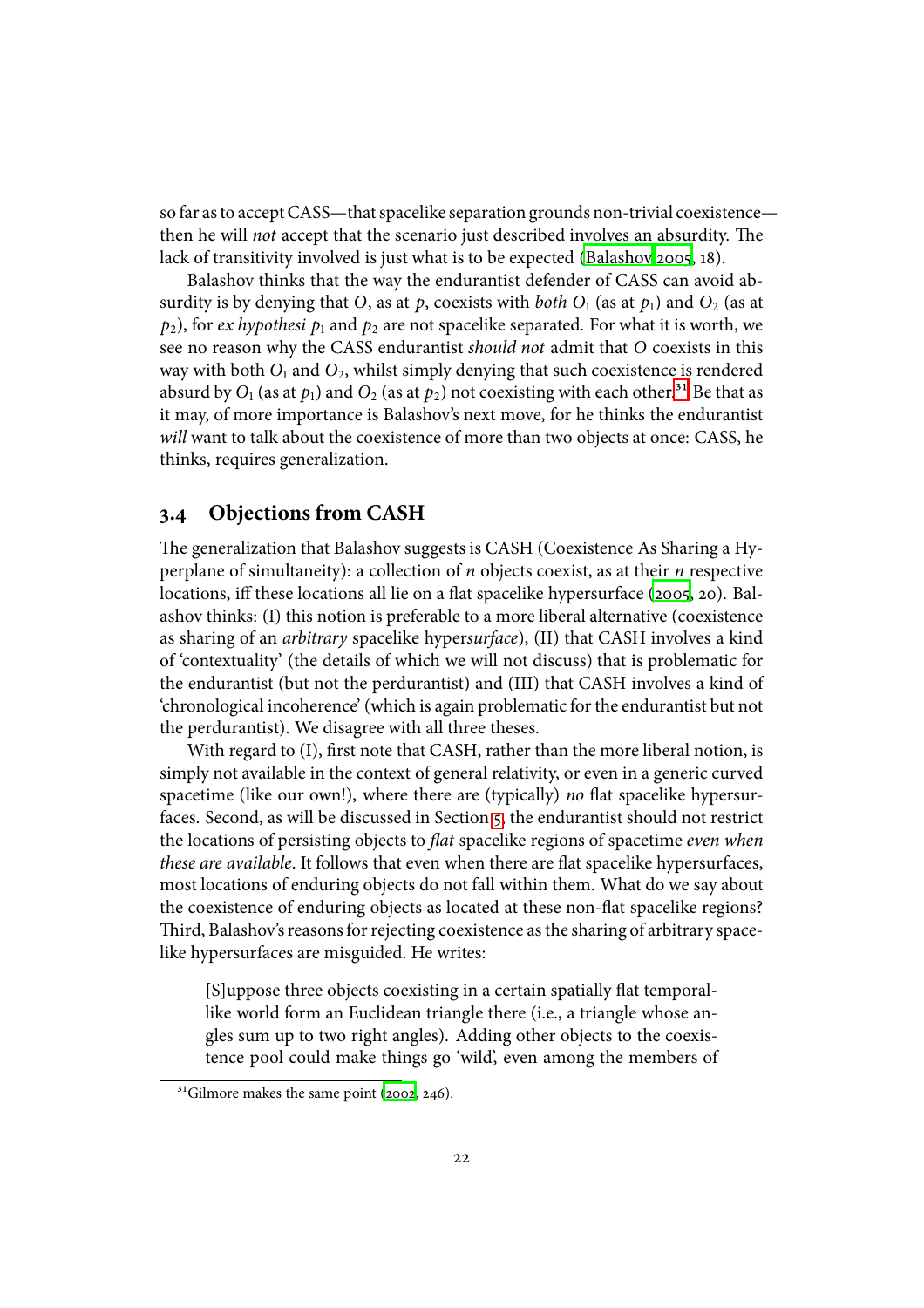the original group: the triangle they define might suddenly stop being Euclidean, and this for no physical reason. [\(Balashov 2005](#page-42-10), 35)

By a "temporal-like world" Balashov simply means a global spacelike hypersurface. Balashov believes that the endurantist should:

... take the facts about what object belongs to what temporal-like world at what point of its career – and what other objects it shares that world with – as the ground of all the important features exhibited in the temporal 'multi-universe'. These include temporary properties of objects and their changing relations with each other. The fact that all enduring objects trivially share the single spacetime manifold gives no further purchase.

The endurantist must thus recognize existence in a temporal (or temporal-like) world and sharing such a world as basic facts. [\(Balashov](#page-42-10) [2005,](#page-42-10) 29–30)

We have quoted at length because we think this passage reveals the fundamental misconception that lies behind Balashov's unsuccessful coexistence-based arguments against relativistic endurantism. It suggests that Balashov, for reasons that we cannot fathom, conceives of the endurantist as committed to a more substantially 'temporally loaded' view of the world than anything we conceded in our earlier discussion of the Asymmetry Thesis. It is for this reason that we simply deny what Balashov claims in theses (II) and (III), that 'contextuality' and 'chronological incoherence' are any more problematic for the endurantist than the perdurantist. Both the perdurantist and the endurantist can see them as nothing more than relativistically novel aspects of the way in which different spatiotemporal perspectives within a single spacetime interrelate.

As we understand the position, the relativistic endurantist should take the tenseless facts about which spacetime regions enduring objects exactly occupy as basic. It will follow from this pattern of multi-location in spacetime that various global three-dimensional hypersurfaces in spacetime will have as subregions some of the locations of some of the enduring objects in spacetime. Perhaps the right way to analyze tensed utterances made within a relativistic world is in terms of such threedimensional hypersurfaces (though, as we discuss in Section [2.3,](#page-10-1) we doubt that this is the case). But for enduring objects, just as much for perduring objects, such talk merely encodes certain location-dependent perspectives. The endurantist should not take such hypersurfaces, and co-location on such hypersurfaces, as basic. Quite the opposite is in fact true.

So, to turn to Balashov's example of three objects forming a Euclidean triangle, the endurantist will see the scenario as involving the following basic facts. There are many flat hypersurfaces wholly containing the three objects. Obviously, with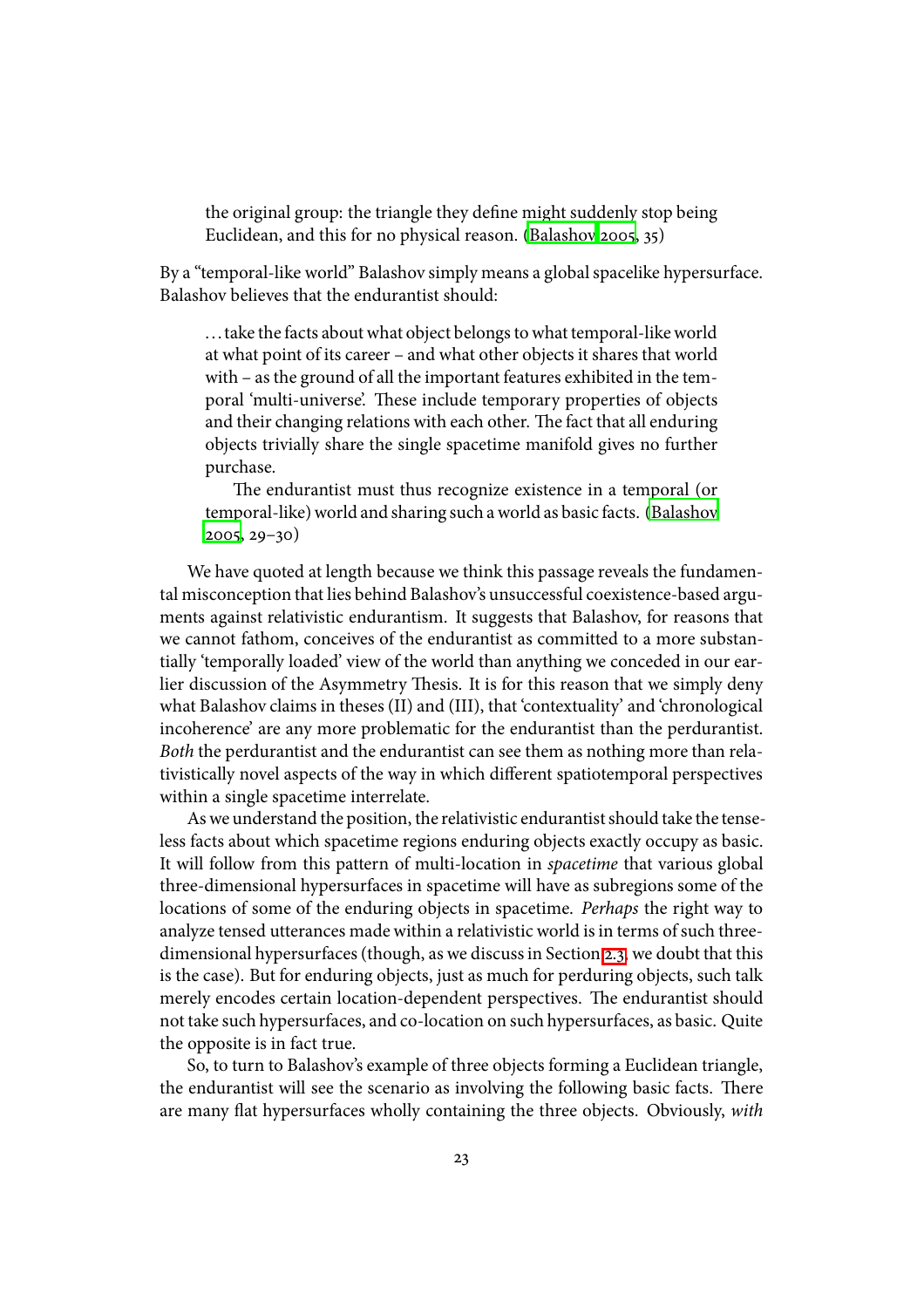

Figure 1

respect to these surfaces, the triangle the three objects form is Euclidean. But equally there are countless other surfaces containing these three objects, and with respect to these surfaces the triangle they form will not (generally) be Euclidean. This will be so whether or not the universe of the three objects contains an additional object. But in the example we suppose that there is an additional object. Moreover this additional object is such that (i) no location of it is a subregion of an everywhere spacelike surface with respect to which our first three objects form a Euclidean triangle, but (ii) some location of it is a subregion of an everywhere spacelike surface also including our first three objects but with respect to which the triangle they form is not Euclidean. That, at a fundamental level, is all the endurantist is committed to. Nothing goes "wild", is "unstable" or changes from being Euclidean to being non-Euclidean "for no physical reason."

A final comment on Balashov's claim that CASH involves chronological in-coherence is in order.<sup>[32](#page-23-0)</sup> Balashov's argument begins with the claim that certain sequences of spacelike hyperplanes containing more than one object are "chronologically incoherent": as the sequence progresses one moves in a future direction along some object's worldtube, but in a past direction along another's. (Thus consider a sequence that runs from  $SH_1$  to  $SH_2$  in Fig. 1(a), where A, B and C are the worldtubes of three objects.) However, Balashov admits this to be no serious prob-

<span id="page-23-0"></span><sup>&</sup>lt;sup>32</sup>Balashov employs an extremely similar argument against stage theoretic views of persistence [\(Balashov 2002](#page-42-11)). Our criticisms of the argument against endurantism apply mutatis mutandis to that against stage theory.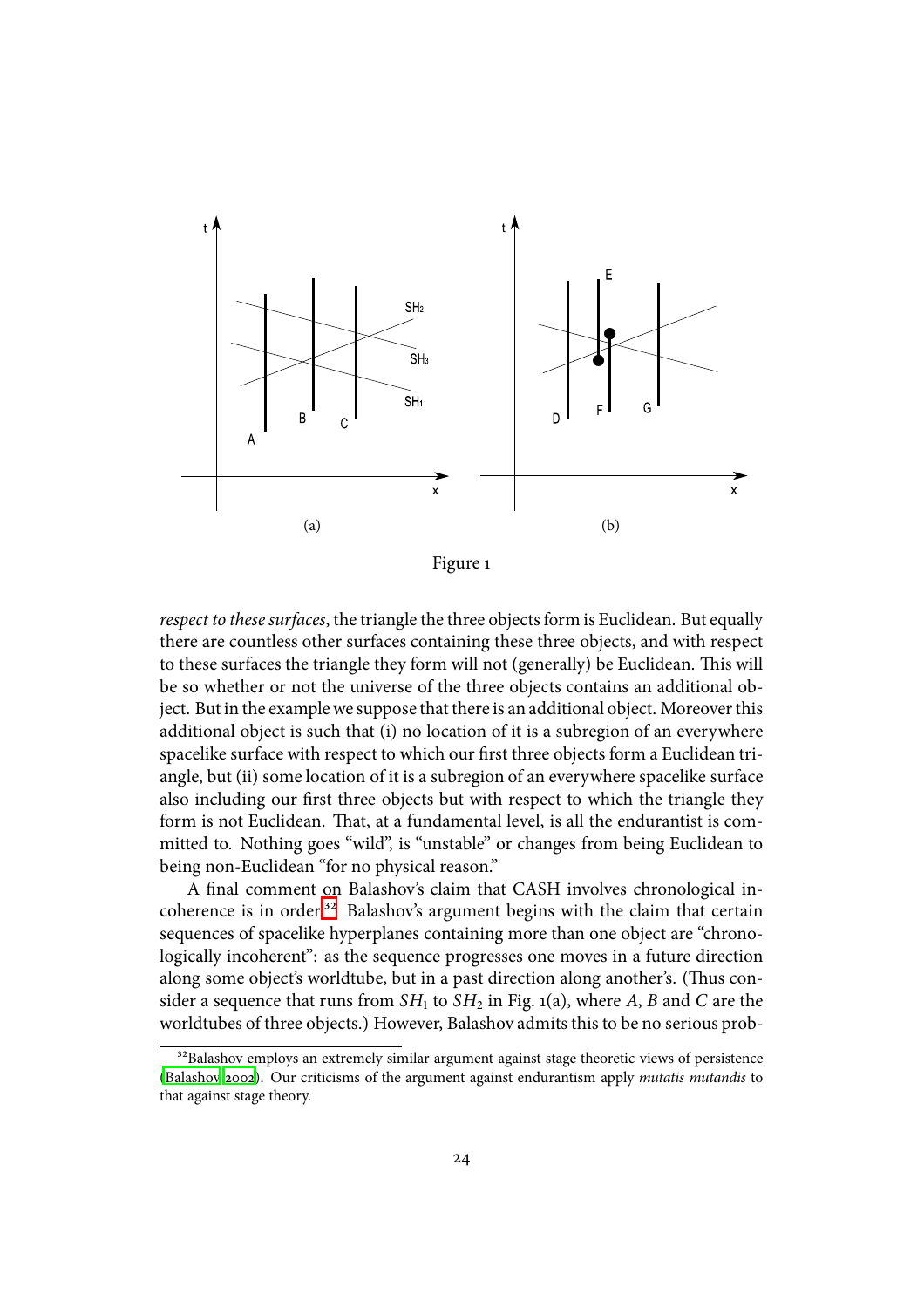lem provided there is a sequence that is not chronologically incoherent. He adduces the sequence of hyperplanes parallel to  $SH_1$  and  $SH_3$  as just such a sequence.

Balashov next contends, however, that "there are cases where a chronologically coherent series of temporal-like worlds is not available (unless one makes such a series improperly short)" [\(2005](#page-42-10), 33); and moreover that such cases are problematic for the endurantist but not perdurantist. His example of just such a case is Fig. 1(b).

We set aside the claimed disanalogy between endurance and perdurance, for Balashov's central contention—that no chronologically coherent sequence of hyperplanes is available—seems to us to be plainly false. Every foliation of spacetime by spacelike hyperplanes constitutes a chronologically coherent sequence, and since they run from the most distant past to the farthest future, they can hardly be deemed "improperly short." As such a sequence progresses, one moves in a future direction along the worldtube of *every* object (that has a worldtube that intersects the hyperplanes in question).<sup>[33](#page-24-1)</sup>

## <span id="page-24-0"></span>**4 Problems with 'Wholly Present'**

We now turn to a very different style of objection to the combination of endurance and relativity. Even in the non-relativistic context, many suspect that no sense can be given to the endurantist's central explanatory notion of wholly present, or at least no sense that differentiates endurance from perdurance (See [Sider 2001](#page-43-6), 63–8). We think the shift to ideas of exact location and of multiple location avoids some of the problems. Steven Hales and Timothy Johnson, however, think that there is a specifically relativistic problem with an object's being wholly present in more than one spacetime location. In particular, they argue that in a relativistic spacetime, "no object wholly exists at each moment of its existence" (Hales [& Johnson 2003,](#page-42-12) 535, our emphasis). We shall see that their argument can be quickly dealt with.

<span id="page-24-1"></span><sup>&</sup>lt;sup>33</sup>We find it hard to understand why Balashov either overlooks the existence of such sequences, or sees them as somehow inadmissable. Consider, again, Fig. 1(b). There are infinitely many spacelike hyperplanes containing all four objects,  $D$ ,  $E$ ,  $F$  and  $G$ , including, let us suppose, ones where  $D$ is five years old and ones where D is forty-five years old. It is true that, because F's worldtube terminates close to where E's worldtube begins, a chronologically coherent sequence every hyperplane of which contains all four objects will be relatively short-lived (no such sequence can contain both the five-year old D and the forty-five year old D). However, these shorter sequences are always segments of longer, chronologically coherent sequences. According to such a longer sequence, three of the objects coexist for a time, then the fourth comes into existence and all four coexist briefly, and then one of the original three ceases to exist. We do not understand why Balashov appears to view such long-lived sequences as illegitimate. Granted, no such sequence contains, e.g., D coexisting with all three other objects both when aged five and when aged forty-five. But why think that such sequences are in any way inadequate for this reason? The fact that there are chronologically incoherent sequences according to which  $D$  coexists with all four others both at age five and at age forty-five seems to us to be simply irrelevant.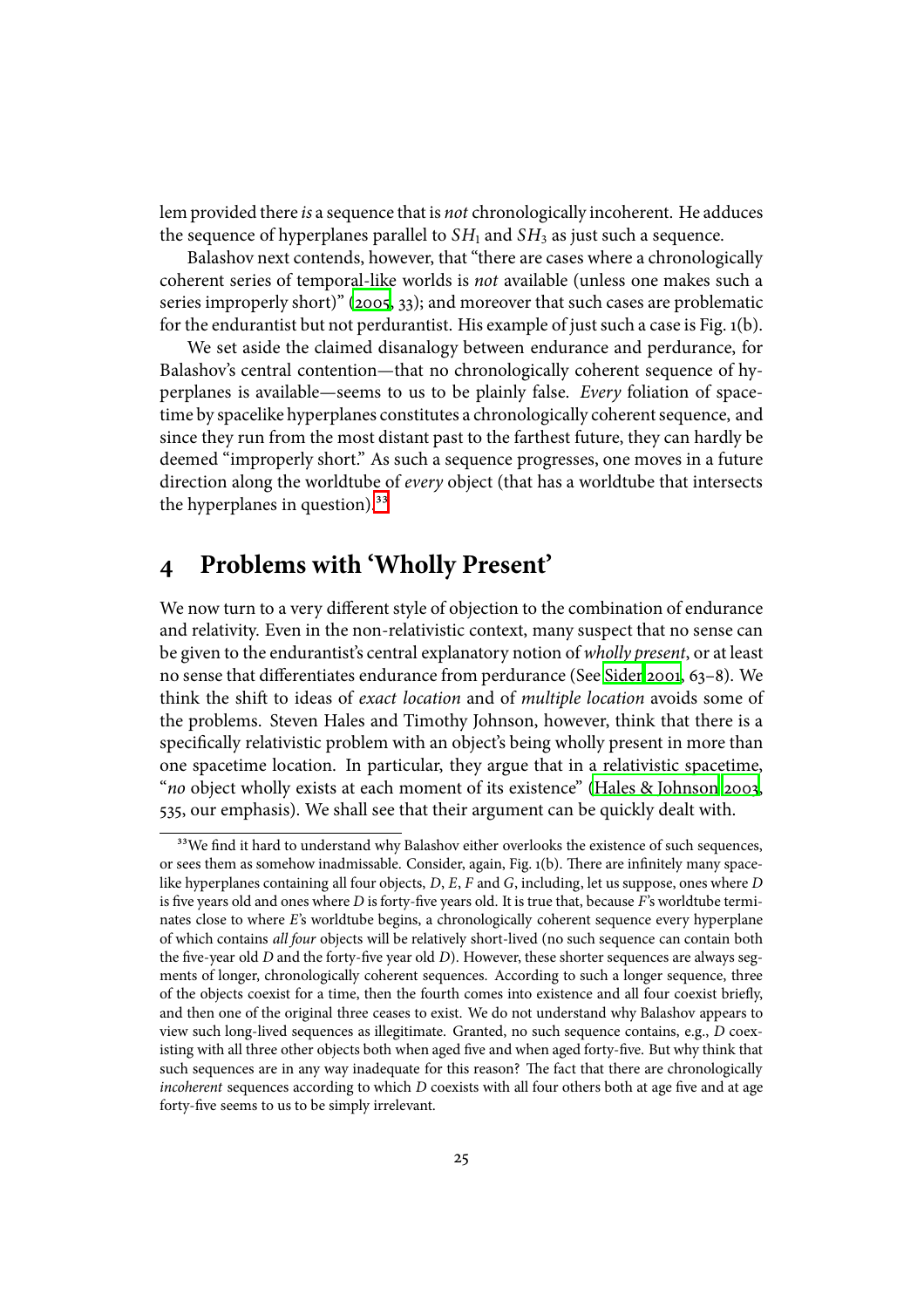We quote their own summary of the argument in full, for it illustrates our theme that relativity is not taken seriously enough even by those whose arguments appeal to it. They write:

- 1. Endurantism is defined in this way:  $o$  is an enduring object iff  $o$  wholly exists at each moment of its existence. That is, at every time  $t$  at which  $o$  exists, every proper part of  $o$  is at  $t$  (definition)
- 2. If SR is correct, then in the rest frame of an object  $o$ , each proper part of  $o$  is at a specific time  $t$ , and that time is the same for all parts. But for an inertial reference frame moving with respect to an object o, each proper part of o at a different position along the direction of relative motion is at a different time. That is, in a frame moving relative to  $o$ ,  $o$  has proper parts at t, before t and  $\text{after } t \qquad \qquad \text{(premise)}$

|  | 3. SR is correct | (premise) |
|--|------------------|-----------|
|--|------------------|-----------|

- 4. Thus if there is a reference frame moving with respect to an object  $o$ , then in that frame  $o$  has proper parts at  $t$ , before  $t$  and after  $t$  (from 2, 3)
- 5. The universe is not static, and so for any object there are inertial frames other than the rest frame (premise)
- 6. Thus every object has proper parts at different times  $(from 4, 5)$
- 7. Hence no object wholly exists at each moment of its existence, and enduran $tism$  as defined in (1) is false. (from 1, 6) [\(Hales & Johnson 2003,](#page-42-12) 535)

We have already discussed at length why relativistic endurantists will not accept anything like Hales and Johnson's definition of endurantism. Rather than talk of times, they will talk of objects wholly existing in, or being exactly located at certain spacetime regions. Note also that Hales and Johnson's explanatory gloss on the definition, in the second sentence of  $(1)$ , appears to commit the endurantist to mereological constancy: that each proper part of an object must be located in a subregion of every region occupied by the object. One might think that such a restriction on endurantism is quite unmotivated.

Hales and Johnson's first premise (2) needlessly appeals to frame-relative concepts and, more seriously, appeals to the notion of the rest frame of the object, which we saw in the previous section is, in general, meaningless. They appear to argue, from how things will be described in two comoving inertial frames, that if an enduring object is wholly located in one set of parallel flat spacetime regions, then it must also be located in another set of parallel flat spacetime regions that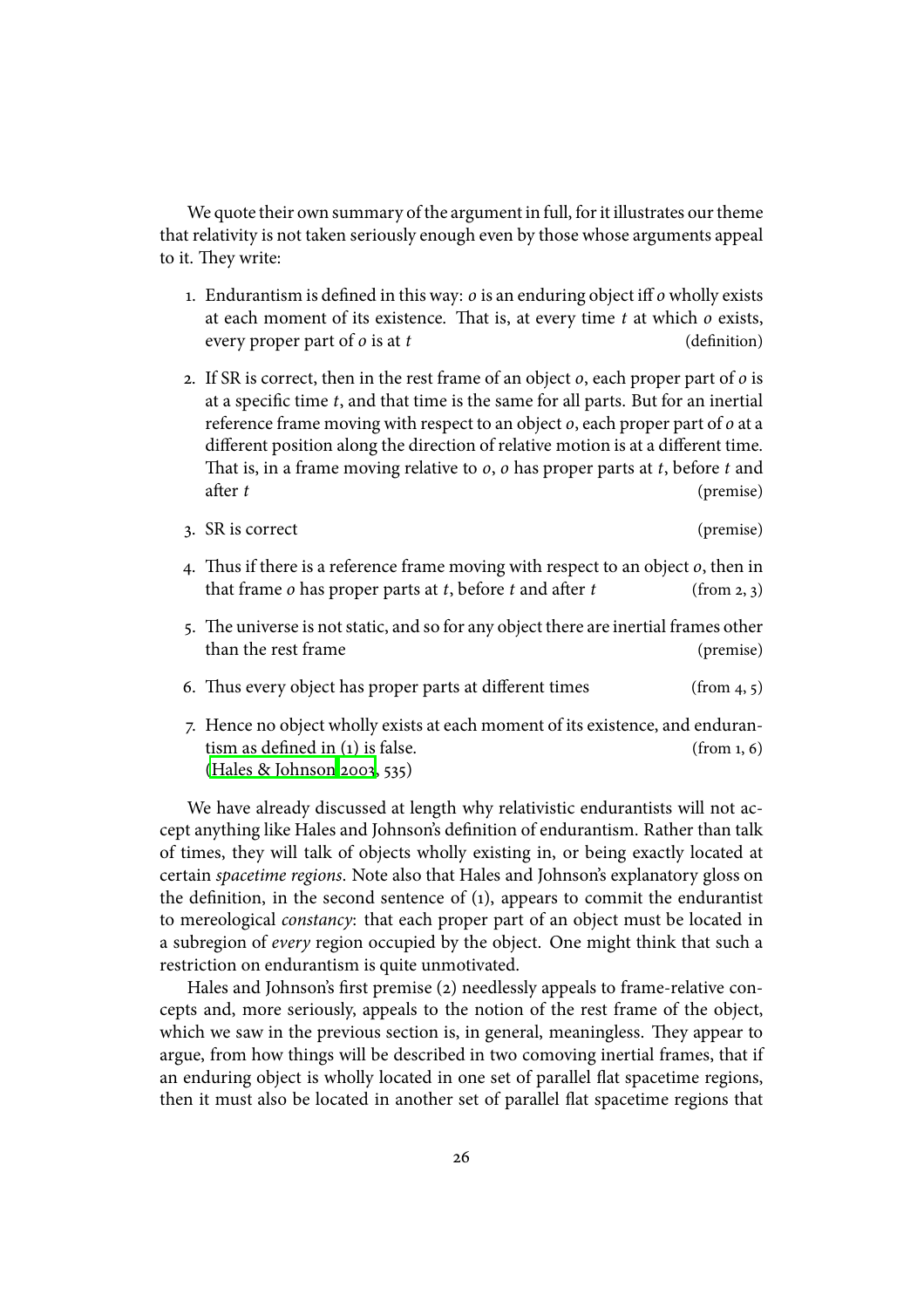intersect the regions in the first set. We shall see in the next section that the endurantist should accept this conclusion, but they should not accept this argument for it.  $34$ 

We do not quarrel with (3), except to note that, because it is not a quantum theory, even general relativity could not be considered as 'correct' without qualification.

(4) and (5) suggest to us that Hales and Johnson have not fully grasped the notion of a frame of reference. Even if the universe were static, there would still exist an infinity of inertial frames with respect to each of which the universe's static configuration could be (differently) described.

We take (6) to be obviously *compatible* with endurance. In fact, since endurantism just is the thesis that the object (and hence its proper parts) wholly exists at many different times (or, better, spacetime regions), to deny  $(6)$  would be to deny endurantism! It follows that (7), as allegedly derived from (1) and (6), is simply a non sequitur.

To be fair to Hales and Johnson, part of the problem is with their own summary of the argument. The idea behind the passage from  $(6)$  to  $(7)$  is the following. Suppose that part of an enduring object O becomes damaged at some point in O's career. Consider a spacetime location R of O that, intuitively, lies immediately prior to the damage event. This event, and thus a location of the damaged part of  $O$ , will be timelike related to some parts of R. But it will also be spacelike related to other parts of R. Hales and Johnson's thought is that there is a proper part of O, viz. its damaged part, that is not located within R, even though this part, because it is spacelike separated from *some* parts of  $O$  as located at  $R$ , is judged to be simultaneous with those parts, as located at  $R$ , in some frame of reference.<sup>[35](#page-26-1)</sup> If O has a proper part not located at R, how can O be wholly present there?

The problem with this line of reasoning is obvious to see. For all Hales and Johnson have said, the damaged part of O, located in the immediate future of R, is also located somewhere in  $R$ . Relative to  $R$  it is undamaged. Relative to the location in the immediate of future of part of  $R$ , it is damaged. But since  $O$  is an enduring object, its parts also endure. They too are multiply located in spacetime.

<sup>34</sup>For discussion of why not, see [Gilmore](#page-42-0) [\(forthcoming,](#page-42-0) §4.1).

<span id="page-26-1"></span><span id="page-26-0"></span><sup>&</sup>lt;sup>35</sup>We have included this last observation for the sake of completeness, since it is an aspect of their example that Hales and Johnson make much of. We, however, fail to see what it adds. Not unlike Balashov, they take spacelike separation to be at least a *sufficient* condition for a (presumably) nontrivial notion of coexistence. They reason that if the damaged part of  $O$  coexists (in this sense) with some parts of O located at  $R$ , but is not itself located at  $R$ , then  $O$  is not wholly present at  $R$ . But *if* the non-existence at R of a proper part of O is problematic for the endurantist's notion of wholly present, we see this as problematic whether or not this part coexists in a non-trivial sense with other parts of O at R, for it certainly coexists with them in the eternalist's sense. For further critical discussion of the role of coexistence in Hales and Johnson's argument, see [Miller](#page-43-11) [\(2004](#page-43-11),  $355-9$ ).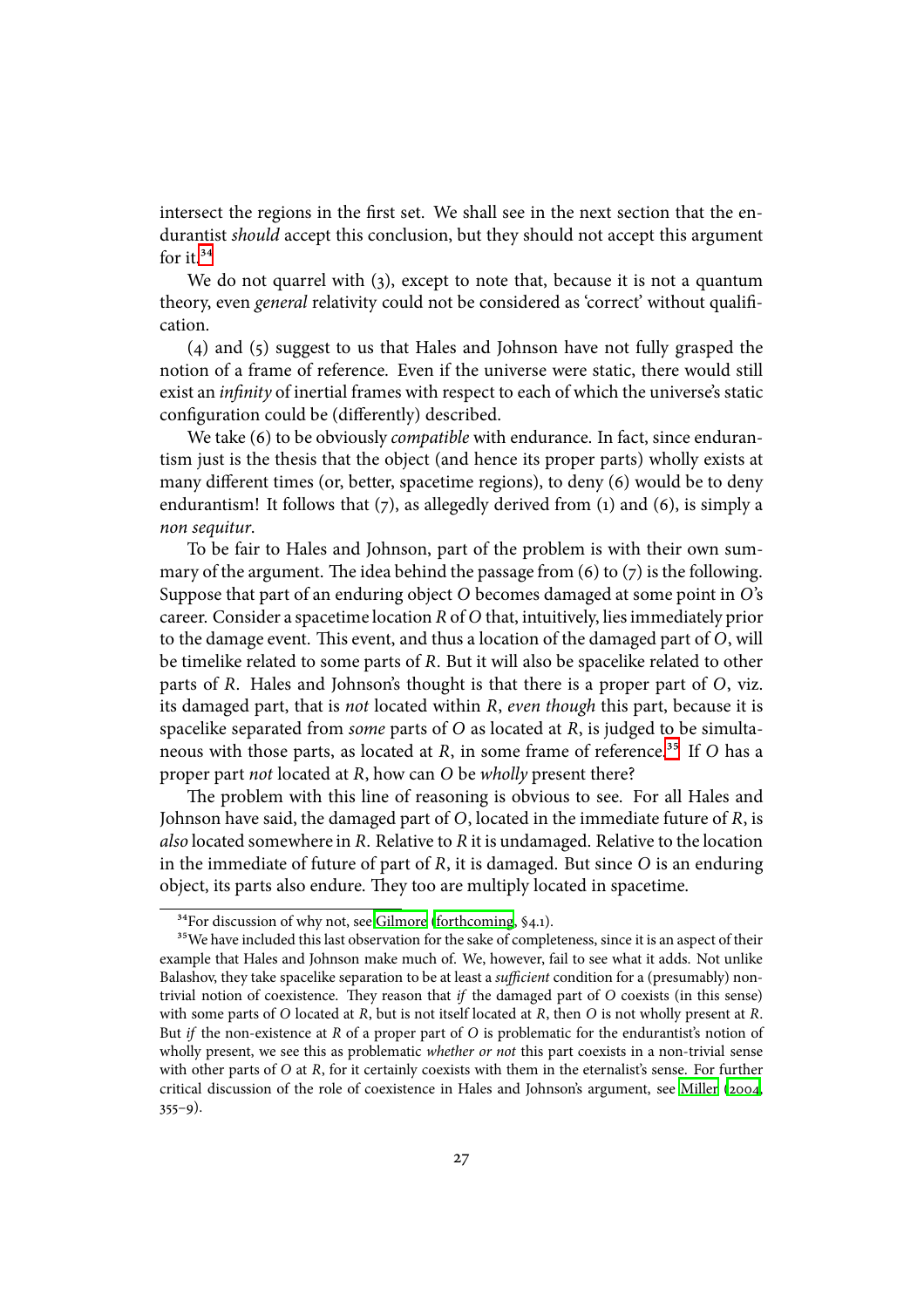This observation saves endurantism from Hales and Johnson's criticism, however, only to suggest another problem. What of objects that gain and lose parts? How can they be *wholly* located in each region of spacetime in which they exist?<sup>[36](#page-27-1)</sup> We do not have much to say here, other than that this is a well known (alleged) problem for (eternalist) endurantism, as potent in the non-relativistic context as the relativistic.<sup>[37](#page-27-2)</sup> To some extent, switch to talk of 'exact location' mitigates the appearance of a problem, but if one thought that the exact location of an object O in a region R involved a combination of (i) no region of R not being occupied by a part of O and (ii) no part of O lying outside  $R$ , then the problem remains. The situation currently being considered certainly violates the second of these conditions.

We shall see at the end of the next section that the perspective that we ultimately recommend to the endurantist simply side-steps some of these problems. Before we get there, however, we have another set of objections to relativistic endurantism to consider. Our discussion of Hales and Johnson's argument revealed that there is no problem in principle with the idea that an enduring object may be exactly located in two intersecting spacetime regions the points of each of which are simultaneous with respect to different frames of reference. But should the endurantist conceive of enduring objects as located in such regions? In fact, it is time to return to a more general question, first raised in Section [2.2.](#page-8-2) If enduring objects are exactly located in multiple spacelike regions of spacetime, in which such regions, precisely, are they typically located?

## <span id="page-27-0"></span>**5 Gilmore and the Every C-Slice Principle**

Gilmore's approach to this question is to first define the "path" of an object:

R is the *path* of O = $_{df}$  R is a region and is the union of the (region or) regions that O exactly occupies. [\(Gilmore forthcoming](#page-42-0), §2)

He then asks precisely where an object is located within its path [\(Gilmore forthcoming,](#page-42-0) §4). The perdurantist answer is that an object exactly occupies its entire path. The endurantist instead regards an object as exactly occupying multiple regions within its path. Very well; but which regions?

Gilmore suggests and then criticizes four different answers. The Rest Frame Principle holds that an object exactly occupies regions of its worldtube all the parts

<span id="page-27-1"></span><sup>&</sup>lt;sup>36</sup>If we are right to interpret Hales and Johnson's gloss on their definition of endurantism, quoted above, as entailing mereological constancy, it would seem that their endurantist opponent will be untroubled by this new argument!

<span id="page-27-2"></span> $37$ See [Merricks](#page-43-12) [\(1999](#page-43-12)), which is devoted to this objection against the combination of eternalism and endurance.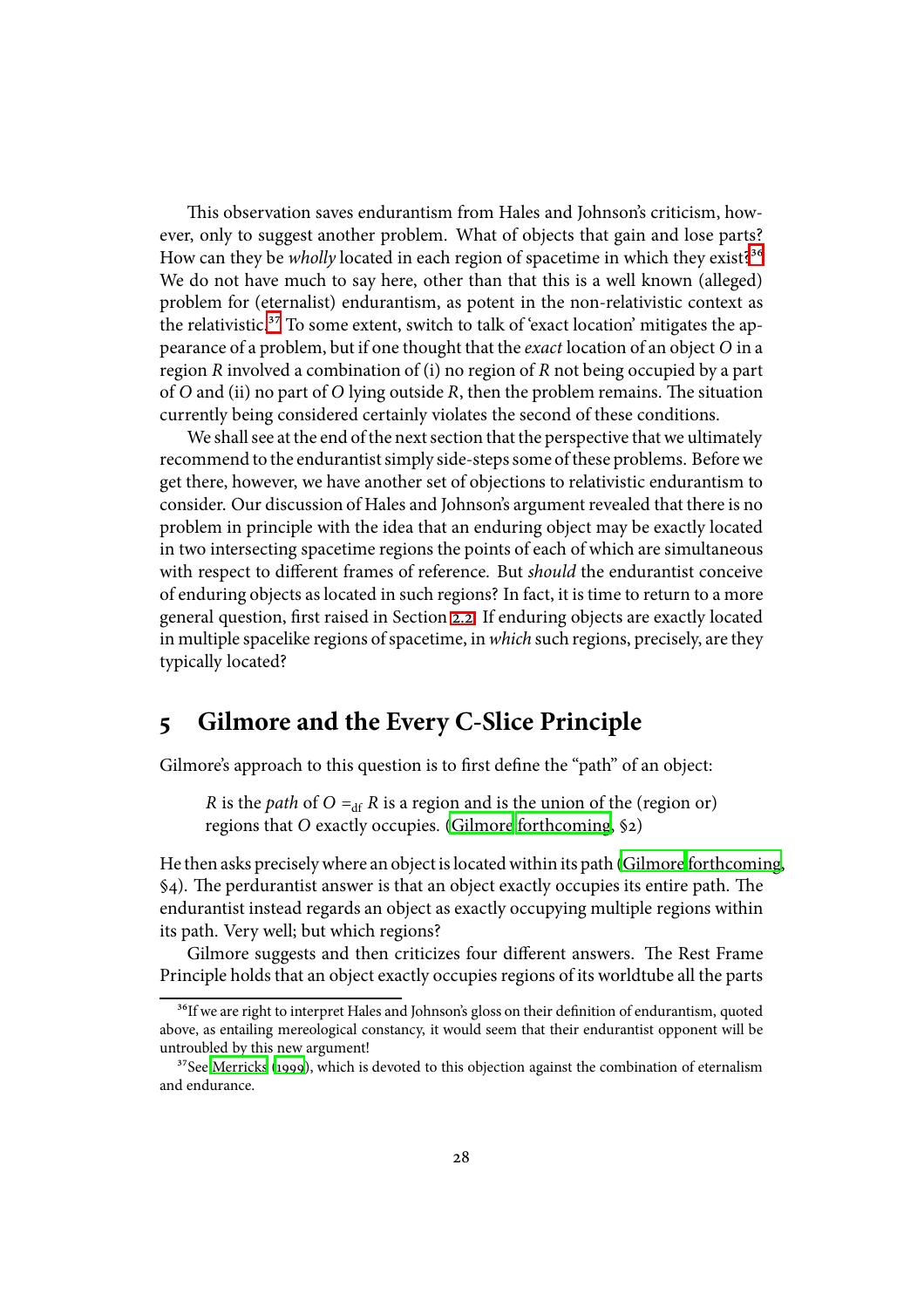of which are simultaneous in the rest frame of that object [\(forthcoming](#page-42-0),  $\S$ 4.2).<sup>[38](#page-28-0)</sup> The Top Down Principle assumes a privileged temporal foliation of spacetime. Objects exactly occupy only those maximal regions of their worldtubes that are also subregions of the leaves of this foliation [\(forthcoming](#page-42-0),  $\S$ 4.3). The Bottom Up Principle, very roughly, imagines tiny timers attached to the pointlike parts of an object. These measure the proper time along the trajectories of the parts in question. Initially (and in a rather idealized way) the timers are set to zero. The object then exactly occupies regions of the worldtube where the timers on the pointlike parts all read the same [\(forthcoming,](#page-42-0) §4.4).

We will not repeat Gilmore's decisive objections to these three principles. Instead we focus on a fourth option, the Every Slice Principle [\(Gilmore forthcoming,](#page-42-0) §4.1). This holds that an object exactly occupies each and every achronal slice through its worldtube.<sup>[39](#page-28-1)</sup> How is "slice" to be interpreted? Flat hyperplanes have no special metaphysical significance and in any case are not available in a curved spacetime such as our own. Gilmore therefore means by "achronal slice" any hypersurface that is everywhere spacelike. In general the (spatial) geometry of such a surface will be curved. One further qualification is also required: such regions must be maximal, where a region is a maximal achronal slice through an object's worldtube iff it is not a subregion of any other achronal regions within the object's worldtube.<sup>[40](#page-28-2)</sup> (In fact Gilmore only adds this qualification in response to an objection we consider below (p. [35;](#page-34-0) [Gilmore forthcoming](#page-42-0), §4.1).) In what follows we refer to the Every Slice Principle (thus interpreted) by the acronym ESP. The idea, to repeat, is that enduring objects exactly occupy every maximal achronal region within their worldtube.

Gilmore raises three apparent problems for ESP. We will find it easiest to discuss them in reverse order. We begin, then, with his observation that, for the identification an object exactly occupying one region with an object exactly occupying another, "an appropriate sort of causal relation (often called 'immanent causation')" must hold between these 'objects' [\(forthcoming](#page-42-0),  $\S$ 4.1). This very general principle he calls MURIC (MUlti-location Requires Immanent Causation). We are minded to accept it.<sup>[41](#page-28-3)</sup>

Gilmore believes that ESP is incompatible with MURIC. In particular, the very same object can, according to ESP, exactly occupy both of the overlapping regions  $R_a$  and  $R_b$  in Fig. 2. But according to Gilmore MURIC does not permit this, since

<sup>38</sup>We use "worldtube" as a synonym for Gilmore's "path".

<span id="page-28-1"></span><span id="page-28-0"></span><sup>&</sup>lt;sup>39</sup>Recall from fn [13](#page-7-1) that a region R is achronal iff every pair of distinct points within it are spacelike related.

 $^{40}$ Cf. Sattig's definition of a temporal part of a region (p. [8](#page-4-0) above).

<span id="page-28-3"></span><span id="page-28-2"></span><sup>&</sup>lt;sup>41</sup>In particular, we think that Humeans about causation should find the principle no less plausible than non-Humeans, at least when applied to familiar composite persisting objects like tables and people.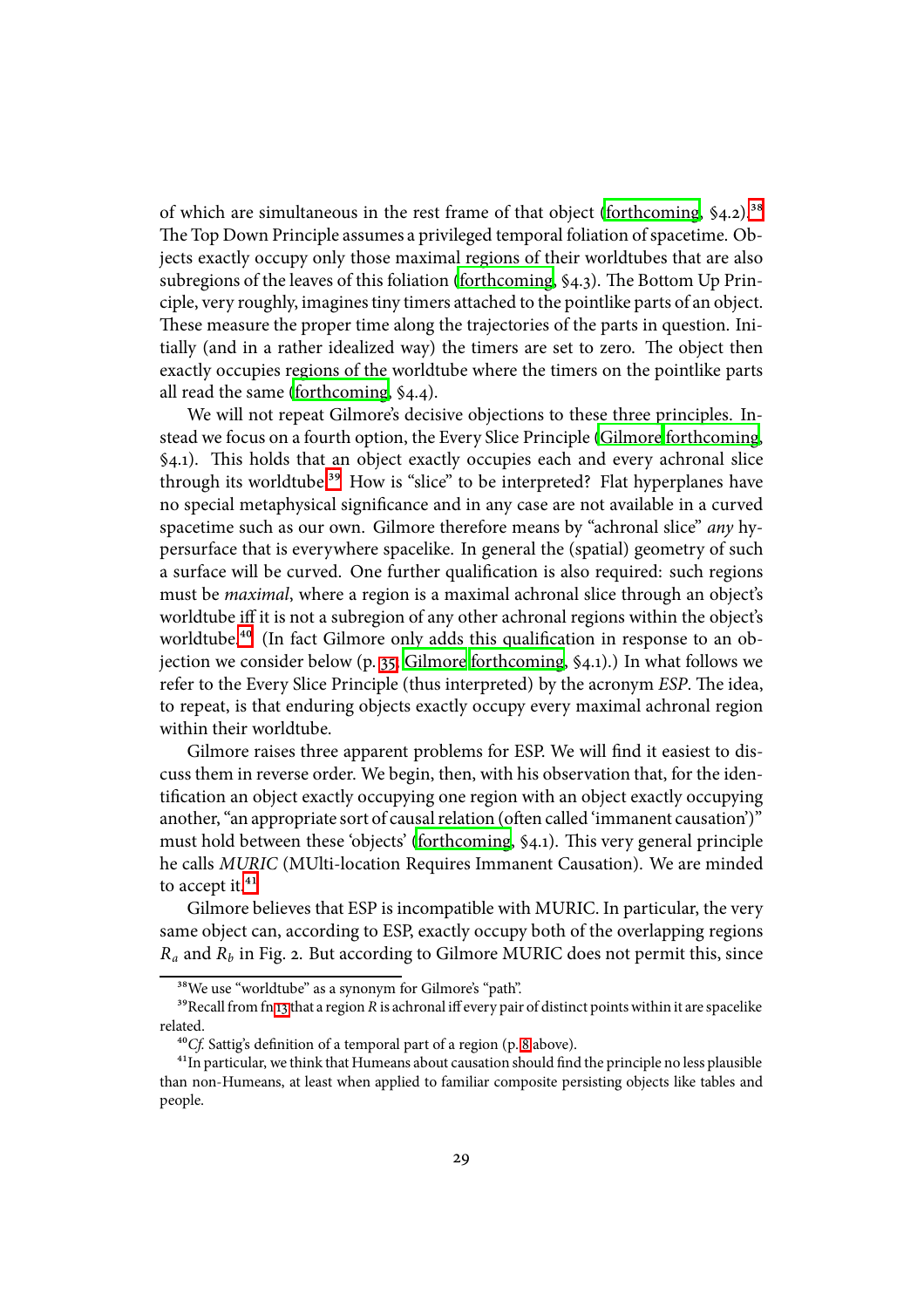

Figure 2

the object at  $R_a$  cannot be the (immanent) cause of the object at  $R_b$ , nor vice versa [\(forthcoming](#page-42-0), §4.1). If we are wedded to MURIC, it seems that ESP will have to go.

Let us take a step back. Anyone initially attracted to ESP will surely regard  $R_a$ and  $R_b$  as containing objects and, indeed, objects of the same type; the remaining question is whether they contain the very same object. Let the object at  $R_a$  be  $O_a$ and that at  $R_b$  be  $O_b$ . In line with MURIC, we should indeed decide whether  $O_a$ and  $O<sub>b</sub>$  are one and the same based, in part, on whether they are causally related in an appropriately intimate way. But we say that they are so related. In particular, every part of  $O_a$  is either (i) an immanent cause of the state of a particular part of  $O_b$  (viz. itself), (ii) in a state that is immanently caused by a part of  $O_b$ , or (iii) must be reckoned a part of  $O_b$  because it is exactly located in a region where  $R_a$  and  $R_b$ overlap. (The same holds *mutatis mutandis* for every part of  $O_b$ .) Granted, the state of  $O_a$  as a whole is not causally grounded in the state of  $O_b$ , or indeed vice versa; but the satisfaction of (i) to (iii) surely constitutes excellent grounds to nonetheless identify  $O_a$  and  $O_b$ .

We think that this observation saves ESP from Gilmore's MURIC objection, but consideration of the remainder of Gilmore's discussion will be instructive. In response to his alleged difficulty with MURIC, Gilmore offers the defender of ESP an amended version. Gilmore calls this MURIC\*:

Necessarily, for any material object O and distinct spacetime regions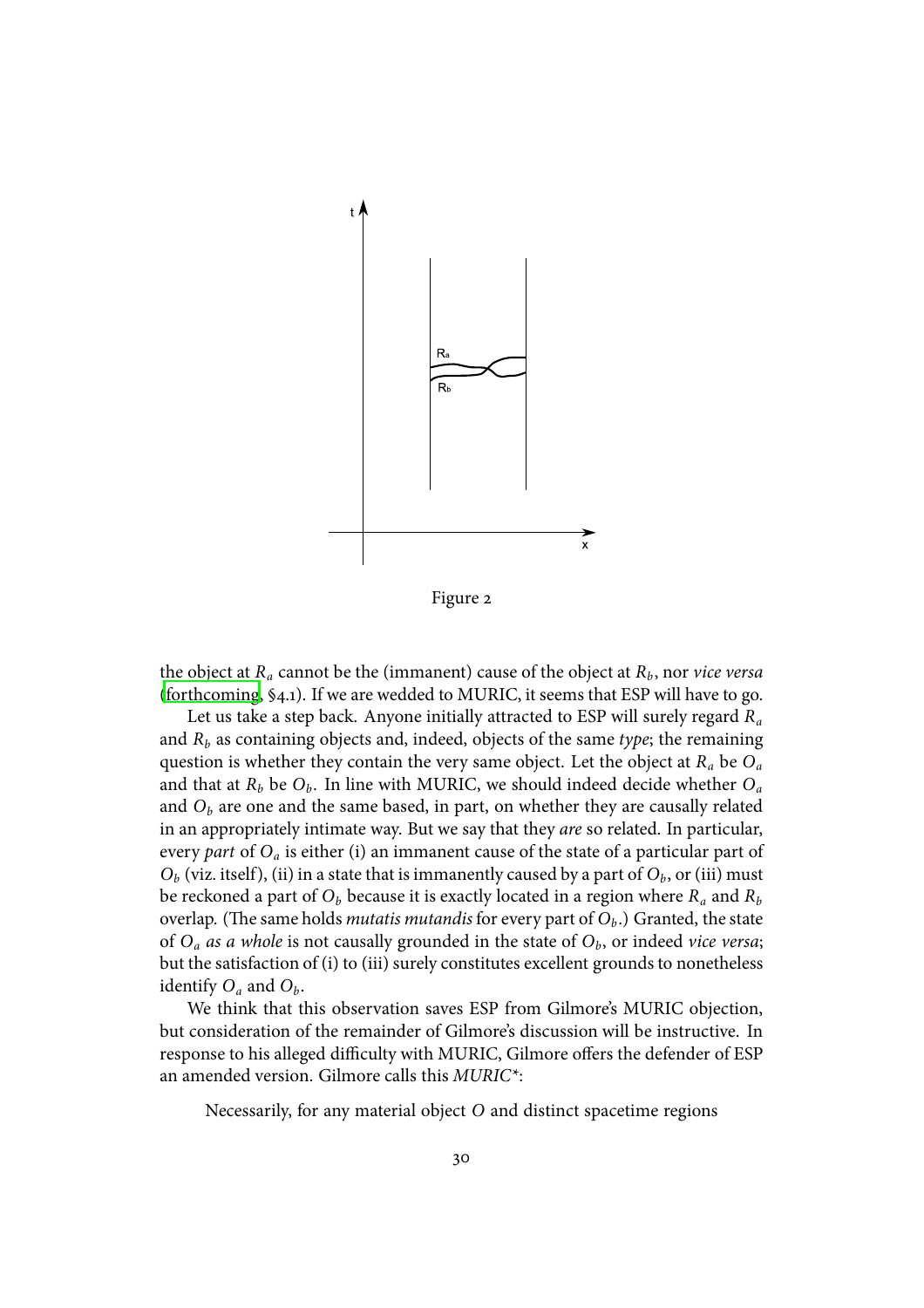

Figure 3

 $R_1$  and  $R_2$ , if O exactly occupies both  $R_1$  and  $R_2$ , then there is some region R such that:

- (i)  $R_1$  and  $R_2$  are achronal slices of R,
- (ii) there is a set S of achronal slices of  $R$  such that every point in R belongs to at least one member of S, and for any two members, x and y, of S, the contents of x bear the appropriate sort of immanent causal relation to the contents of  $y$ , or vice versa. [\(forthcoming](#page-42-0), §4.1)

After noting two points in favor of MURIC<sup>\*</sup>, Gilmore objects to it as follows. Consider an entity composed of several molecules bound together. In the rest frame of that entity, the molecules are all replaced, successively but extremely rapidly, by intrinsic duplicates to which they are causally unrelated. With diagrammatic gaps representing non-causal replacement (but not spatiotemporal gaps) we thus have the situation depicted in Fig. 3.

The objects exactly located at the regions labeled  $R_1$  and  $R_2$  are surely distinct, since they are on opposite sides of a causal discontinuity. But MURIC\* apparently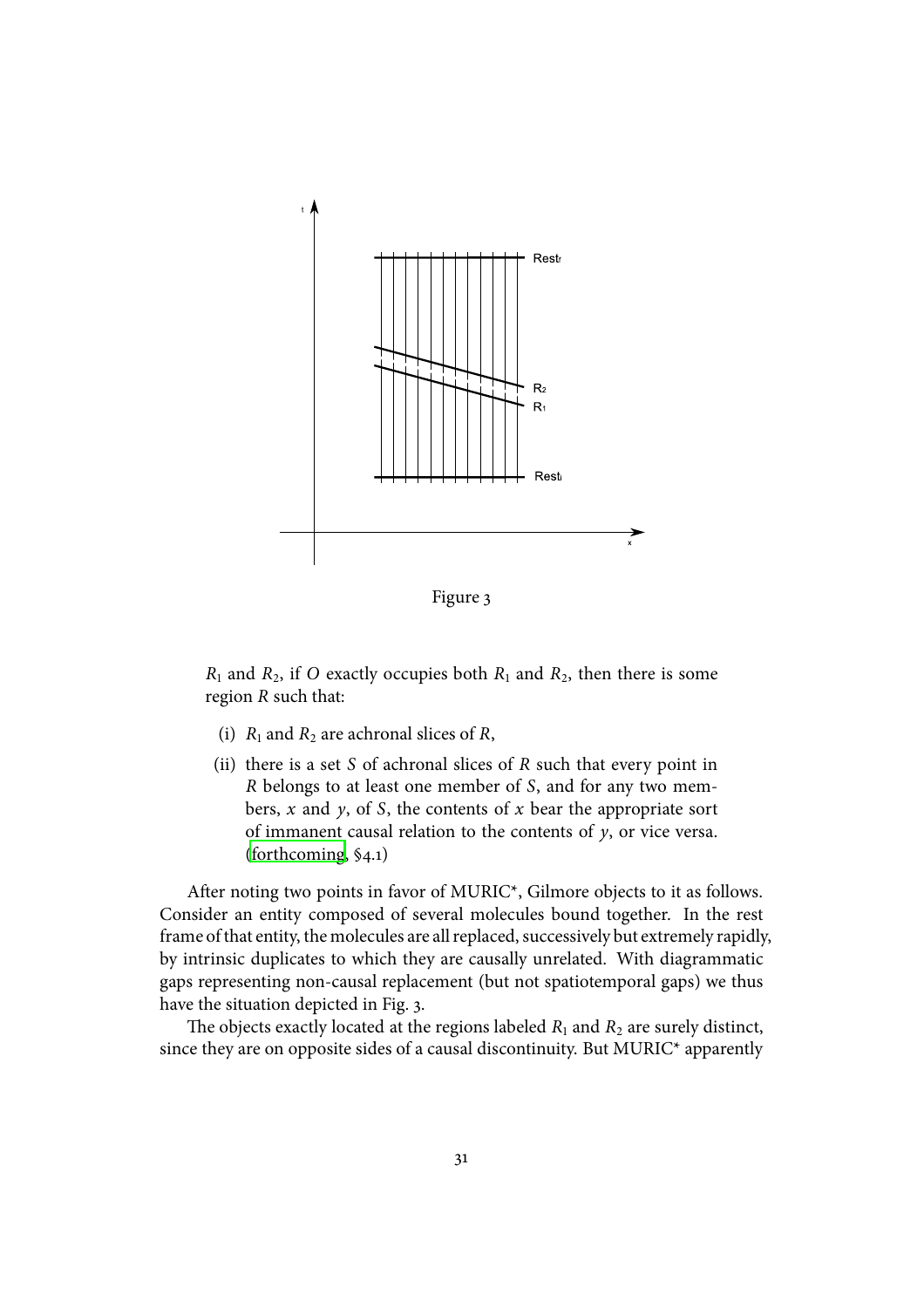lets us down, in that it fails to rule out their identity.<sup>[42](#page-31-0)</sup> This is because, at least according to Gilmore, there is a set S satisfying requirement (ii) of MURIC\*: (e.g.) the set of parallel slices running from Rest<sub>i</sub> to Rest<sub>f</sub> [\(forthcoming,](#page-42-0) §4.1).

Since we do not judge MURIC and ESP to be incompatible (for the reasons given above), we feel no pressing need to defend MURIC\*. Nonetheless, it is being saddled with another's guilt. Is it true that every two members of the set of rest slices bear the "appropriate sort of immanent causal relation" to each other? Surely (the contents of)<sup>[43](#page-31-1)</sup> Rest<sub>i</sub> and Rest<sub>f</sub> are *not* immanently causally related, since they lie on opposite sides of a causal discontinuity! Gilmore thinks that  $\text{Rest}_i$  and  $\text{Rest}_f$  are so related because he explicitly assumes that "the relevant immanent causal relation is transitive" [\(forthcoming,](#page-42-0) §4.1); and because (for some appropriately chosen parametrization by the real numbers of the parallel slices running from  $\text{Rest}_i$  to  $\text{Rest}_f$ ) Rest $_n$  is very plausibly immanently causally related to  $\mathrm{Rest}_{n+1}$  for all  $n$  (even within the region of causal discontinuity).<sup>[44](#page-31-2)</sup>

It is the transitivity assumption, and not MURIC\*, that is to blame here. Indeed this assumption even troubles MURIC itself. On the basis of transitivity Gilmore explicitly conceded that any two rest-frame slices are immanently causally related to each other. Rest<sub>i</sub> and Rest<sub>f</sub> are therefore immanent-causally related; and so even according to MURIC, their contents may be identified. We take this to be a reductio of the transitivity claim.

Transitivity also causes difficulties for the less liberal forms of relativistic en-durantism that Gilmore considers after rejecting ESP (see p. [28](#page-27-0) above). Any causal discontinuity not parallel to the permitted object-containing slices of a worldtube gives rise to the very same problem.

Indeed, the combination of transitivity and near-instantaneous 'immaculate replacement' raises the same issues even in the non-relativistic case. Suppose that horizontal lines in Fig. 3 represent planes of absolute simultaneity. Any two successive simultaneity slices through the worldtube in question would be immanently causally related. By transitivity then, Rest<sub>i</sub> and Rest<sub>f</sub> are again immanently casually related, and no MURIC-like principle will prevent us from identifying them.

<span id="page-31-0"></span><sup>&</sup>lt;sup>42</sup>MURIC and MURIC<sup>\*</sup> only place *necessary* conditions on when the occupiers of two regions may be regarded as one and the same, so should not putative counterexamples involve cases where we want to say two such occupiers are the same despite  $MURIC$ <sup>(\*)</sup> vetoing this? The case under discussion involves exactly the reverse. Gilmore is right to see it as problematic, however, for the lack of appropriate casual connection between them is the *only* thing preventing our regarding the occupiers of  $R_1$  and  $R_2$  as the same, and hence it is down to MURIC(\*) to rule out their identity.

 $43$ N.B. that in what follows we occasionally omit this qualification.

<span id="page-31-2"></span><span id="page-31-1"></span><sup>44</sup>Within this region, only a single particle is ever non-causally replaced from one rest slice to the next. Since, as Gilmore points out, we do allow that objects can persist through the gain and loss of parts, such slices "are as intimately causally related as any two slices through a spatially extended, persisting thing ever are" [\(forthcoming,](#page-42-0) §4.1).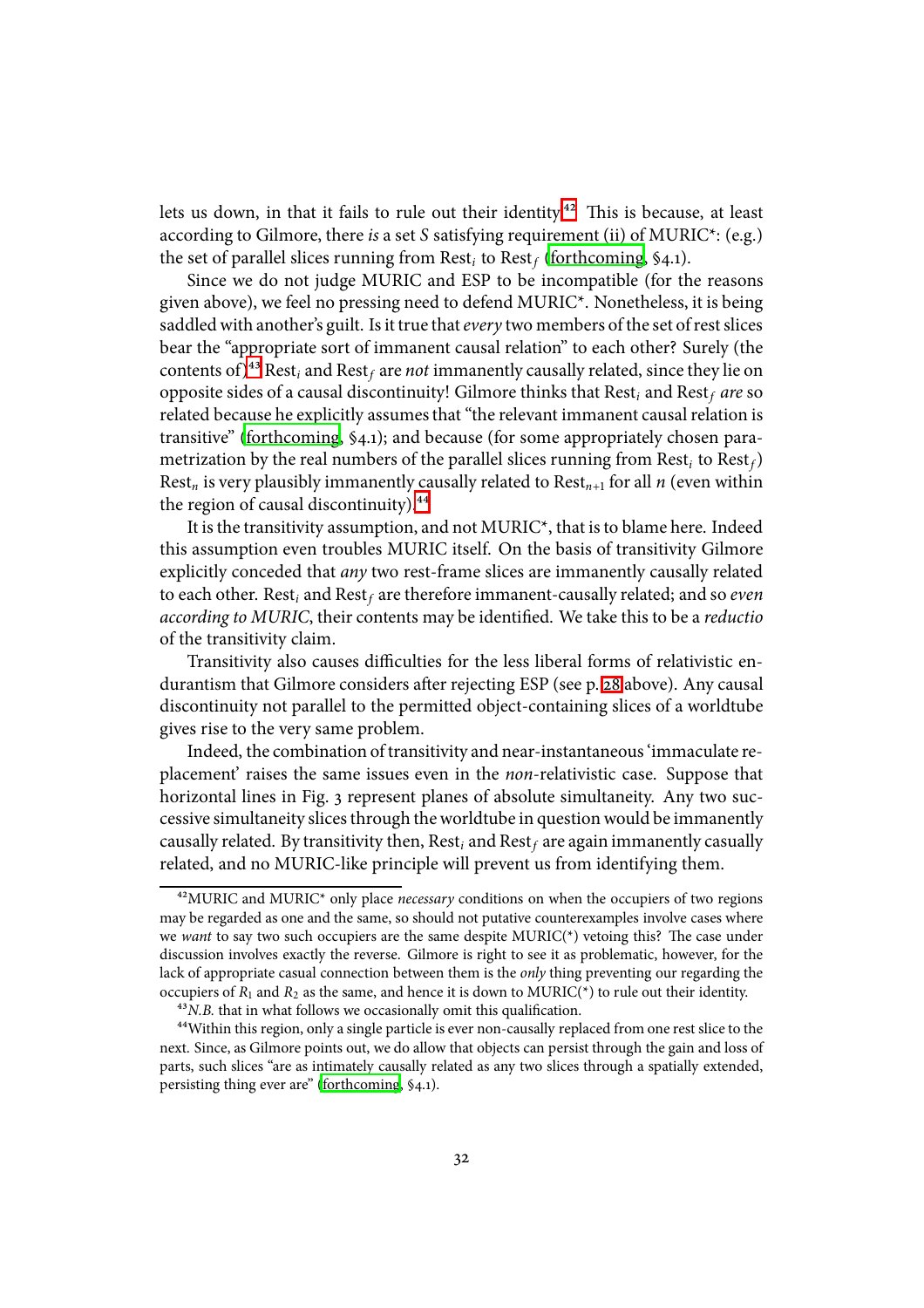The most obvious moral here is that the relevant immanent causal relation is not transitive. Recognizing this is the only way to uphold what should be an uncontroversial truth: that objects that are causally isolated from each other are not immanently causally related. Admittedly, the endurantist has a problem if they think that immanent causal relations are sufficient for identity. If this were the case then the fact that immanent causal relations hold between any two successive rest slices would make each such slice identical to the next. By the transitivity of identity, we could then conclude that all such rest slices—including  $\text{Rest}_i$  and  $\text{Rest}_f$ —are identical.

The endurantist must therefore deny that being immanently causally related is sufficient for identity.<sup>[45](#page-32-0)</sup> Somewhere along the chain of (pairwise) immanently causally related slices, identity is lost: there are (at least) two such successive slices that do *not* contain the very same object. This will be because, to put it in rough terms, 'too much' of the object has by this stage been replaced 'too quickly'. True: in a different context these two slices might contain the very same object. But that is just to say that identity can fail to hold as a result of accumulated changes. We do not find this entirely implausible, but the more relevant point is that, however the endurantist deals with non-instantaneous causal discontinuities, they are not a specifically relativistic problem.

Gilmore's second criticism of ESP concerns time-traveling impenetrable ex-tended simples [\(forthcoming](#page-42-0), §4.1).<sup>[46](#page-32-1)</sup> Consider again the worldtube of Fig. 2, interpreted now as that of an impenetrable extended simple. According to ESP, the object in question is located in very many subregions of that worldtube that overlap each other.  $R_a$  and  $R_b$  are examples (overlapping only at a two-dimensional region). But in that case these objects do interpenetrate after all!

Gilmore's immediate riposte in defence of ESP is that  $R_a$  and  $R_b$  contain the same object. Allowing such self-penetration is consistent with denying that any two *distinct* objects can interpenetrate. This response need not have a hint of 'magic physics' about it (how does the object 'know' that it is only with itself that it is allowed to interpenetrate?) because, for extended objects that are not simples at least, 'self-penetration' is really overlap, not interpenetration. ESP in no way suggests that any region of the worldtube of an object is occupied by matter twice over. The occu-

<span id="page-32-0"></span><sup>&</sup>lt;sup>45</sup>If it is analytic that *immanent* causal relations hold only between states of the same object then we rephrase in terms of *quasi*-immanent causal relations: relations that are intrinsically identical to bona fide immanent causal relations except that they need not be accompanied by identity. The example in the main text illustrates how this might arise.

<span id="page-32-1"></span><sup>&</sup>lt;sup>46</sup>It would be wrong for the defender of ESP to respond to this by simply refusing to be worried by any problem that arises only in such a recherché scenario. We have clear intuitions about time travel and interpenetration, both of which are respectable from the perspective of relativistic physics. While we may not have such good intuitions about extended simples, some speculative physics (viz. string theory) takes them seriously.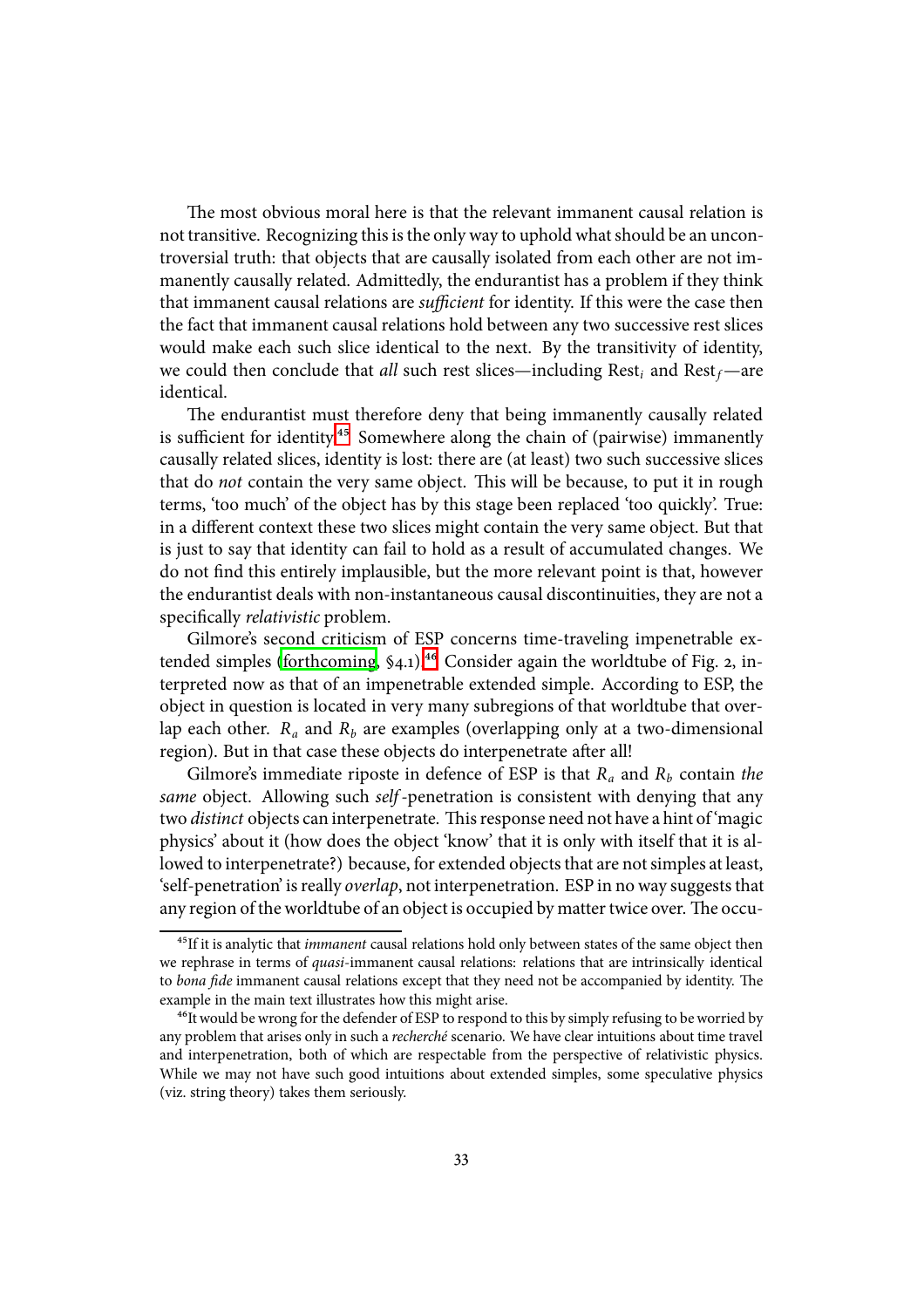pants of  $R_a$  and  $R_b$  (for example) share a part, and so do not interpenetrate, in just the way that the central third of a desk shares a part with (but does not penetrate) the left-hand half of the desk. Gilmore's objects are simples though; they have no parts to share. But must the defender of ESP therefore allow that self-penetration occurs? Are regions of the worldtube of an extended simple persisting as per ESP multiply occupied by matter? If not, can we not still maintain that here we have overlap and not interpenetration?

No matter how one deals with the initial set-up, it is the next cycle of Gilmore's objection that he takes to spell trouble for ESP. Suppose that our simple's path extends around a closed time-like loop so that, in some region of spacetime, the object is on a collision course with its earlier self. The intuitive expectation is that the simple would not self-penetrate. But how can we uphold this given the earlier concession that our simple can self-penetrate?

We do not see why an answer is supposed to be difficult to give. If a world contains extended simples that do not interpenetrate, then (assuming the world is law-governed) it will, for example, be the existence of certain powerful short-range forces that ground non-penetration. The law will ensure that if two occupied disjoint subregions of some global spacelike surface S through spacetime are within some minimum distance from one another, then the pairs of subregions of spacelike hypersurfaces to the immediate future of S that are occupied by the same simples will be more distant from one another. The law will be oblivious to whether it is the same object occupying such pairs of regions or not, and it is entirely consistent with the kind of overlap required by ESP, which only ever involves occupation by the same object of two regions that do not both lie on some spacelike hypersurface. On the other hand, if the world is not law-governed, then the pattern of multi-location exemplified by our simples will be just a matter of brute fact. But then there is no reason why this brute fact should not be both consistent with ESP and involve no worldlines that intersect themselves.

We therefore reject Gilmore's second objection to ESP. But we offer a helping hand.<sup>[47](#page-33-0)</sup> Suppose that our time-traveling object *can* penetrate other objects of its type (including itself). $48$  Fig. 4 depicts the situation we have in mind; the diagonal worldtube is the time-traveled continuation of the vertical one.

In this case ESP is in a pickle. Consider EF and GH. Intuitively, the timetraveling object does not exactly occupy the fusion of EF and GH, but ESP threatens to yield the opposite result since this fusion is a maximal achronal slice through the object's worldtube.<sup>[49](#page-33-2)</sup> Our intuition is even firmer that the object *does* exactly

<sup>&</sup>lt;sup>47</sup>Thanks to John Hawthorne here.

<sup>&</sup>lt;sup>48</sup>In this re-worked example our object, though still extended, need not be a simple.

<span id="page-33-2"></span><span id="page-33-1"></span><span id="page-33-0"></span><sup>&</sup>lt;sup>49</sup>The mere fact that EF and GH are not contiguous should not by itself be held to rule out their exactly containing a single object, for many (perhaps most) objects do exactly occupy such regions (suits and football teams etc., but perhaps also many less 'dispersed' objects for, e.g., inter-molecular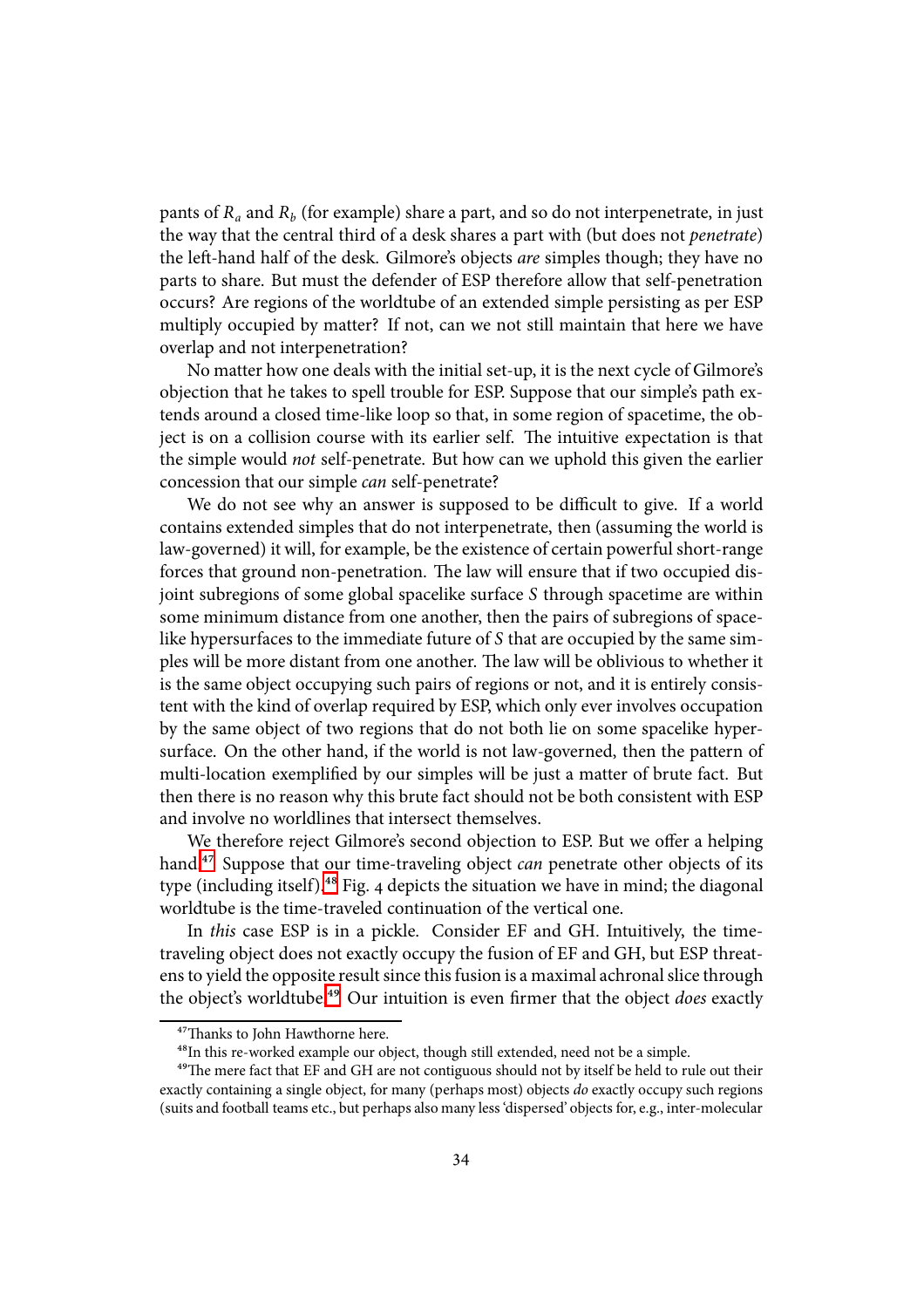

<span id="page-34-0"></span>Figure 4

occupy EF and (separately) GH. But since neither of these regions is a maximal achronal slice through the object's worldtube, ESP denies this.<sup>[50](#page-34-1)</sup>

The alert reader will object that the fusion of EF and GH is not in fact achronal; the existence of timelike loops means that EF is in the absolute future of GH (and vice versa). This fact secures the intuitively desirable result in this case: our timetraveling object exactly occupies both EF and GH (assuming that each region by itself intersects no timelike curve more than once) but not their fusion. Gilmore, however, cannot offer this response, for he defines ESP in terms of a "local" sense of achronal according to which EF and GH are achronal. (For details, the reader is referred to [Gilmore forthcoming](#page-42-0), §2, fn 19; §4.1, fn 33.) But nor should he, for abandoning the local sense of achronal for the global only courts other difficulties. For example, an object might not time travel itself, but might nonetheless exactly occupy a region containing points that are timelike-separated due to an 'almost closed' timelike curve [\(Gilmore forthcoming,](#page-42-0) §2, fn 19). ESP formulated in terms of the global sense of achronal prohibits this.

The moral is that ESP is in difficulty. Rather than offer yet another principled answer to Gilmore's location question, however, we instead advocate a point of view according to which the question itself is undercut. Since this viewpoint helps to answer Gilmore's final objection to ESP (i.e. his first objection), we give a brief account of this.

distances can be much greater than molecular widths).

<span id="page-34-1"></span><sup>&</sup>lt;sup>50</sup>In fact, Gilmore notes (but does not solve) what is effectively a non-relativistic version of this problem [\(forthcoming](#page-42-0), §4, fn 29).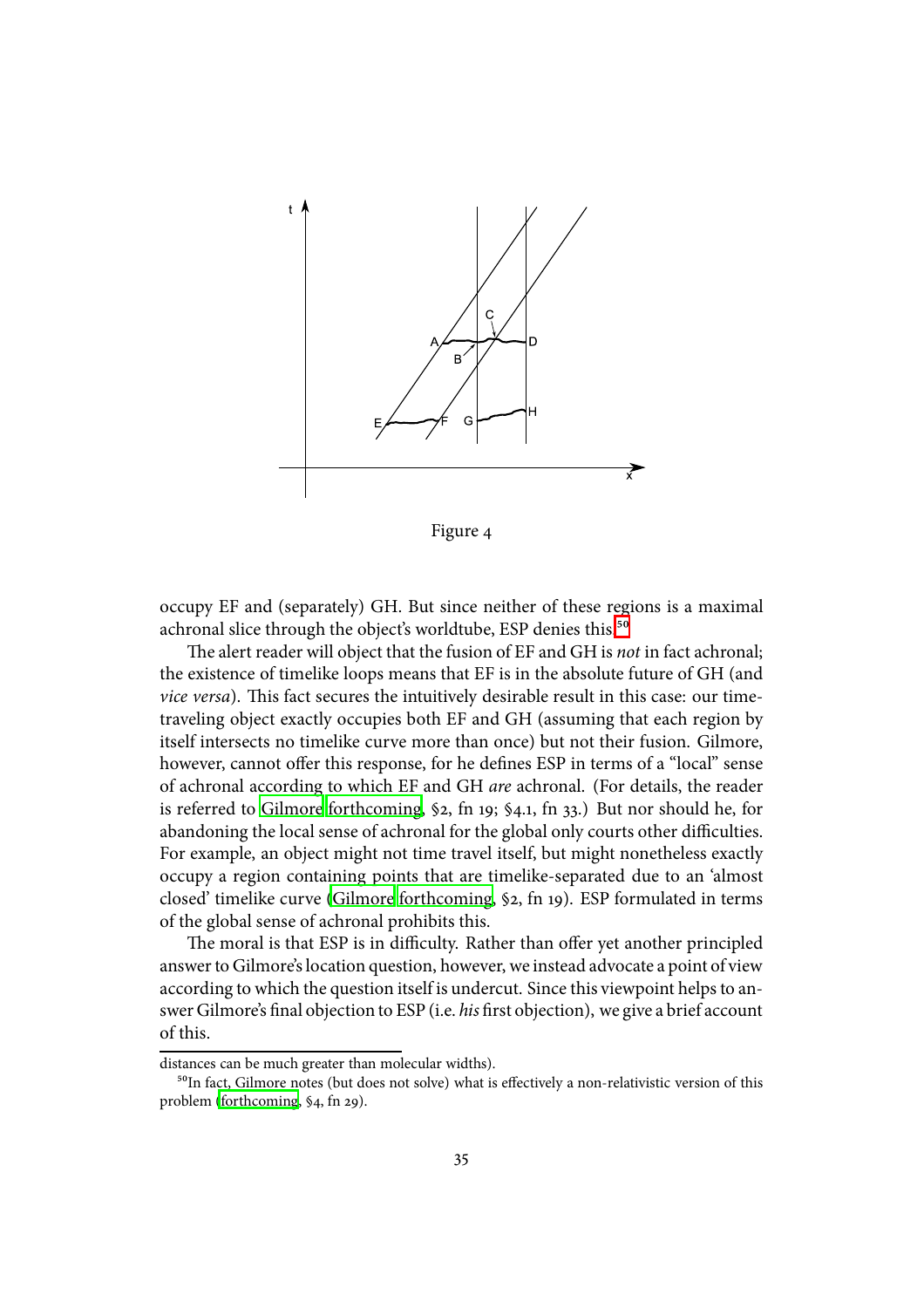

Figure 5

In fact it is this objection that leads to the requirement of maximality in ESP. Consider the worldtube in Fig. 5a, and in particular the (achronal) subregion PQ. ESP without the maximality requirement would rule that the object whose worldtube is depicted does exactly occupy PQ. But this answer becomes impossible to credit when we consider similar regions that are closer still to the top left-hand corner of the worldtube. In the most extreme case, such a region might contain only a single particle. Surely the object does not exactly occupy this region.<sup>[51](#page-35-0)</sup>

Gilmore's solution is to note that PQ, rather like ST, is not a maximal achronal region within the worldtube; it is a subregion of many larger achronal regions, PQR for example.

We are not at all sure this that is the wrong response, but one might worry that it goes too far. Consider the region UV in Fig. 5b. Supposing the worldtube to be that of a human, this region might contain all the usual parts of a person except for a right hand. Should one say that such a slice does not contain the person in question? If instead we consider someone who loses a hand, ESP (subsequently) locates that person at just such a slice.

Our discussion of the time travel and corner slice objections to ESP has revealed that it does have problems. The root of these problems, however, does not lie with the details of ESP. We see no reason to suppose that any attempt to provide an answer to Gilmore's Location Question will be successful if that answer is meant to be applicable to all types of object, especially if the answer further restricts itself to

<span id="page-35-0"></span> $51$ Miller raises the same difficulty [\(2004,](#page-43-11) 365-6).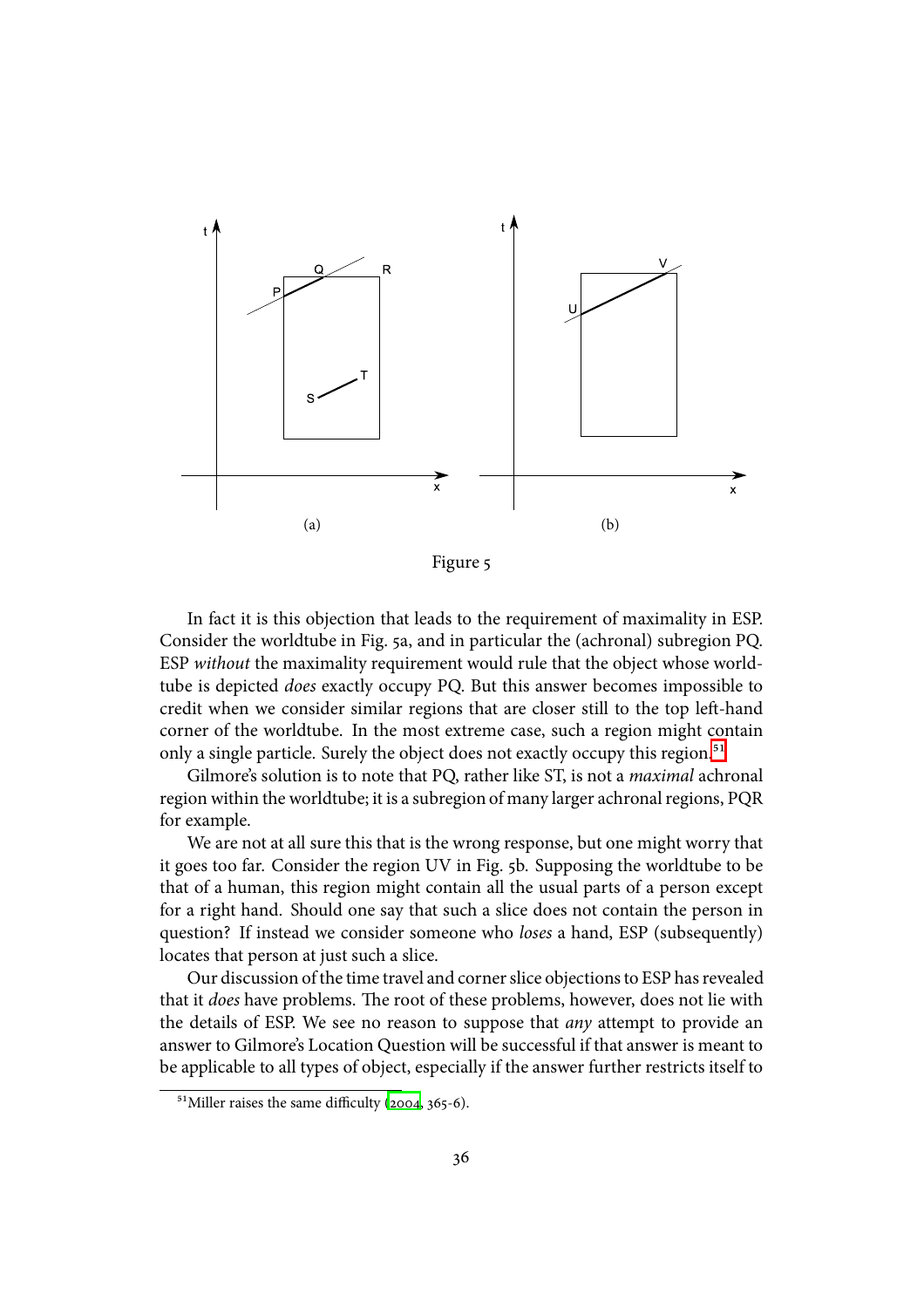characterizing the objects' locations in purely spatiotemporal terms (as ESP does).

On the approach we prefer, the endurantist proceeds on a case-by-case, regionby-region basis, so that whether an object exactly occupies a region depends critically on the type of object being considered. The endurantist believes that objects are three-dimensional and exactly occupy multiple spacetime regions. But the precise locations of such an object are not determined by the fact that some spacetime region contains its worldtube and that certain subregions of this region satisfy certain geometric constraints. It is, of course, the other way around. Facts about where the object is located determine which region is its worldtube. This might be as true for point particles as for composite objects; some facts about where a particle is located, together with causal laws, will determine that the particle is also located in certain other point-sized regions.

For composite objects, bedrock is the pattern of (multiple) location of the fundamental entities that, at various spacetime regions, compose them. Some threedimensional achronal regions will contain the right sorts of such entities, arranged in the appropriate way, for these entities to compose a particular type of object at that region. We thus arrive at three-dimensional objects. In general, whether a given three-dimensional region contains an object of a given type will not just be a matter of the intrinsic character of the contents of that region. It will also depend on regions to its past and future having the right kind of content.<sup>[52](#page-36-0)</sup> And it will also depend on regions that are spacelike related to it having the right kind of content (statue shaped regions within blocks of marble are not statues).[53](#page-36-1)

This gives us variously located three-dimensional objects. But some of these 'objects' are the very same object. Such identity facts will be determined by a mixture of spatiotemporal and causal considerations; but, just as with composition, the precise details may be expected to vary from kind to kind and from object to object. In any case, it is only at this late stage that the identifications that determine an enduring object's worldtube enter the picture. We only arrive at the path of an object of a certain type by first determining which three-dimensional regions contain objects of that type and then by determining which regions contain the same object. We then take the union of a set of such regions. But if the path is arrived at in this way, which locations within it are occupied by its object cannot be an interesting question that remains outstanding. We already know the answer.

<sup>52</sup>Cf. [Sider](#page-43-6) [\(2001,](#page-43-6) 187–8).

<span id="page-36-1"></span><span id="page-36-0"></span> $53$ It is this type of consideration that gives the maximality requirement in ESP whatever plausibility it has, particularly in regard to the region ST in Fig. 5a.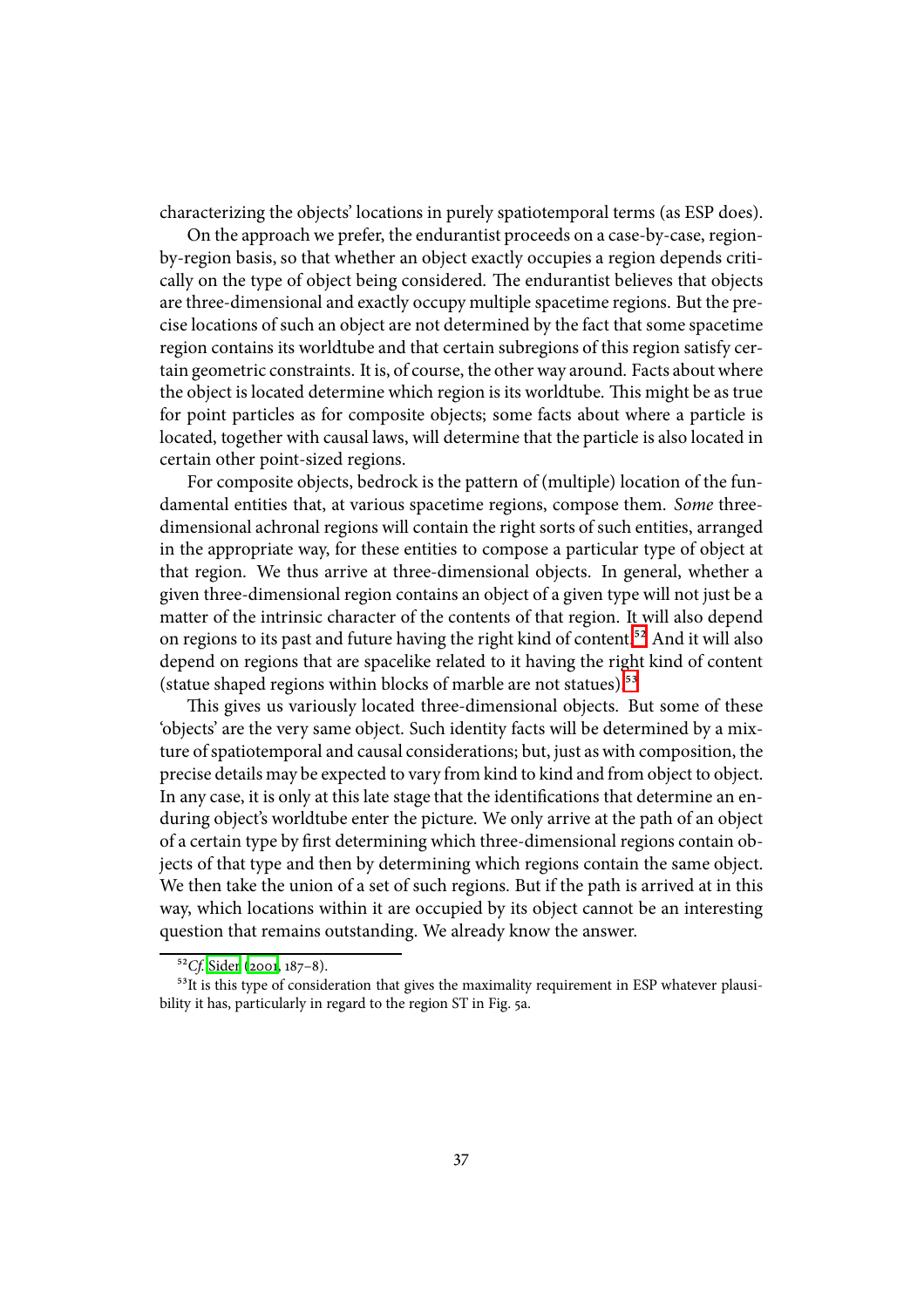### <span id="page-37-0"></span>**6 Balashov on Explanatory Deficiency**

Finally, we return to Yuri Balashov. In addition to the considerations discussed in Section [3,](#page-13-0) Balashov has presented a further argument against endurantism. His conclusion in its most general form is that, especially in comparison with perdu-rantism, endurantism is an explanatorily inadequate theory of persistence.<sup>[54](#page-37-1)</sup>

What are the data to be explained? Balashov contends that one and the same persisting object exhibits a vast array of different three-dimensional shapes that all fit together into a smooth four-dimensional volume. According the Balashov, the perdurantist can easily explain this fact. For the endurantist, however, it remains a complete mystery (Balashov [1999](#page-42-13), 651–3; [2000](#page-42-14)b, 333–4).

Of course in relativity when we say that an object exhibits a great variety of shapes this should not be understood in terms of variety over time. Rather Balashov suggests that shapes (and properties more generally) are doubly-indexed to both a frame and a time. Purportedly enduring objects then exhibit a multitude of such doubly-indexed shapes which, to repeat, "arrange themselves into a 'nice' 4D volume in space-time" [\(Balashov 2000](#page-42-14)b, 334).

This is not even the worst of it. Balashov writes that "a series of pictures of a single object taken from the same place at the same time" will, in certain circumstances, show the object as differently-shaped. How bizarre! But the situation he envisages involves momentarily coincident observers traveling at different velocities. According to relativity (says Balashov), in "different such perspectives an object presents itself in different shapes" [\(1999](#page-42-13), 652).

Regarding these most recent claims, Balashov explicitly admits that talk of observers and their pictures should not be taken literally; he is interested "not with the subjective *appearance* of objects but with the way they *are* in and of themselves"  $(1999, 660, \text{fn } 5)$  $(1999, 660, \text{fn } 5)$ . This disclaimer is sorely needed though, since any snapshots taken by observers at the same spacetime point would in fact be *exactly the same*— whatever their relative velocities!<sup>[55](#page-37-2)</sup>

We therefore take Balashov's ultimate claim, stripped of its observational garb, merely to be that objects are different ways relative to two frames with respect to which two observers in relative motion are at rest. The fact that such observers may momentarily coincide adds nothing. Of course, the frame-relativized facts in-

<span id="page-37-1"></span><sup>&</sup>lt;sup>54</sup>Balashov proceeds to this conclusion in two separate papers from two rather different starting points. In one he starts from a discussion of a two-dimensional spatial world ("Flatland") that is embedded in a three-dimensional space containing spatially three-dimensional objects [\(Balashov](#page-42-13) [1999\)](#page-42-13). Right-thinking Flatlanders reason abductively to the conclusion that their objects are spatially three-dimensional; Balashov thinks this parallels the (this worldly) argument for perdurantism that we will soon discuss. In a second paper he attempts to illustrate the same line of thought using the traditional relativistic 'problem' of the Pole and the Barn [\(Balashov 2000](#page-42-14)b).

<span id="page-37-2"></span><sup>&</sup>lt;sup>55</sup>Any and all light arriving at a point (P) emanates from just those points in P's backwards lightcone. The velocity of any observer at  $P$  is entirely irrelevant.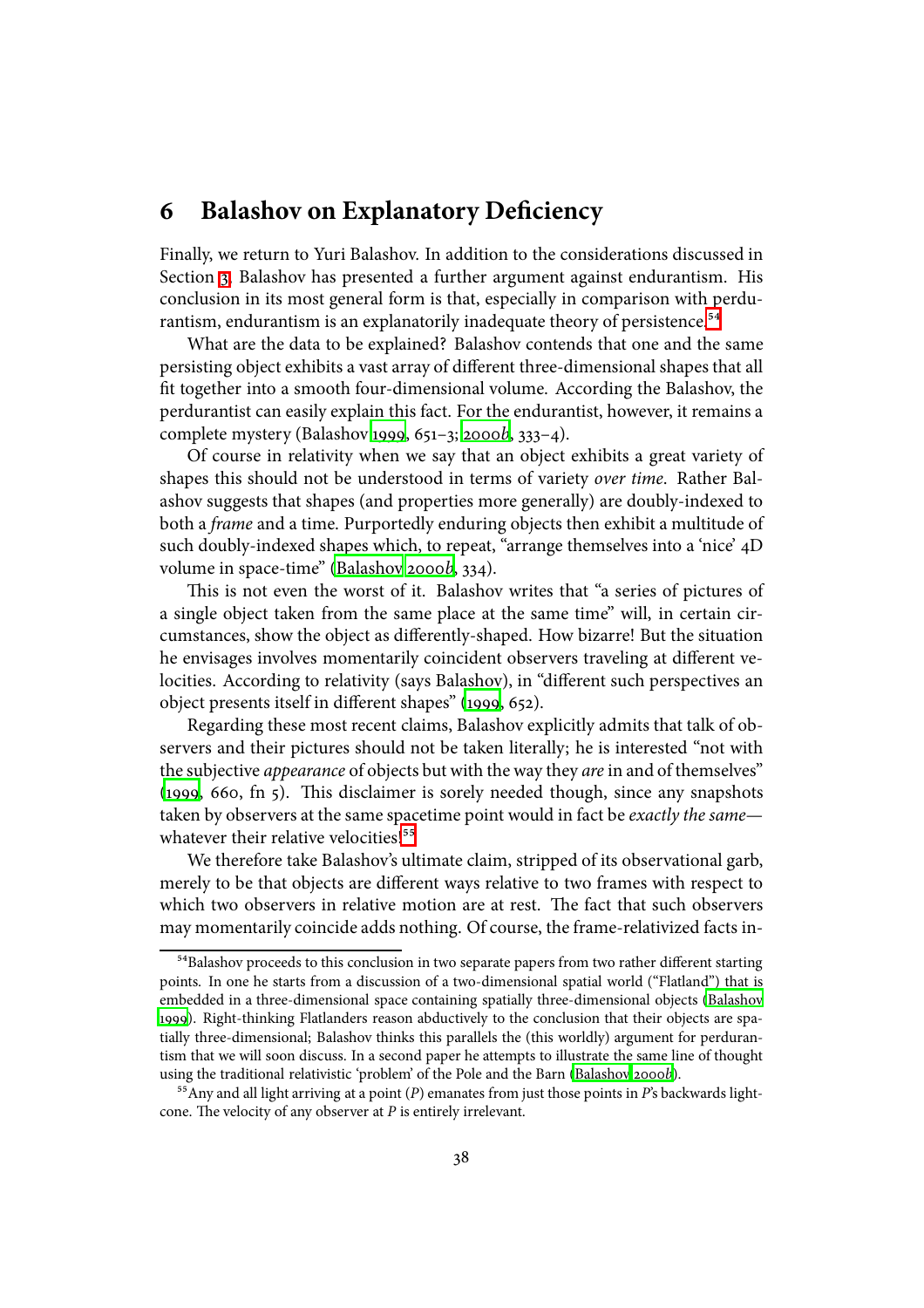volved here should not be given undue weight. The more fundamental facts for the endurantist concern the shapes of an object's multiple locations. Relative to a particular frame, the object's shape is given by the shape of itslocations containing only points that are simultaneous in that frame. So reduced, we find the phenomenon to which Balashov draws attention less sensational than originally expected.

What about the major explanandum though? One and the same object possesses what for Balashov is a vast array of frame-and-time-relativized shapes.

All these 3D shapes taken together exhibit a remarkably unity: they can be lined up neatly in spacetime to fill a nice 4D volume, without 'corrugation' and 'dents'. How would the endurantist explain this unity among the 3D shapes? [\(Balashov 2000](#page-42-14)b, 334)

How indeed? Let us start with the non-relativistic case; there too the successive shapes of an enduring object aggregate up into smooth four-dimensional spacetime volumes.<sup>[56](#page-38-0)</sup> But in this case the explanation is clear: a *causal* story accounts for the shape of an object's worldtube.<sup>[57](#page-38-1)</sup> If one overeats, one's worldtube soon thickens. If one diets, it all-too-gradually narrows.

Miller makes this very point in response to Balashov:

Various causal facts about an enduring object  $O$  at time  $t$ , make it the case that  $O$  will exist at  $t^*$ . So there is no explanatory mystery here. [\(Miller 2004](#page-43-11), 367)

Later on:

[W]e take as basic the three-dimensional objects and use the various 'rules' in the form of the laws of nature to predict what those objects will be like in the future. So it can hardly come as a surprise when we discover that those objects fill nice four-dimensional volumes: for that is precisely what we predicted, given our theory. [\(Miller 2004,](#page-43-11) 368)

We approve of this causal strategy. However, whilst Miller's remarks are entirely appropriate in the non-relativistic case, she is inexplicit as to how to alter the story—or even whether it needs altering—to deal with relativity. Interpreted

<span id="page-38-0"></span><sup>&</sup>lt;sup>56</sup>Although Miller [\(2004](#page-43-11), 367) makes the nice point that on mereological universalism most worldtubes are anything but smooth or nice. Balashov's claim is nonetheless broadly true for 'everyday' objects, although we should bear in mind that trees get pruned, watches disassembled, etc.

<span id="page-38-1"></span><sup>57</sup>We shall soon see that Miller [\(2004](#page-43-11)) makes this point. In addition it corresponds to an objection by Hud Hudson in the context of Balashov's Flatland. We agree with Balashov that the objection fails in that context, but Balashov goes on to mistakenly reject the relativistic analogue [\(1999](#page-42-13), 660, fn 3).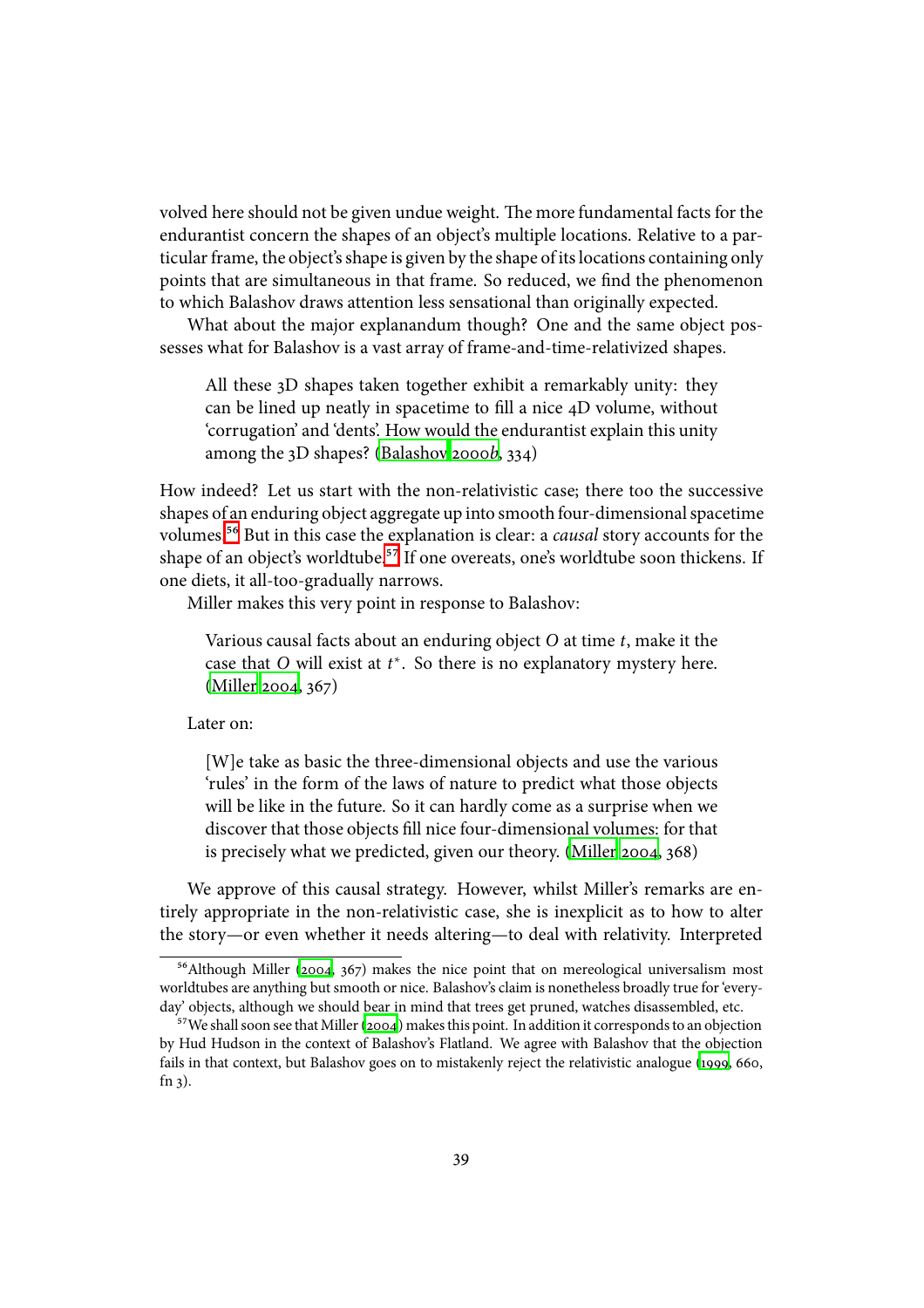relativistically, her causal story must be taken as frame-relative (witness the unqualified talk of times). There is the standard worry about the propriety of framerelativization here, but in addition there is the new concern that such a causal story will privilege the frame in which it is told in a manner inconsistent with relativity. One might respond that the causal story can be given relative to any frame, and thus no frame is privileged. But suppose that, as is natural to interpret Miller, the causal goings-on in frame A are used to generate the successive shapes and properties of an object in that frame. What of the shapes and properties of the object in frame B? Perhaps these are to be derived from the successive shapes and properties in A, or (equivalently) from the object's worldtube as generated in A. But when, in the spirit of relativity, we also assert that the causal goings-on in B could have grounded matters, we surely risk undermining our explanation. How can the goings-on in A account for the shapes in B when the shapes in A are themselves accounted for by the goings-on in B? Does this not mean that neither frame tells the fundamental story?

We shall therefore amend this causal account. Sider [\(2001,](#page-43-6) 82-3) provides the basic idea when he suggests in response to Balashov that the endurantist begin by focusing on the parts of an object—and in particular its constituent particles.[58](#page-39-0) He continues:

Provided the endurantist can make sense of the part-whole relation in a relativistic context, then, she can account for the shapes of macroscopic objects in various reference frames. [\(Sider 2001,](#page-43-6) 83)

Balashov was aware of Sider's then-unpublished suggestion; his discussion includes a preemptive riposte. The kernel of this is that "instead of offering a real ex-planans... the move, in effect, boils down to restating the explanandum" [\(Balashov](#page-42-13) [1999](#page-42-13), 655). How so?

Chemical explosions, the second law of thermodynamics and superconductivity are all adduced to articulate Balashov's point; but the central claim is clear enough. Why does an object, O, move from A to B? Answer: because its constituent particles take that path. Balashov would rightly claim that this just restates the explanandum. That O moves from A to B is tantamount to its particles doing the same. Of course if we somehow explain the one fact then, given certain facts about composition, we explain the other; but neither fact by itself explains the other. They are two sides of the very same coin.

<span id="page-39-0"></span><sup>&</sup>lt;sup>58</sup>To engage with Sider and (later) Balashov, we speak as if objects were fundamentally constituted by particles. We intend no commitment to a fundamentally particulate ontology by this. Endurantism may be threatened by the fact that our best physical theories of matter are (relativistic) quantum field theories. But if this is indeed so, it is not a specifically relativistic problem for endurantism, and so not a topic for this paper.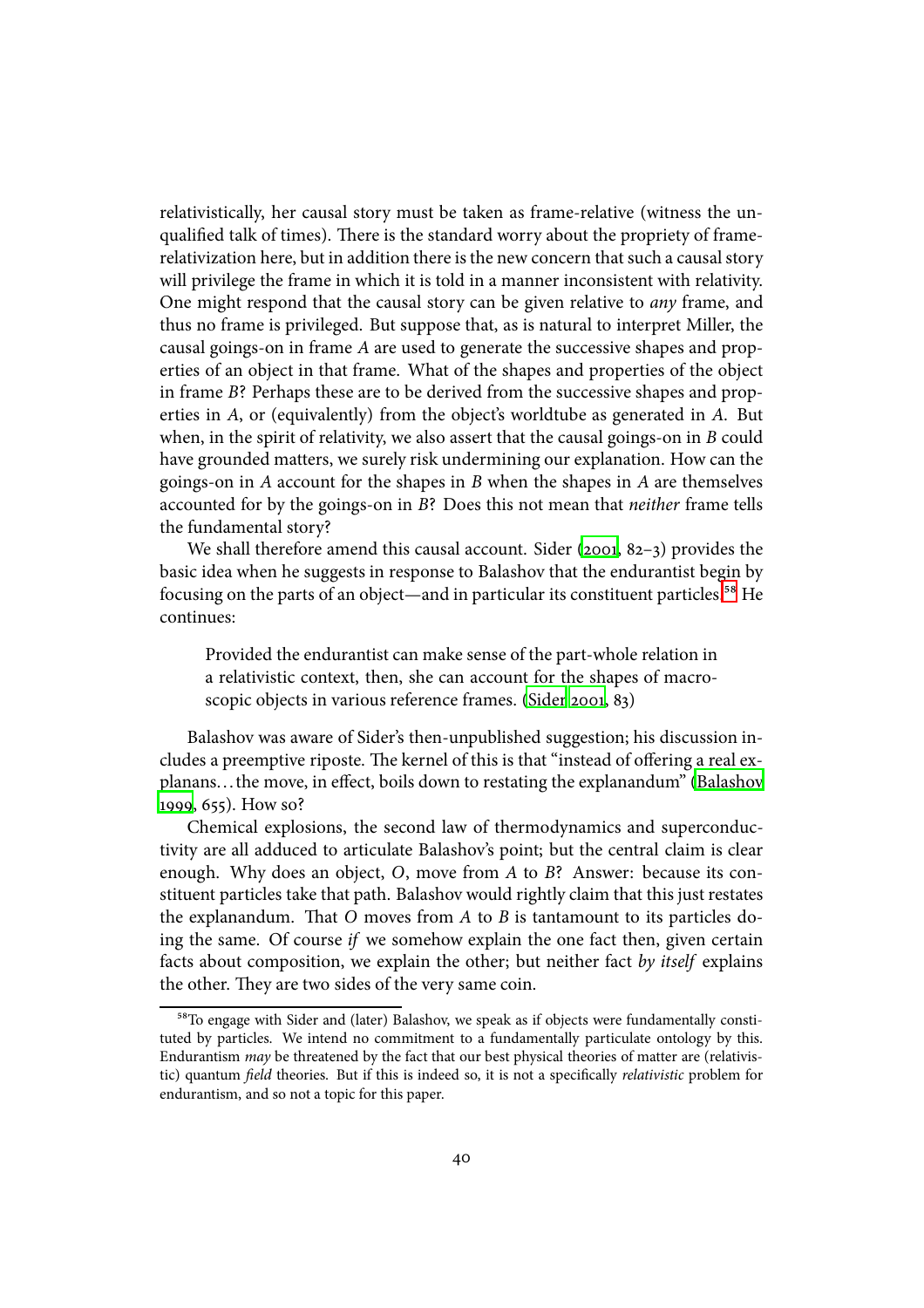This response rests on a misunderstanding. We grant that the spacetime path of an object involves little if anything more than the combined spacetime paths of its constituent particles. Nonetheless, the point of re-stating the explanandum at the particulate level (and, to clarify, we concede that it is a mere re-statement) is that we can then give a genuine explanation of the re-stated facts. This genuine explanation does not just amount to, as Balashov puts it, "putting [a] finger on the worldlines of such particles to find out what space-time point is occupied by what particle" [\(1999](#page-42-13), 654). It rather requires us to say why a particle at one spacetime point is also at this adjacent spacetime point rather than this one; and such a story will be told in terms of physics. The various local fields around a particle determine where it 'next' is; such fields again determine where it is 'after' that; and so on until we have the complete worldline.<sup>[59](#page-40-0)</sup> The same considerations determine the worldlines of all of an object's particles, and thus they ultimately account for its four-dimensional career.

Of course in everyday contexts we rarely consider such particulate explanations. But we saw a disadvantage to more macroscopic causal accounts: in which frame is the macroscopic story to be told? An advantage of the particulate explanation—and this is a point that Sider misses—is that the explanation of the particle worldlines can easily be stated in terms of a frame-free physics, and thus we can avoid even the appearance of a clash with relativity.

To repeat then, it is physical law that explains why a particle follows the worldline it does; this depends on the fields local to it. Similar facts explain the worldlines of nearby particles, leaving us with a fully-grounded four-dimensional 'sheaf'. If this sheaf is 'smooth' or 'nice' then this is because the trajectories of particles within material objects are constrained by physical law to remain in stable configurations. No endurantist magic is required. As for the endurantist's three-dimensional objects, these enter the picture via facts about composition. Once we have our story as to why the particles do what they do, compositional considerations of the sort outlined at the end of Section [5](#page-27-0) licence the endurantist to re-state these micro-scopic facts in macroscopic, three-dimensional terms.<sup>[60](#page-40-1)</sup> Small wonder, then, that the three-dimensional object-shapes thus derived coalesce into a smooth fourdimensional whole. They are each composed of constituent particles at different points along their worldlines; and considerations from physics ensure that, in the case of familiar objects, these worldlines are closely associated into a smooth volume.

Finally, we must comment on the *perdurantist's* predicament. Although perduring objects of course have a single four-dimensional shape, it seems just as true

<span id="page-40-1"></span><span id="page-40-0"></span> $59$ The scare quotes indicate that the relativistic endurantist should really eschew such temporal talk; but they are free to re-cast the point using exact occupation of spacetime regions.

 $60$ That this is indeed a *re-statement* was of course Balashov's earlier complaint.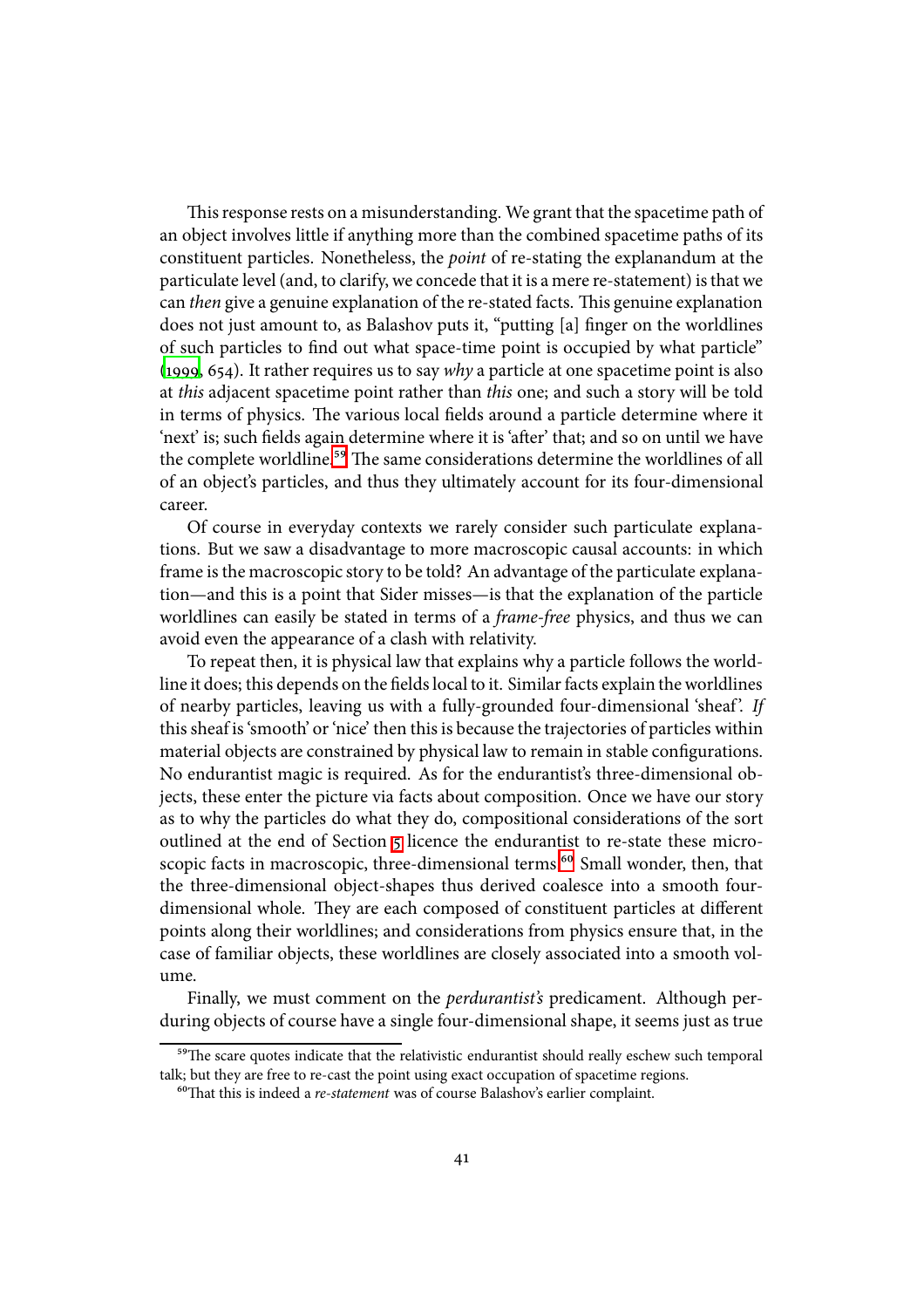for perdurance as for endurance that such objects are 'associated' with a multitude of different three-dimensional shapes.

Such three-dimensional shapes still aggregate into smooth four-dimensional world-volumes. According to Balashov,

the four-dimensionalist has a ready and natural explanation of the this fact: different 3D shapes are *cross-sections* of a single 4D entity... [\(1999](#page-42-13), 653; our emphasis)

Similarly:

The explanation is that one is dealing with a  $4D$  object presenting its various 3D parts... [\(1999,](#page-42-13) 653; our emphasis)

We agree that if objects perdure then the three-dimensional shapes are crosssections through those four-dimensional objects. The question, though, is whether Balashov is entitled to simply assume the existence and shape of four-dimensional objects, only for this to then ground facts about the three-dimensional parts. Balashov thinks this is right and proper, claiming that "such parts are 'carved out' from a pre-existing ontological entity..." [\(2000](#page-42-14)b, 333). Yet there is no obvious sense in which the four-dimensional entity "pre-exists".<sup>[61](#page-41-0)</sup>

We also take issue with Balashov's comment that the "facts about the occupation of 4D volumes by perduring objects are fundamental and irreducible to the facts about the mereological relations between four-dimensional wholes and their three-dimensional parts" [\(2000](#page-42-14)b, 323). It is misguided to think perduring objects are simply given. In fact this is no more true of perduring objects than of enduring ones; and the reason is the same in both cases. Put in terms of perdurance, objects have their four-dimensional shapes in virtue of their ultimate constituents. These, still according to perdurance, are extremely thin, tube-shaped four-dimensional entities; but what again determines the twists and turns of such tubes is local physics, which can be given a frame-free formulation. The locations of successive temporal parts of the perduring constituents are thus grounded; and within material objects, constituent worldtubes tend to coalesce. Hence we again explain the 'smooth' fourdimensional volume, with its three-dimensional cross-sections. As with endurance though, it is facts at the microscopic level that provide the ultimate explanation for three-dimensional shapes—whether these are grounded directly by such facts, or whether this proceeds indirectly through a similarly-grounded four-dimensional entity.<sup>[62](#page-41-1)</sup>

 $61B$ alashov uses the same terminology elsewhere [\(1999](#page-42-13), 654–6).

<span id="page-41-1"></span><span id="page-41-0"></span> $62}$  For discussion of material related to this paper, we are grateful to Yuri Balashov, Jeremy Butterfield, Bill Child, Cody Gilmore, John Hawthorne, Nick Huggett, Eleanor Knox, James Ladyman, Brain Leftow, Thomas Sattig, Simon Saunders, Steve Weinstein, the Oxford philosophy of physics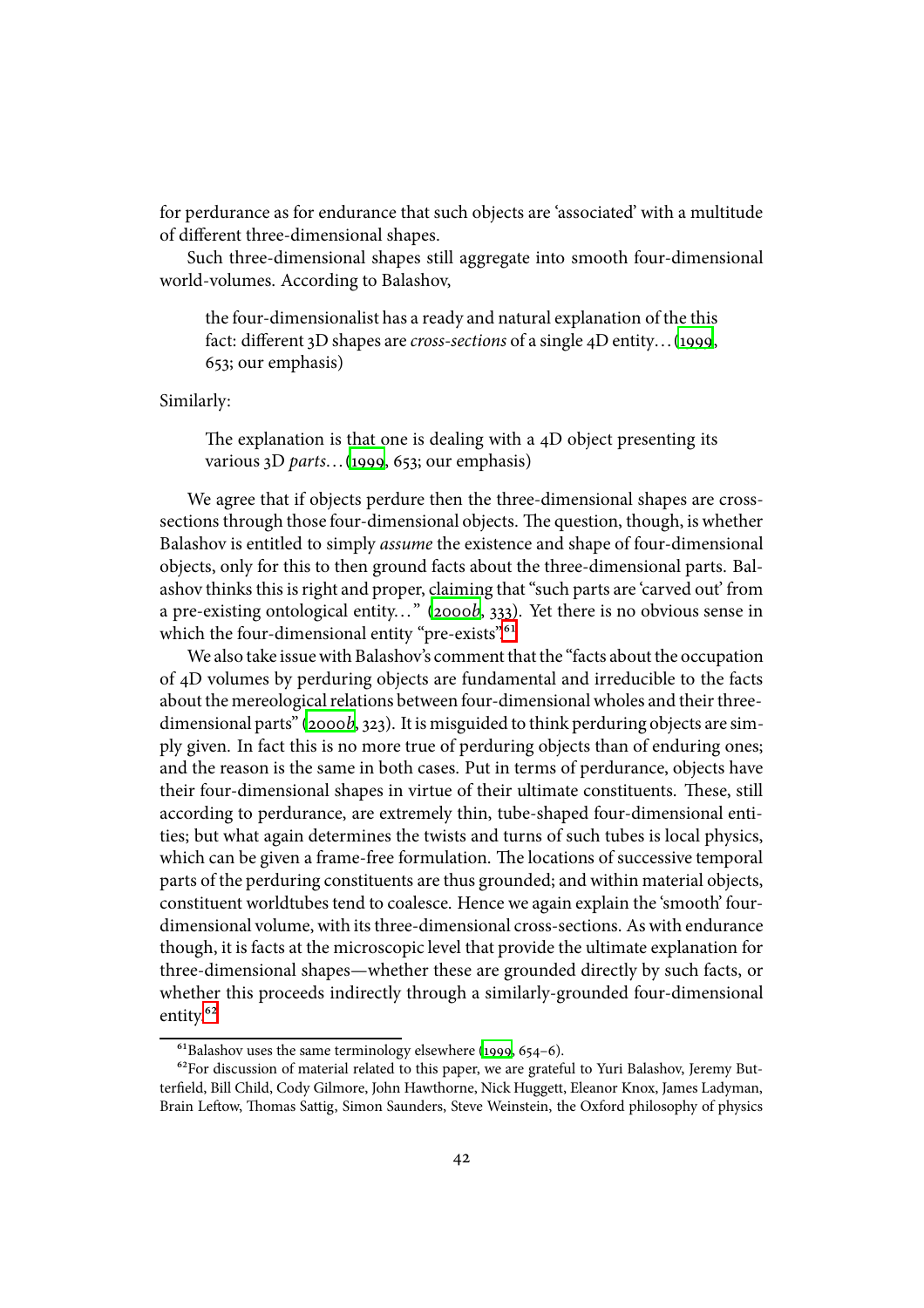## **References**

- <span id="page-42-13"></span>Balashov, Y. (1999), 'Relativistic objects', Noûs **33**, 644–62.
- <span id="page-42-7"></span>Balashov, Y. (2000a), 'Enduring and perduring objects in Minkowski space-time', Philosophical Studies **99**, 129–66.
- <span id="page-42-14"></span>Balashov, Y. (2000b), 'Persistence and space-time: Philosophical lessons of the pole and barn', *The Monist* 83, 321–40.
- <span id="page-42-8"></span>Balashov, Y. (2000c), 'Relativity and persistence', Philosophy of Science **67**(Proceedings), S549–S562.
- <span id="page-42-11"></span>Balashov, Y. (2002), On stages, worms and relativity, in C. Callender, ed., 'Time, Reality and Experience', Cambridge University Press, Cambridge, pp. 223–52.
- <span id="page-42-10"></span>Balashov, Y. (2005), 'Special relativity, coexistence and temporal parts: A reply to Gilmore', Philosophical Studies **124**, 1–40.
- <span id="page-42-4"></span>Barker, S. & Dowe, P. (2003), 'Paradoxes of multi-location', Analysis **63**, 106–14.
- <span id="page-42-5"></span>Barker, S. & Dowe, P. (2005), 'Endurance is paradoxical', Analysis **65**, 69–74.
- <span id="page-42-6"></span>Butterfield, J. N. (1984), 'Seeing the present', Mind 93, 161-76.
- <span id="page-42-9"></span>Gilmore, C. (2002), 'Balashov on special relativity, coexistence, and temporal parts', Philosophical Studies **109**, 241–63.
- <span id="page-42-0"></span>Gilmore, C. (forthcoming), 'Where in the relativistic world are we?', Philosophical Perspectives .
- <span id="page-42-12"></span>Hales & Johnson (2003), 'Endurantism, perdurantism and special relativity', Philosophical Quarterly **53**, 524–39.
- <span id="page-42-3"></span>Haslanger, S. (2003), Persistence through time, in M. Loux & D. Zimmerman, eds, 'The Oxford Handbook of Metaphysics', Oxford University Press, Oxford, pp. 315–54.
- <span id="page-42-2"></span>Lewis, D. (1986), On The Plurality of Worlds, Basil Blackwell, Oxford.
- <span id="page-42-1"></span>Merricks, T. (1995), 'On the incompatibility of enduring and perduring entities', Mind **104**, 523–531.

discussion group, and audiences in Oriel College, at the Oxford Philosophical Society, and at the 32nd annual Philosophy of Science Conference in Dubrovnik. One of us (IG) thanks the UK Arts and Humanities Research Council for financial support.